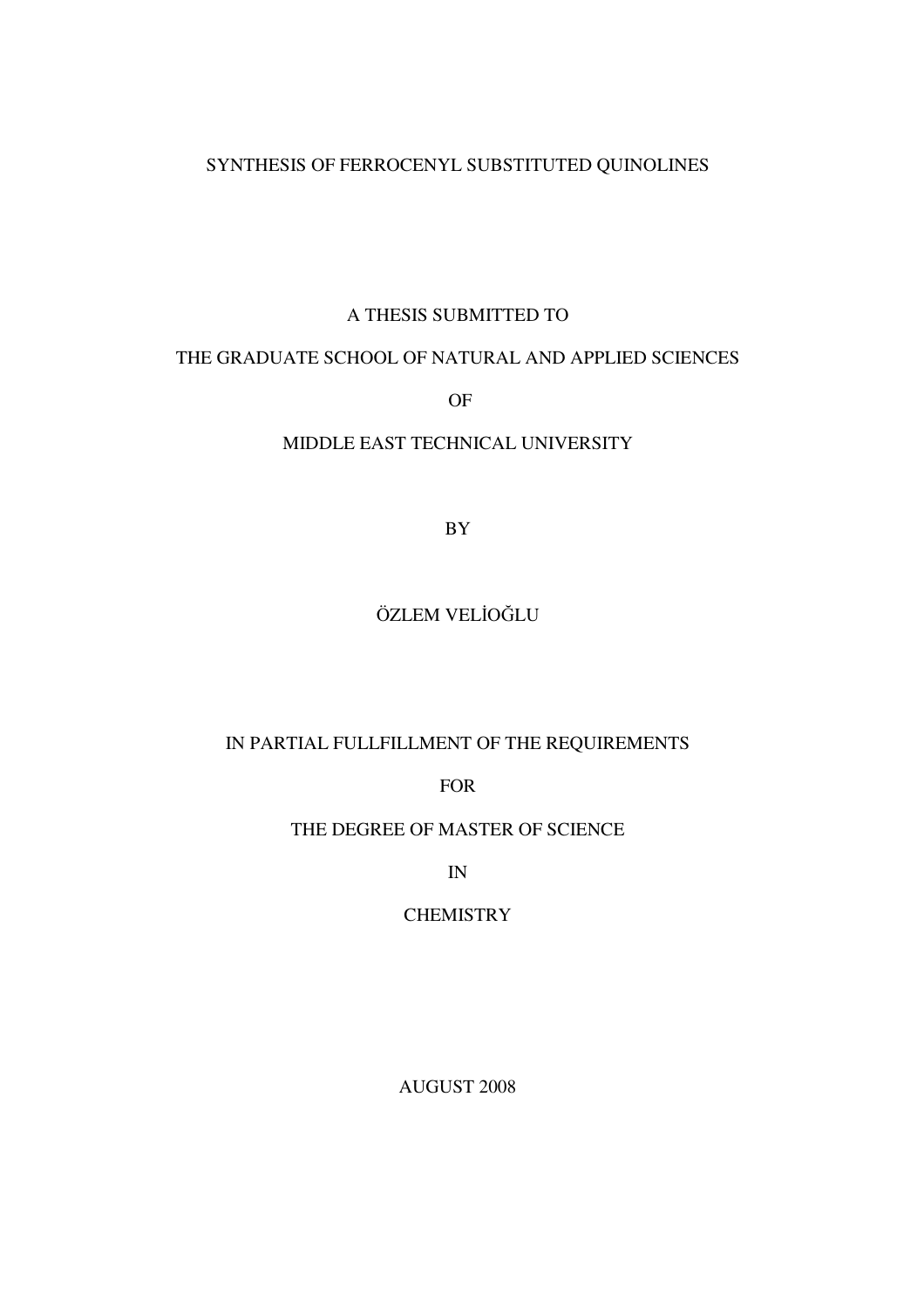Approval of the thesis:

## **SYNTHESIS OF FERROCENYL SUBSTITUTED QUINOLINES**

submitted by **ÖZLEM VELIOĞLU** in partial fulfillment of the requirements for the degree of **Master of Science in Chemistry Department, Middle East Technical University** by,

| Prof. Dr. Canan Özgen<br>Dean, Graduate School of Natural and Applied Sciences  |  |
|---------------------------------------------------------------------------------|--|
| Prof. Dr. Ahmet M. Önal<br>Head of Department, Chemistry                        |  |
| Prof. Dr. Metin Zora<br>Supervisor, Chemistry Dept., METU                       |  |
| <b>Examining Committee Members:</b>                                             |  |
| Prof. Dr. Cihangir Tanyeli                                                      |  |
| Chemistry Dept., METU<br>Prof. Dr. Metin Zora                                   |  |
| Chemistry Dept., METU                                                           |  |
| Prof. Dr. Fatma Sevin Düz<br>Chemistry Dept., Hacettepe University              |  |
| Assist. Prof. Dr. Barış Yücel<br>Chemistry Dept., İstanbul Technical University |  |
| Assist. Prof. Dr. Adnan Bulut<br>Chemistry Dept., Kırıkkale University          |  |

Date: 14.8.2008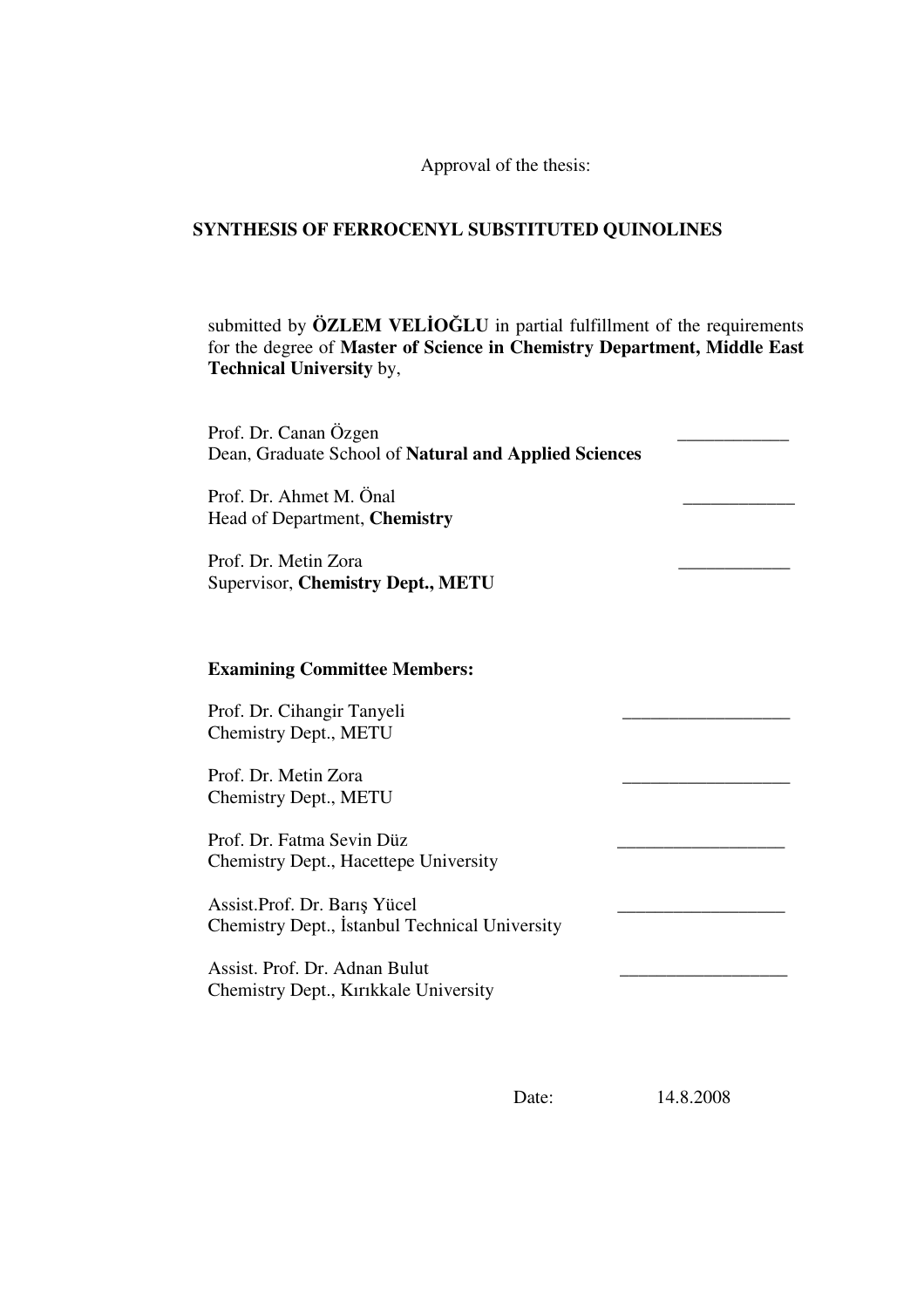**I hereby declare that all information in this document has been obtained and presented in accordance with academic rules and ethical conduct I also declare that, as required by these rules and conduct, I have fully cited and referencedall material andresults that are not original to this work.**

Name, Last Name: Özlem Velioğlu

Signature :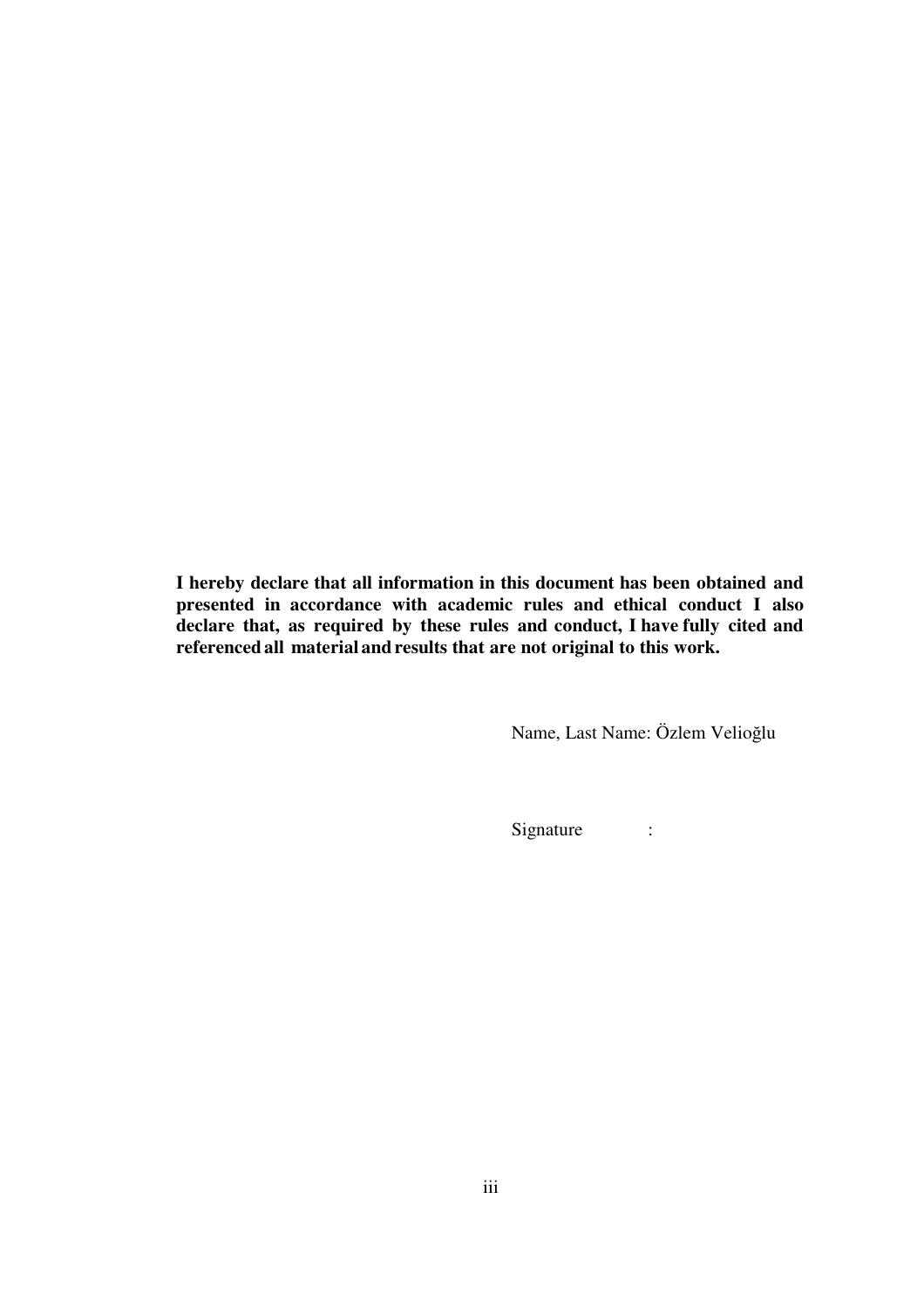#### **ABSTRACT**

#### SYNTHESIS OF FERROCENYL SUBSTITUTED QUINOLINES

Velioğlu, Özlem M.S., Department of Chemistry Supervisor: Prof. Dr. Metin Zora

August 2008, 61 pages

Quinolines have been studied for over a century as an important class of heterocyclic compounds and continue to attract considerable interest due to the broad range of biological activities they possess. The incorporation of the essential structural features of quinolines with a ferrocene moiety could provide new derivatives with unexpected and/or enhanced biological activities since several ferrocene derivatives have already been shown to be active against a number of tumors. For this reason, we investigated the synthesis of ferrocenyl-substituted quinolines, such as 2-ferrocenylquinoline, by employing the molecular iodine catalyzed reaction between enolizable aldehydes and ferrocenyl imines, which were prepared by the condensation reactions of ferrocenecarboxaldehyde with aniline derivatives. As anticipated, these reactions produced 2-ferrocenylquinoline derivatives. By employing this methodology, we synthesized 2-ferrocenylquinoline, 6-chloro-2-ferrocenylquinoline, 6-bromo-2-ferrocenyl-quinoline, 2-ferrocenyl-7 methylquinoline and 2-ferrocenyl-3,7-dimethylquinoline.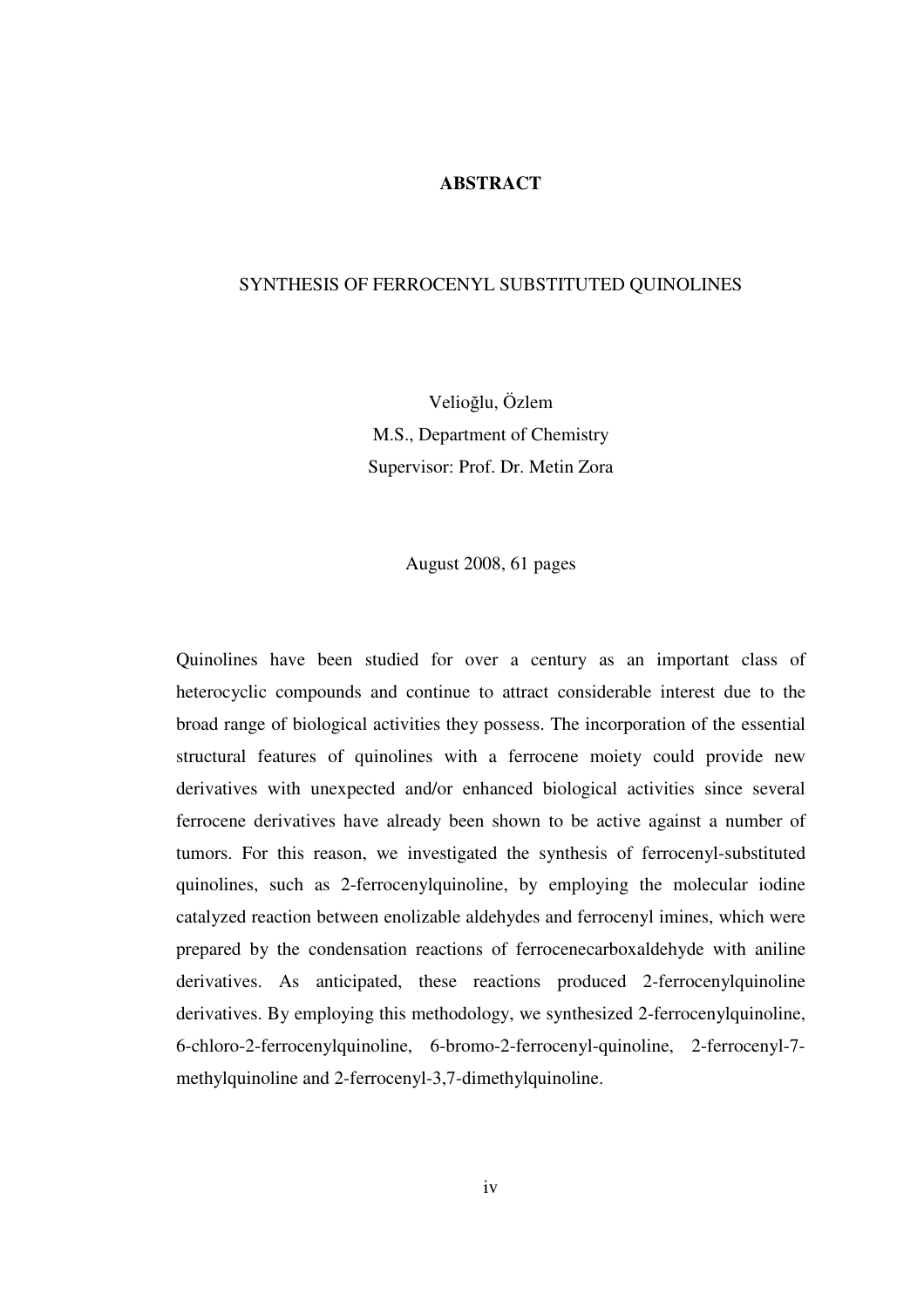Due to the ready availability of ferrocenylimines and aldehydes, this practical onepot method represents a versatile synthesis of ferrocenyl-substituted quinolines.

Keywords: Ferrocene, ferrocenyl imine, ferrocenyl quinoline, iodine, quinoline.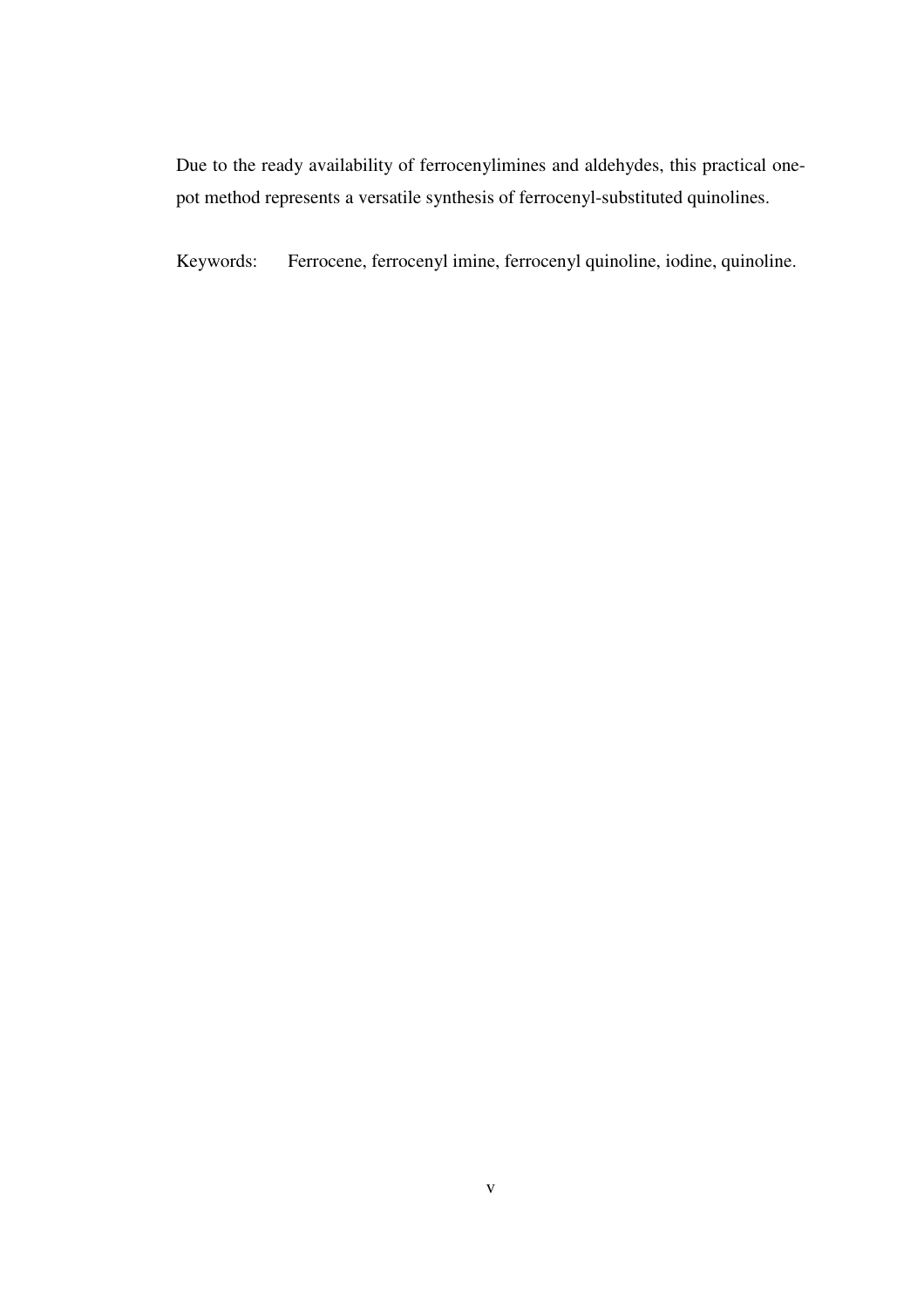### FERROSENIL SÜBSTITÜE KİNOLİNLERİN SENTEZİ

Velioğlu, Özlem Yüksek Lisans, Kimya Bölümü Tez Yöneticisi: Prof.Dr. Metin Zora

#### Ağustos 2008, 61sayfa

Heterosiklik bileşiklerin önemli bir sınıfını oluşturan kinolinler, bu yüzyılın başından beri birçok çalışmaya konu olmuş ve geniş alana yayılmış biyolojik aktivitelerinden dolayı da bu bileşiklere olan ilgi günümüzde artarak devam etmektedir. Bazı ferrosen türevlerinin antitümör aktiviteye sahip olduğu bilindiğinden, ferrosen ve kinolin yapılarının birleştirilmesi beklenmedik biyolojik aktivitelere sahip yeni türevler oluşturabilir. Bu yüzden, 2-ferrosenilkinolin gibi ferrosenil sübstitüe kinolinlerin sentezi iyot varlığında ferrosenkarboksialdehit ile anilin türevlerinin tepkimesi sonunda elde edilen ferrosen sübstitüe imin ve enolize olabilen aldehitlerin ısıtılması ile gerçekleştirilmiştir. Beklenildiği üzere, bu tepkimeler sonucunda 2-ferrosenilkinolin türevleri elde edilmiştir. Bu metodoloji uygulanarak, 2-ferrosenilkinolin, 6-klor-2-ferrosenilkinolin, 6-brom-2-ferrosenilkinolin, 2-ferrosenil-7-metilkinolin ve 2-ferrosenil-3,7-dimetilkinolin sentezlenmiştir. Ferroseniminlerin ve aldehitlerin kolay elde edilir olması sebebiyle bu tek basamak metodoloji birçok ferrosenil substitue kinolinlerin sentezi için uygulanabilir.

Anahtar Kelimeler: Ferrosen, ferrosenil imine, ferrosenil kinolin, iyot, kinolin.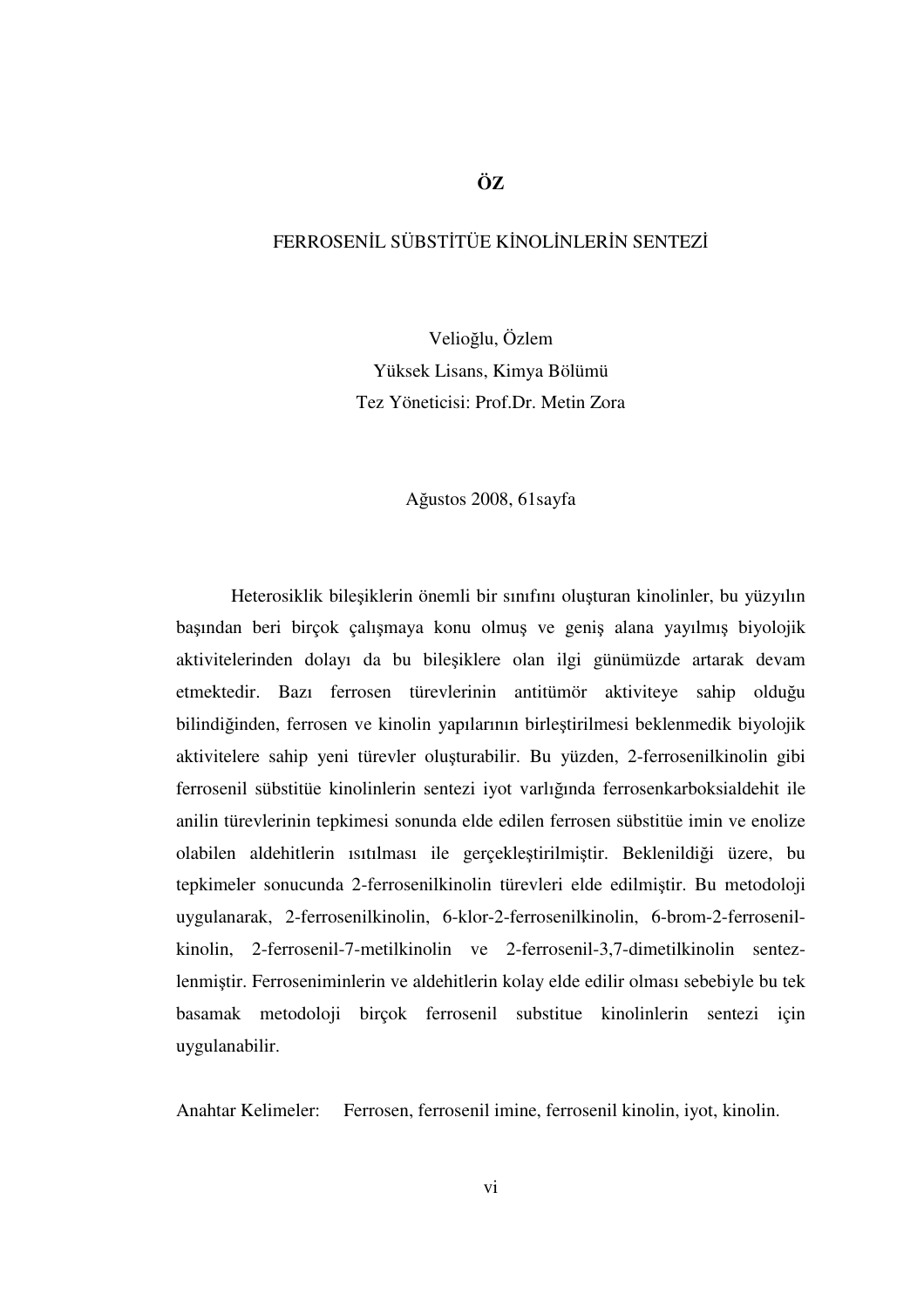#### **ACKNOWLEDGMENTS**

I would like to express my deep gratitude to my supervisor Prof. Dr. Metin Zora for his guidance, encouragement, new ideas and support during the course of this study. His advices will be always with me during my life.

I would like to thank to Ayşe Nur Pinar for her kind friendship, encouragement, being always near me and endless help.

 I also thank to my lab mates Arif Kıvrak and Ceyda Yazıcı for their critisizm, friendship and discussion.

My special appreciation is given to my family for their endless love, encouragement, limitless trust, moral support and belief in me, which made this work possible.

I wish to express my sincere gratitude to my husband, Özgür Kayıran, for his moral supports, making my life livable and joyful during this work.

 Finally, I would like to thank the Scientific and Technical Research Council of Turkey (TÜBİTAK) and the Research Board of Middle East Technical University (ODTÜ-BAP) for financial support of this study.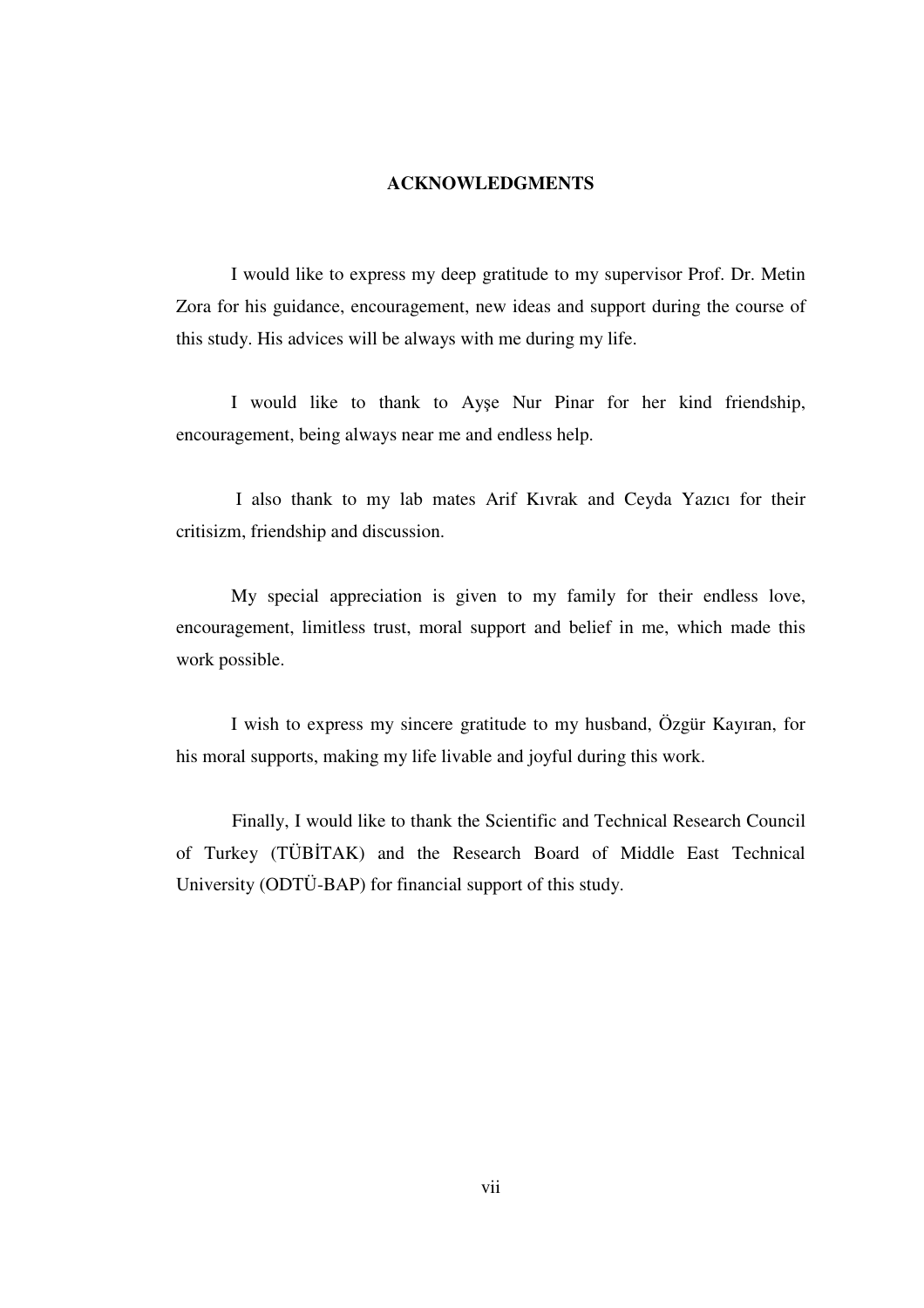To Mustafa & Asuman Velioğlu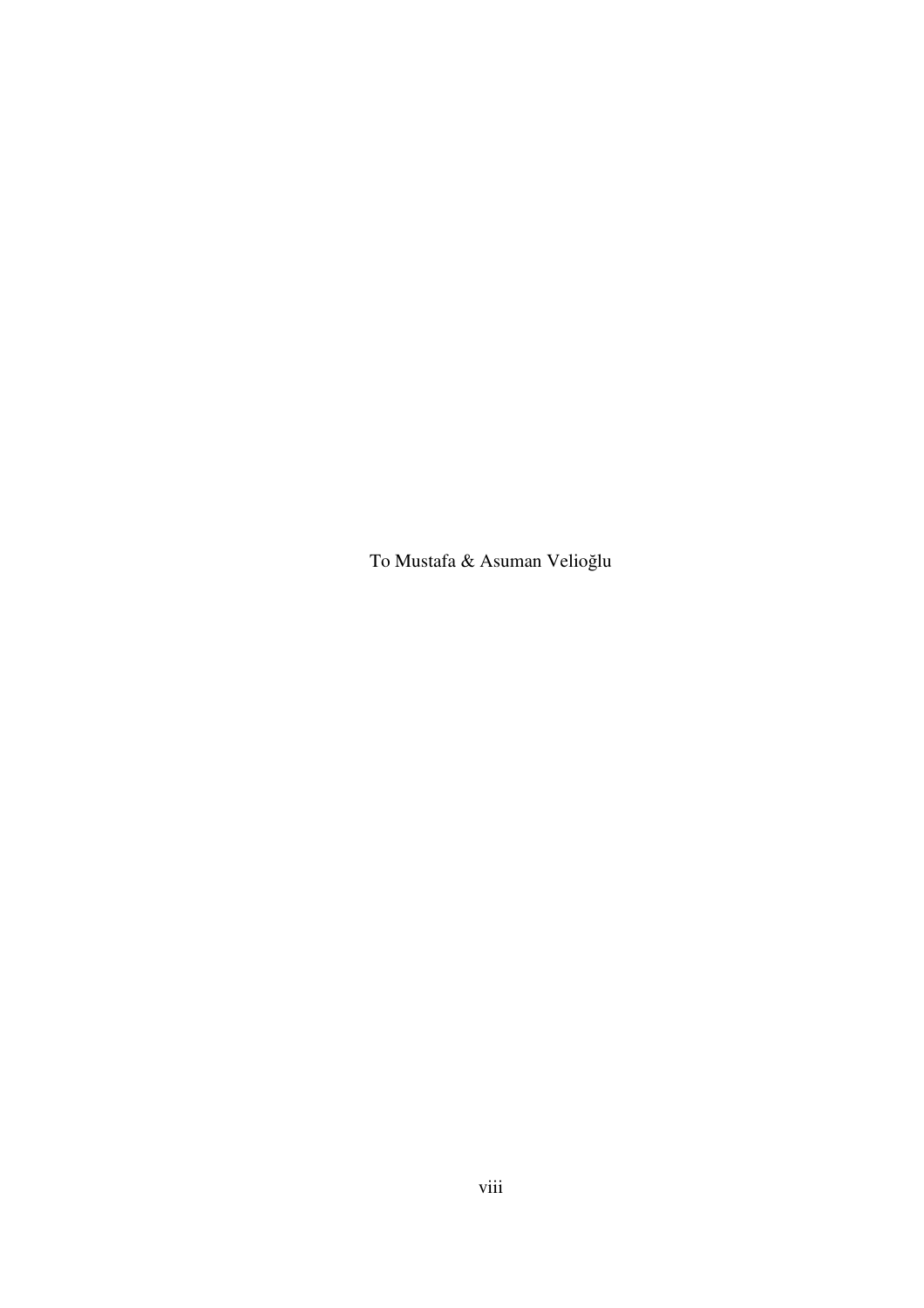# **TABLE OF CONTENTS**

| <b>CHAPTERS</b>                                                                  |
|----------------------------------------------------------------------------------|
|                                                                                  |
| 1.1.                                                                             |
| 1.2.                                                                             |
| 1.3.                                                                             |
| 1.4.                                                                             |
|                                                                                  |
| 2.1.                                                                             |
| Synthesis of ferrocenyl-substitued imine derivatives.  23<br>2.1.1.              |
| 2.1.2.                                                                           |
| 2.1.3.                                                                           |
|                                                                                  |
|                                                                                  |
| General Procedure 1. Synthesis of ferrocene substituted imines 26A-D<br>4.1.     |
|                                                                                  |
| 4.1.1. Synthesis of N-(ferrocenylidene) aniline (26A) (Table 1, Entry A).  33    |
| Synthesis of 4-chloro-N-(ferrocenylidene)aniline (26B) (Table 1, Entry<br>4.1.2. |
| $B)$ .                                                                           |
| 4.1.3. Synthesis of 4-bromo-N-(ferrocenylidene)aniline (26C) (Table 1, Entry     |
|                                                                                  |
| 4.1.4. Synthesis of N-(ferrocenylidene)-3-methylaniline (26D) (Table 1, Entry    |
|                                                                                  |
| General Procedure 2. Synthesis of ferrocenyl quinolines 28A-E (Table<br>4.2.     |
|                                                                                  |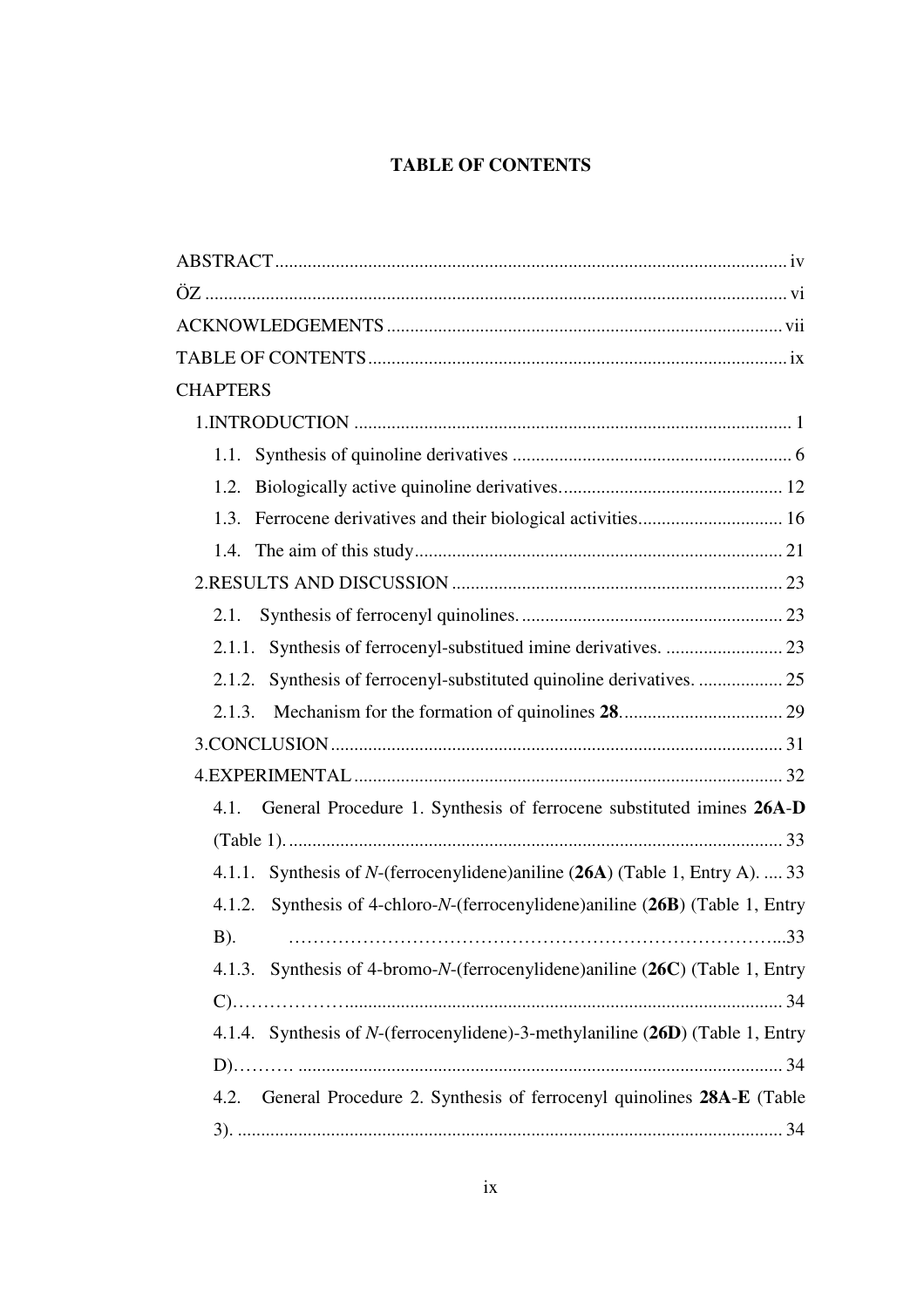| 4.2.1. Synthesis of 2-ferrocenylquinoline [(quinolin-2-yl)ferrocene] (28A)   |
|------------------------------------------------------------------------------|
|                                                                              |
| 4.2.2. Synthesis of 2-ferrocenyl-7-methylquinoline [(7-methylquinolin-2-yl)- |
|                                                                              |
| 4.2.3. Synthesis of 6-bromo-2-ferrocenylquinoline [(6-bromoquinolin-2-yl)-   |
|                                                                              |
| 4.2.4. Synthesis of 6-chloro-2-ferrocenylquinoline [(6-chloroquinolin-2-yl)- |
|                                                                              |
| 4.2.5. Synthesis of 2-ferrocenyl-3,7-dimethylquinoline [(3,7-dimethyl-       |
|                                                                              |
|                                                                              |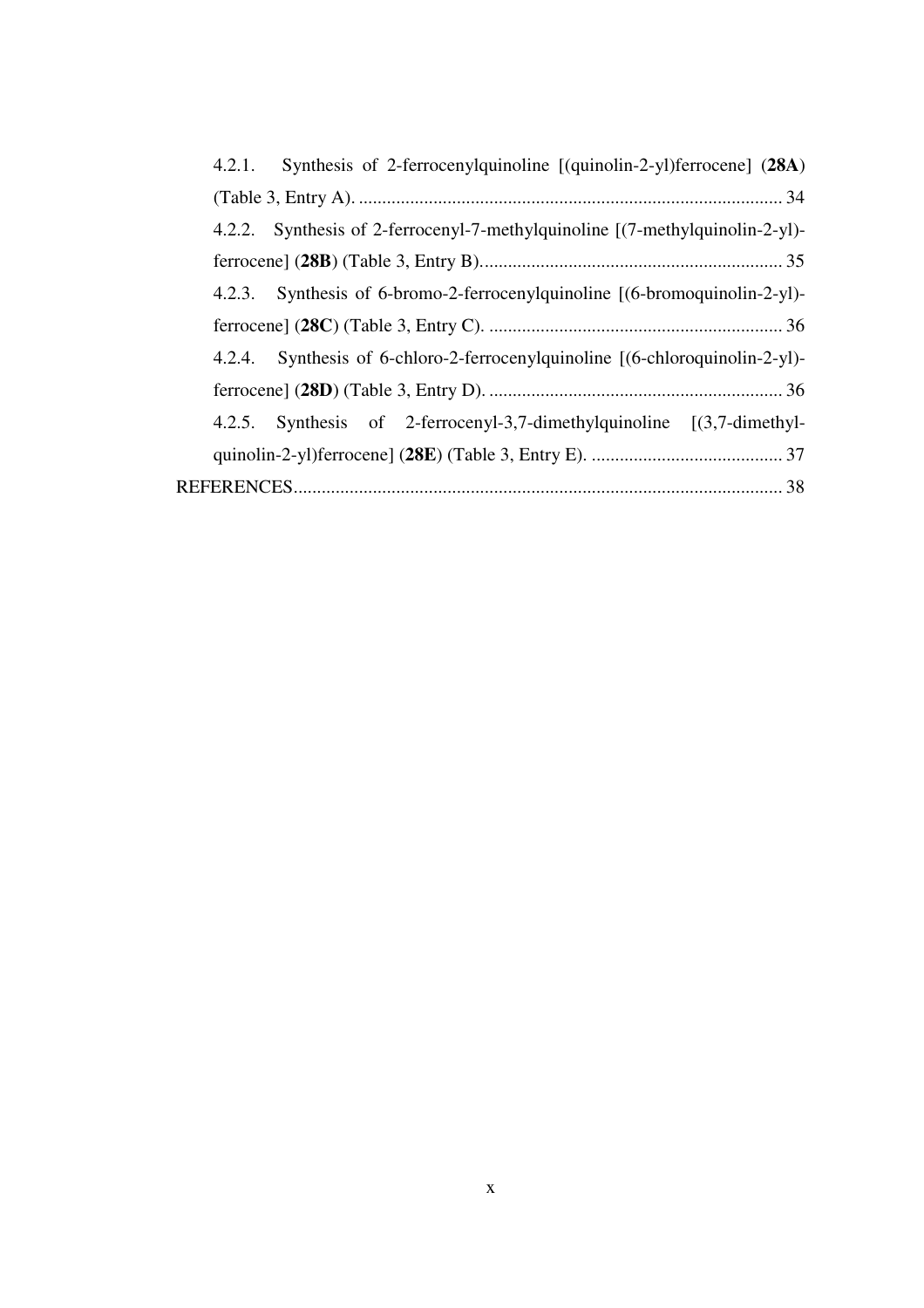## **LIST OF TABLES**

| Table 2. Yield optimization studies for the synthesis of ferrocenyl quinolines (28).26 |  |
|----------------------------------------------------------------------------------------|--|
| Table 3. Iodine-catalyzed reactions of ferrocenylimines 26 with enolizable             |  |
|                                                                                        |  |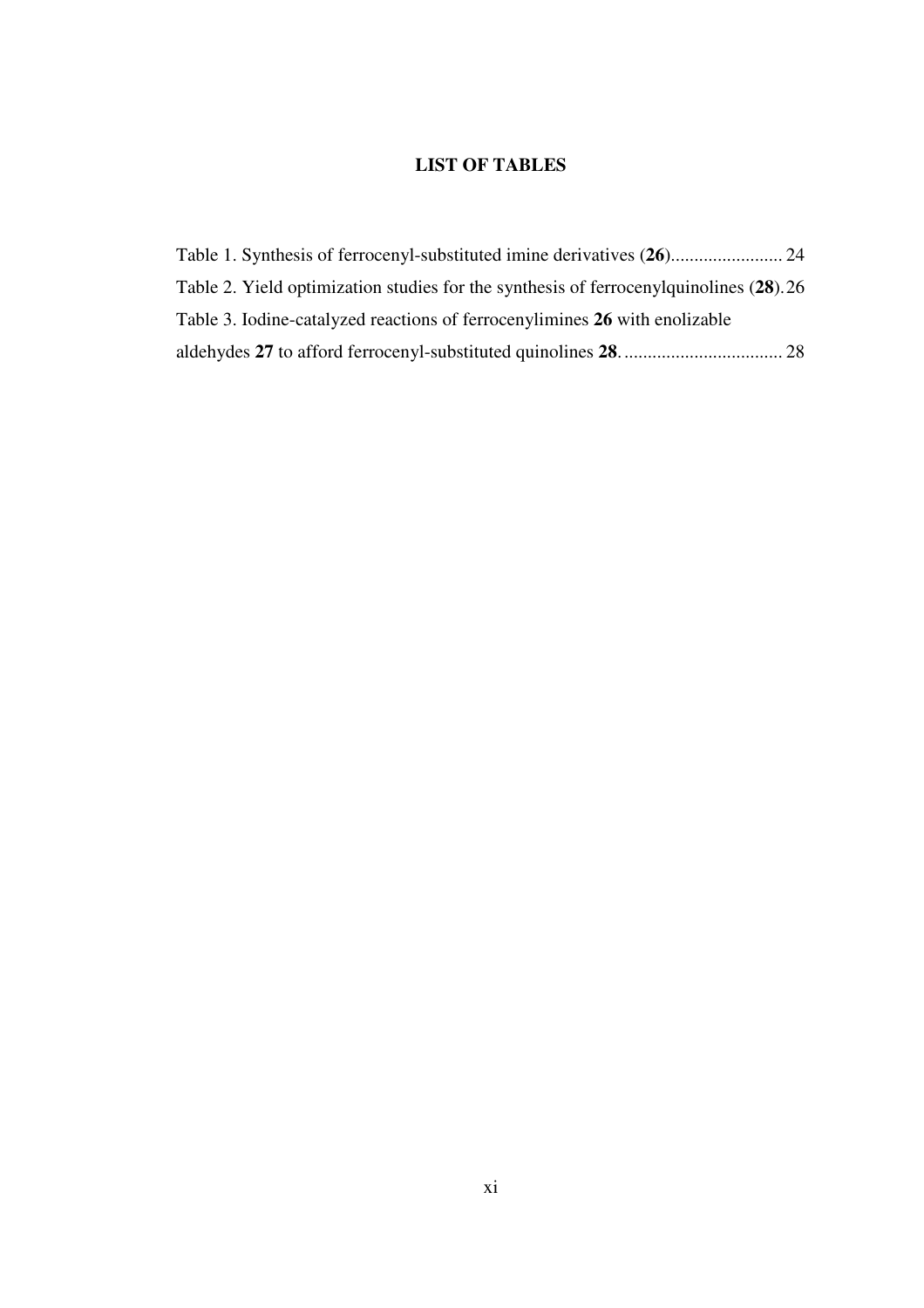# **LIST OF FIGURES**

| Figure 2. Some resonance structures of quinoline (1) and isoquinoline (2).  3      |
|------------------------------------------------------------------------------------|
|                                                                                    |
|                                                                                    |
| Figure 5. Structures of 1,2-dihydroquinoline and decahydroquinoline.  5            |
|                                                                                    |
|                                                                                    |
|                                                                                    |
|                                                                                    |
|                                                                                    |
|                                                                                    |
|                                                                                    |
|                                                                                    |
|                                                                                    |
|                                                                                    |
|                                                                                    |
| Figure 17. Examples of biologically active quinoline and isoquinoline derivatives. |
|                                                                                    |
|                                                                                    |
| Figure 19. Typical electrophilic substitution reactions of ferrocene (21) 18       |
|                                                                                    |
|                                                                                    |
|                                                                                    |
| Figure 23. Iodine-catalyzed reactions of ferrocenylimines 26 with enolizable       |
|                                                                                    |
| Figure 24. Proposed mechanism for the formation of ferrocenyl-substituted          |
|                                                                                    |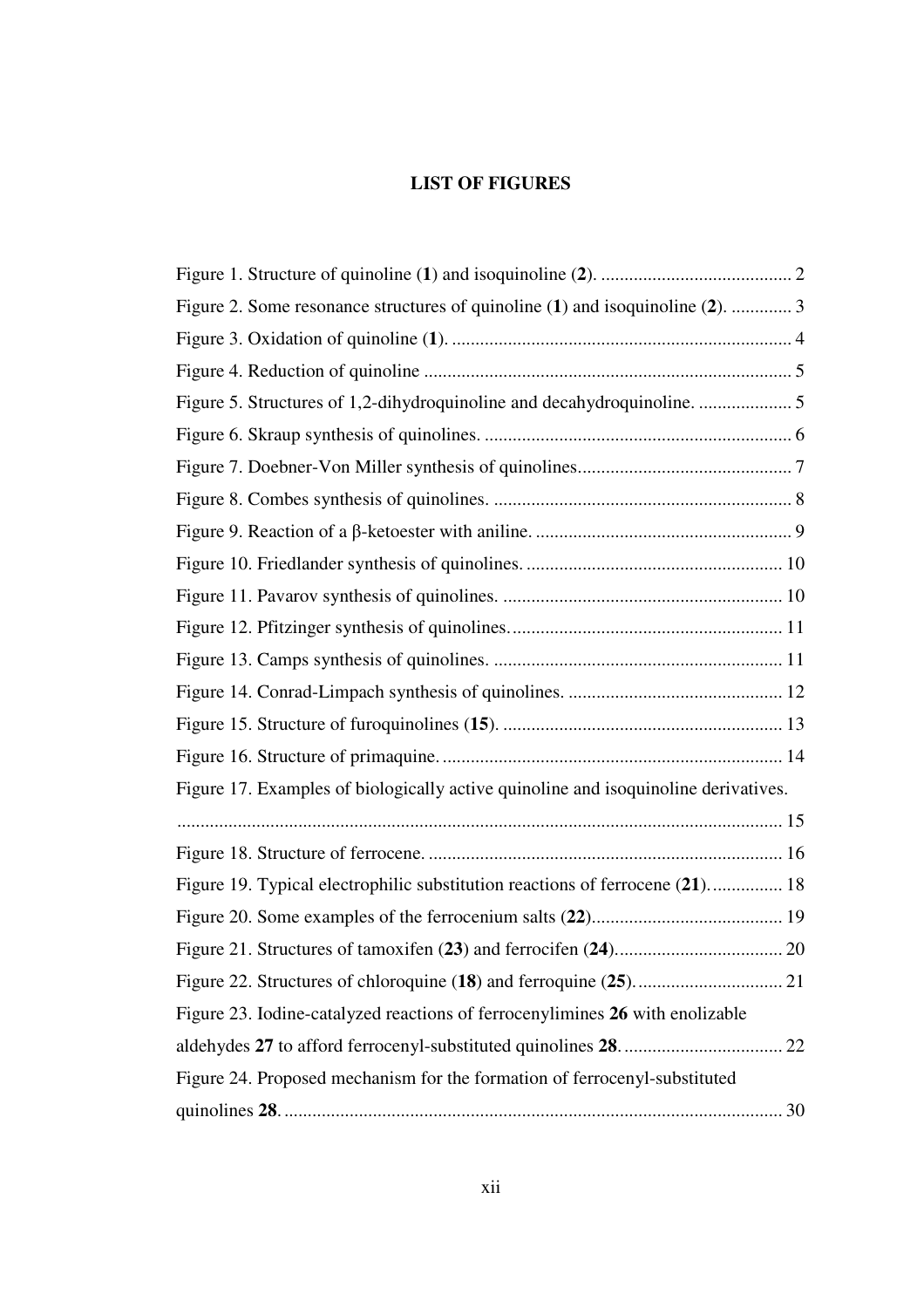## **LIST OF ABBREVIATIONS**

| bp                        | boiling point                                                        |
|---------------------------|----------------------------------------------------------------------|
| br                        | broad (spectral)                                                     |
| $\rm ^{\circ}C$           | degrees Celcius                                                      |
| Cp                        | cyclopentadienyl ligand                                              |
| $\delta$                  | chemical shift in parts per million downfield from tetramethylsilane |
| $\mathbf d$               | doublet (spectral)                                                   |
| DMF                       | Dimethylformamide                                                    |
| Et                        | ethyl                                                                |
| Fc                        | ferrocenium ion                                                      |
| FT                        | fourier transform                                                    |
| g                         | gram(s)                                                              |
| $\boldsymbol{\mathrm{h}}$ | hour(s)                                                              |
| Hz                        | hertz                                                                |
| IR                        | infrared                                                             |
| J                         | coupling constant                                                    |
| m                         | multiplet (spectral)                                                 |
| mL                        | milliliter(s)                                                        |
| MHz                       | megahertz                                                            |
| min                       | minutes                                                              |
|                           | mmol millimole(s)                                                    |
| mp                        | melting point                                                        |
|                           | NMR nuclear magnetic resonance                                       |
| Ph                        | phenyl                                                               |
| ppm                       | parts per million (in NMR)                                           |
| q                         | quartet (spectral)                                                   |
| $R_f$                     | retention factor (in chromatography)                                 |
| rt                        | room temperature                                                     |
| S                         | singlet (spectral)                                                   |
| t                         | triplet (spectral)                                                   |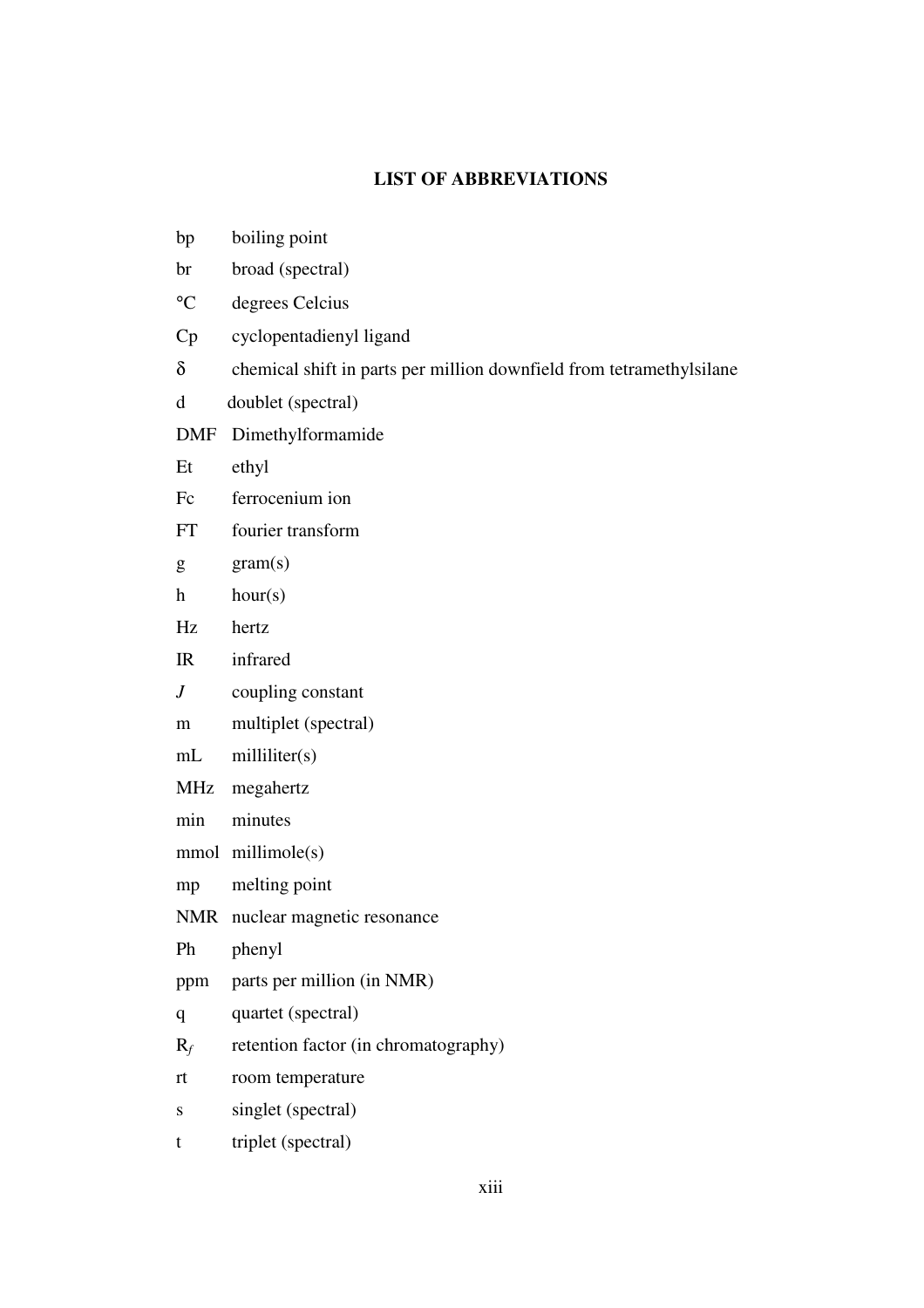- THF tetrahydrofuran
- TLC thin layer chromatography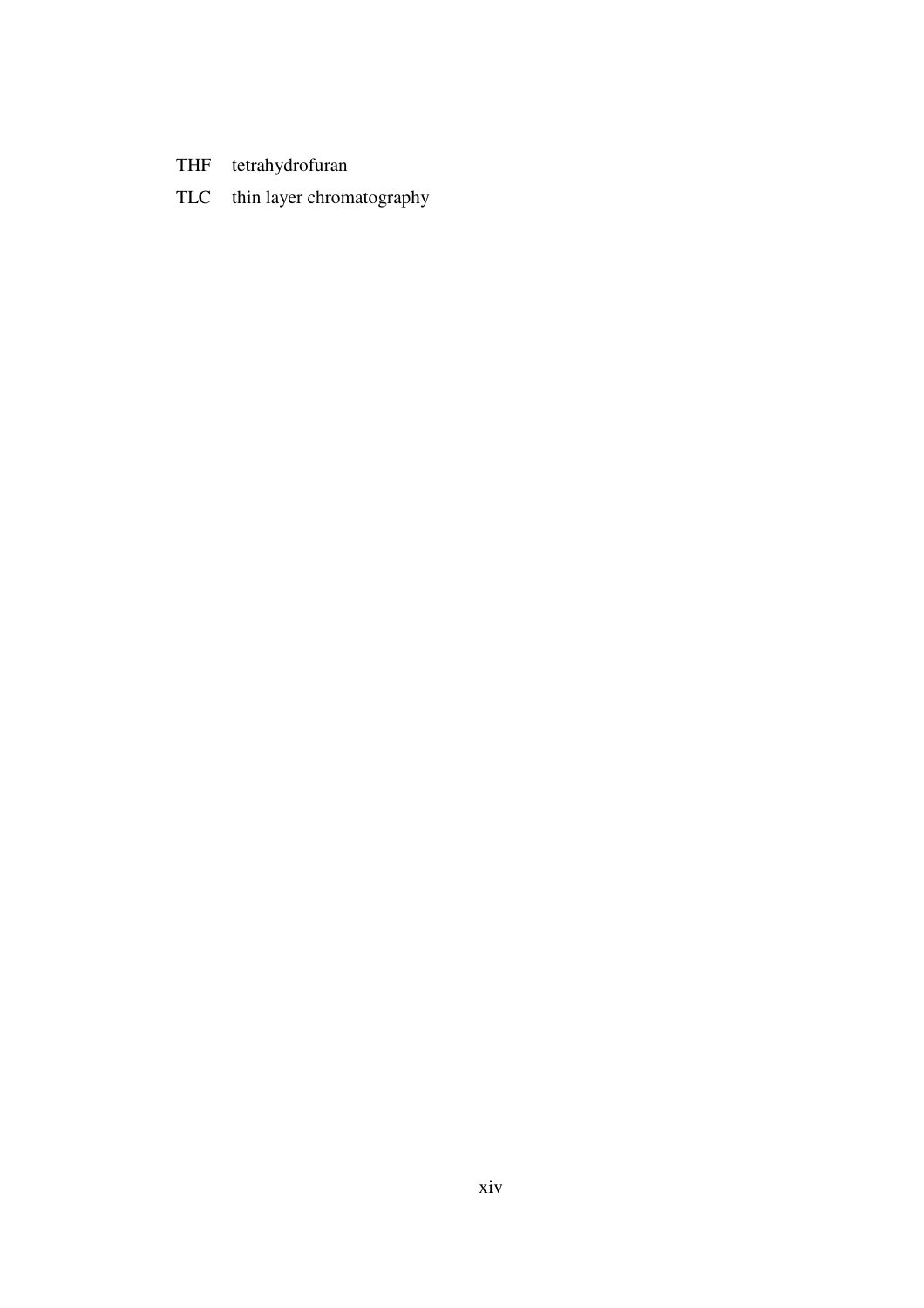#### **CHAPTER 1**

### **INTRODUCTION**

Organic chemistry is the most commonly and simply defined as the chemistry of carbon compounds [1]. Humans have used organic compounds and their reactions for thousands of years. Their first deliberate experience with an organic reaction probably dates from the discovery of fire. But as a science, organic chemistry is less than 200 years old [2].

Comparatively early in the history of chemistry, an interest began to be taken in the noteworthy variety of carbon compounds which could be prepared from plant and animal sources. This led eventually to systematic investigations on their origin and the manner in which they could be transformed one into another [3].

In the beginning of the nineteenth century, organic chemistry was considered as a separate branch of chemical science [4]. Today organic chemistry is a broad field, which intersects with such diverse areas as biology, medicine and pharmacology, polymer technology, agriculture and petroleum engineering.

Virtually all plastics, synthetic and natural fibers, dyes and drugs, insecticides and herbicides, ingredients in perfumes and flavoring agents and all petroleum products are organic compounds. All the foods we eat consist primarily of organic compounds in the families of the carbohydrates, fats and oils, proteins, and vitamins. The substances that make up furs and feathers, hides and skins, and all membranes are also organic [5].

Heterocyclic compounds are cyclic organic substances in which one or more of the ring carbons are replaced by a heteroatom such as nitrogen, oxygen and sulfur.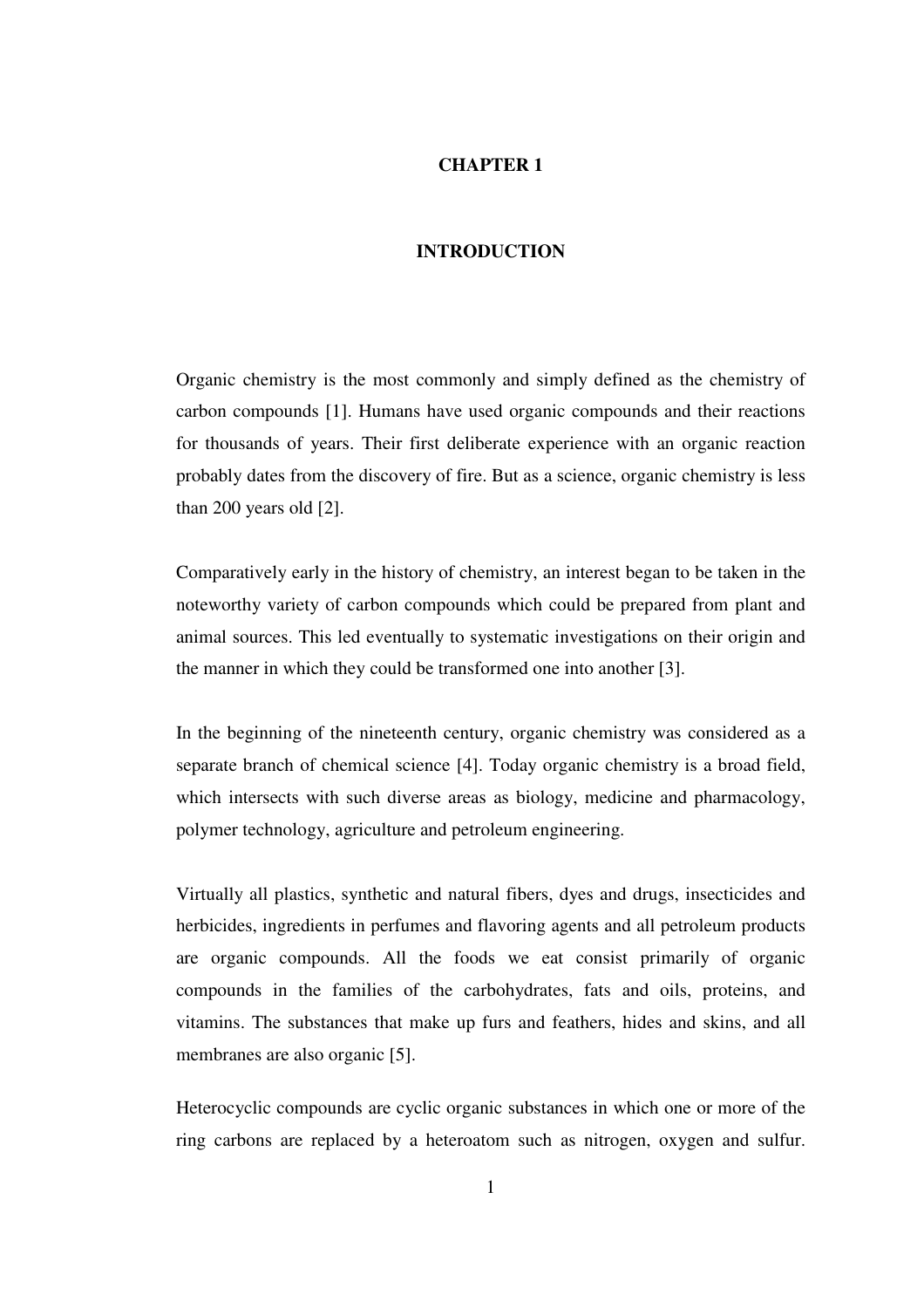Many alkaloids, vitamins, antibiotics and many synthetic medicines and dyestuffs are heterocyclic, and so also are many substances (such as the nucleic acids) which are most intimately associated with the processes of life [6,7].

Quinoline and isoquinoline (Figure 1) are the two heterocycles in which a benzene ring and a pyridine ring are fused through carbon.



**Figure 1.** Structure of quinoline (**1**) and isoquinoline (**2**).

In fact, they are two analogs of naphthalene which can result from the fusion of a benzene ring to a pyridine ring. The numbering system and some of the principal resonance forms are shown in Figure 2 [7].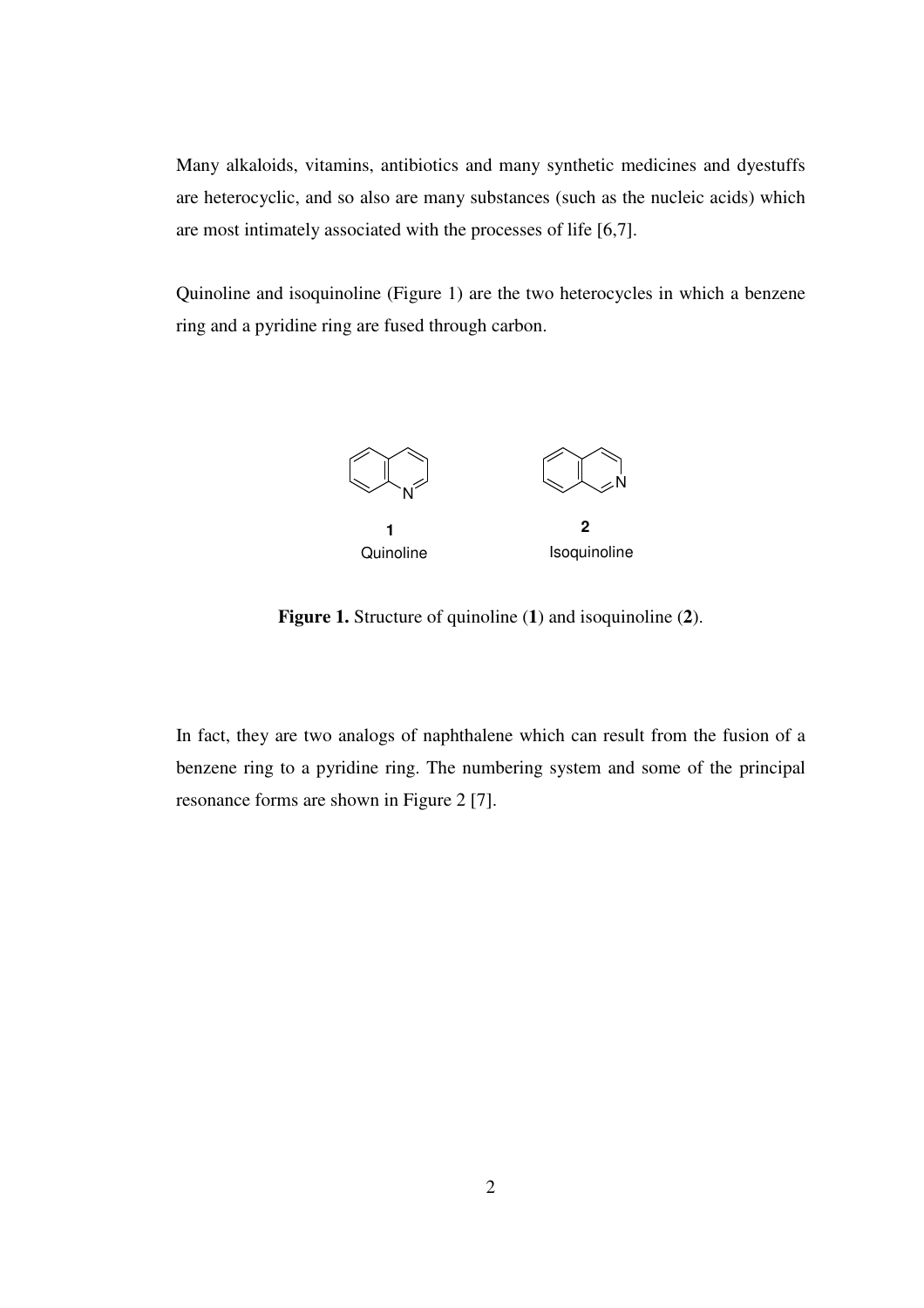

**Figure 2.** Some resonance structures of quinoline (**1**) and isoquinoline (**2**).

An impure quinoline was first obtained from coal tar by Runge in 1834 [8]. Coal tar also contains isoquinoline as well as several alkylquinolines and alkylisoquinolines.

Pure quinoline, or benzo<sup>[b]</sup>pyridine, is a colorless hygroscopic liquid, with  $p_{\text{K}_a}$  4.85 in water at 20  $^{\circ}$ C [9]. It darkens on exposure to light. Otherwise it is very stable and is often used as a high-boiling solvent (b.p.  $237 \text{ °C}$ ). It is particularly useful as a solvent for the decarboxylation of aromatic carboxylic acids with copper bronze. Quinoline is not easily oxidized, but with potassium permanganate it gives pyridine-2,3-dicarboxylic acid, where benzene ring is preferentially destroyed [7].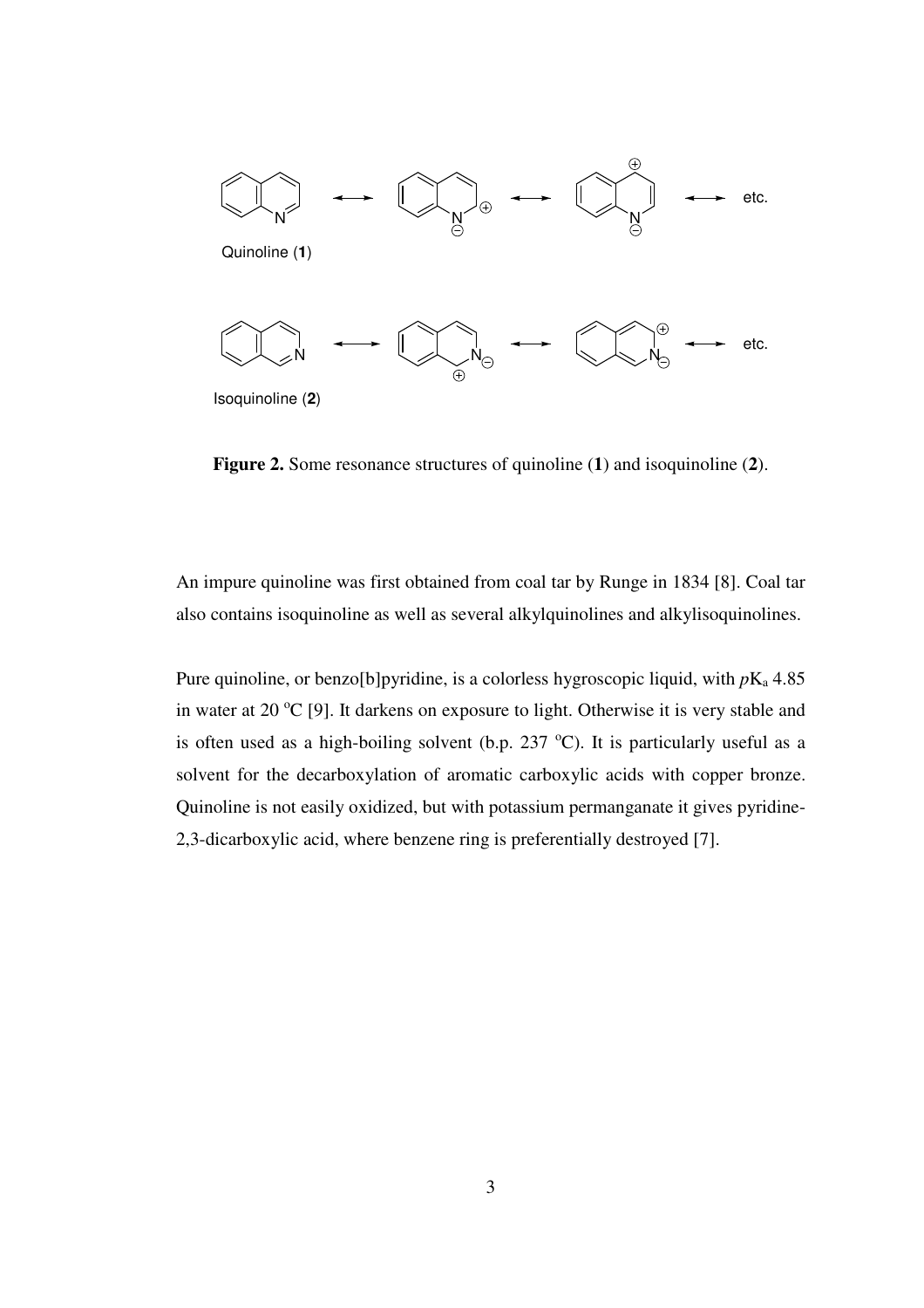

**Figure 3.** Oxidation of quinoline (**1**).

Like naphthaline, it is a resonance hybrid, but 1,2-, 3,4-, 5,6-, and 7,8-bonds have greater double bond character than 2,3- and 6,7-bonds. For this reason and because the nitrogen atom deactivates the heterocyclic ring, ozonolysis of quinoline occurs more rapidly at 5,6- and 7,8-bonds. Glyoxal and pyridine-2,3-dialdehyde are obtained from quinoline while glyoxal and 2,3-diacetylpyridine form from 5,8 dimethylquinoline. Similarly, 2,3-dimethylquinoline produces glyoxal and dimethylglyoxal when subjected to ozonolysis reaction.

Reduced quinolines are also known. In particular, 1,2,3,4-tetrahydro-quinolines are very important, and they are often prepared by the direct reduction of corresponding quinolines [7]. Quinoline itself is easily reduced 1,2,3,4-tetrahydro-quinoline by tin and hydrochloric acid. Therefore, quinoline is more readily reduced than naphthalene. This is not unexpected for pyridine since it is more readily reduced than benzene. The nitrogen lone pair of electrons tends to make quinoline a mild catalyst poison (quinoline-poisoned palladium has been recommended as a catalyst for the selective hydrogenation of acetylenes to olefins). Catalytic hydrogenation of quinoline also gives 1,2,3,4-tetrahydroquinoline, which is a stronger base than quinoline and behaves like a secondary *N*-alkylaniline. Its *N*-methyl derivative is also known as kairolin [7].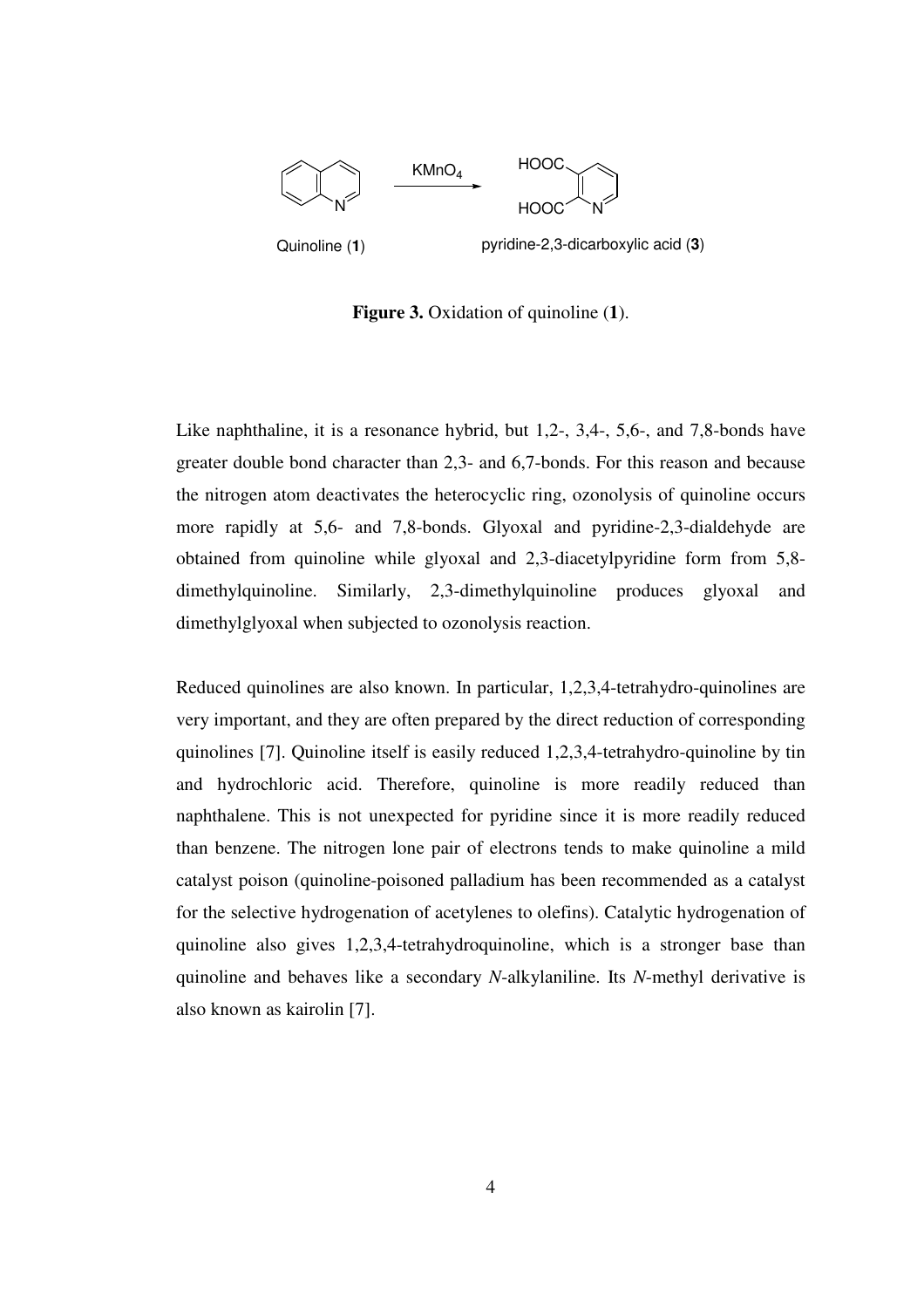

**Figure 4.** Reduction of quinoline

1,2-Dihyroquinoline (**5**) is a colorless solid (Figure 5), which is easily oxidized to the aromatic structure. It has been obtained by reduction of quinoline (**1**) with lithium aluminum hydride or with sodium in liquid ammonia [10]. 1,2- Dihydroquinolines (**5**) are formed as intermediates in the Skraup synthesis.



**Figure 5.** Structures of 1,2-dihydroquinoline and decahydroquinoline.

Decahydroquinolines (**6**) are also known (Figure 5) and can be prepared by direct hydrogenation. Catalytic hydrogenation of quinoline (**1**) in glacial acetic acid solution, over platinum, gives mainly *trans*-decahydroquinoline with some of the *cis*-isomer. However, in hydrochloric acid solution, *cis-*decahydroquinoline is obtained predominantly. Decahydroquinolines (**6**) have also been prepared by synthesis [11].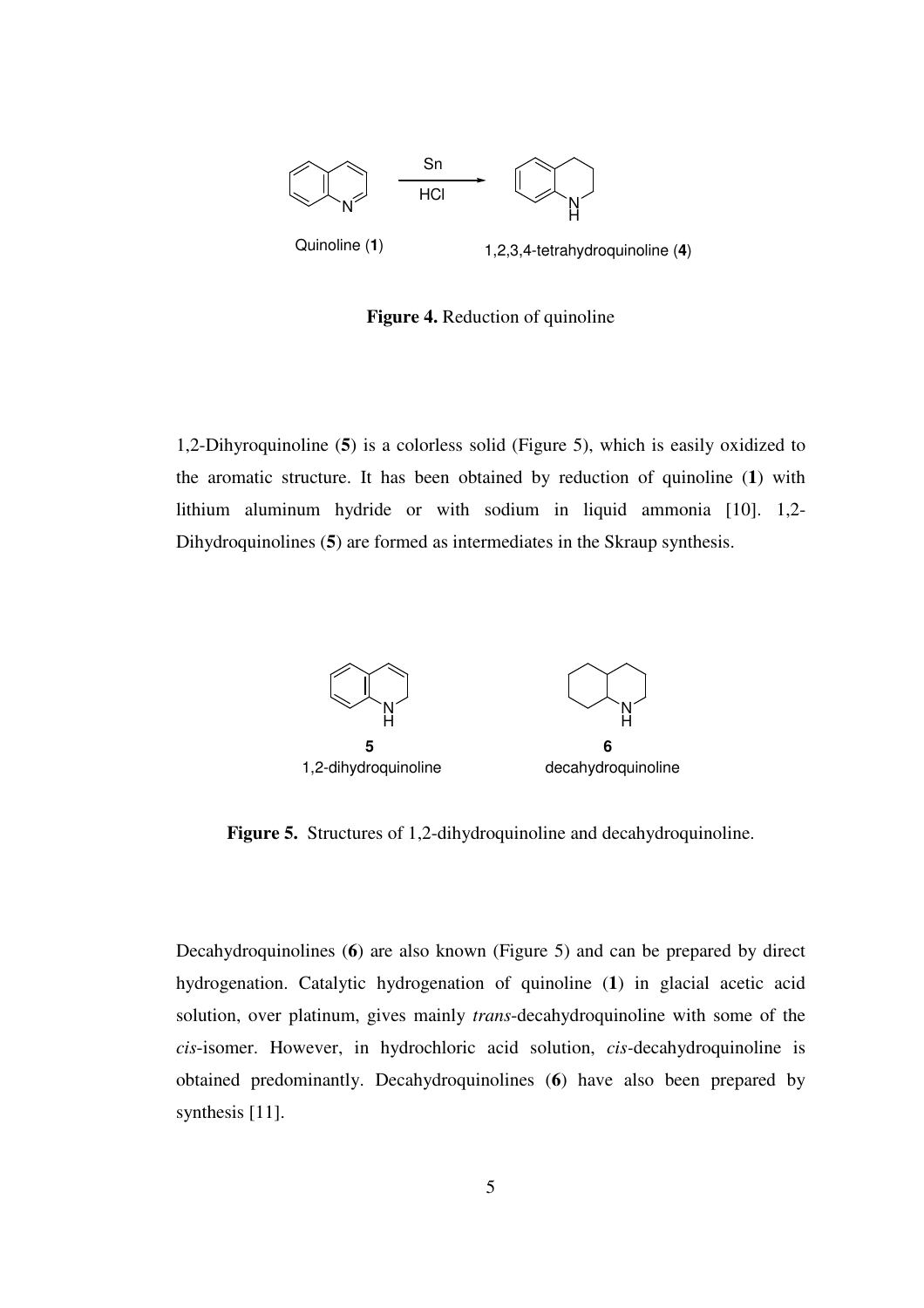#### **1.1. Synthesis of quinoline derivatives**

There are many methods to synthesize quinoline ring system. The classical method is the cyclization process in which substituted benzene derivative is the starting material and the heterocyclic ring is constructed during the course of the reaction. In the recent syntheses, however, a carbocyclic ring has been built up onto a substituted pyridine [11,12]. Those derived from a benzenoid starting material are of two types. The more important type is that in which a side chain is constructed and cyclized onto a free *ortho* position of the benzene ring. Such reactions include the Skraup, Friedlander, Doebner-von Miller and Combes syntheses.

The *Skraup synthesis* is a chemical reaction used to synthesize quinolines (Figure 6). It is named after the Czech chemist Zdenko Hans Skraup. In the Skraup, aniline is heated with sulfuric acid, glycerol, and an oxidizing agent to yield quinoline [13,14].



**Figure 6.** Skraup synthesis of quinolines.

In this example, nitrobenzene serves as both the solvent and the oxidizing agent. The reaction, which otherwise has a reputation for being violent, is typically conducted in the presence of ferrous sulfate [15]. Although the details of the reaction sequence have not all been established, it seems most likely that glycerol is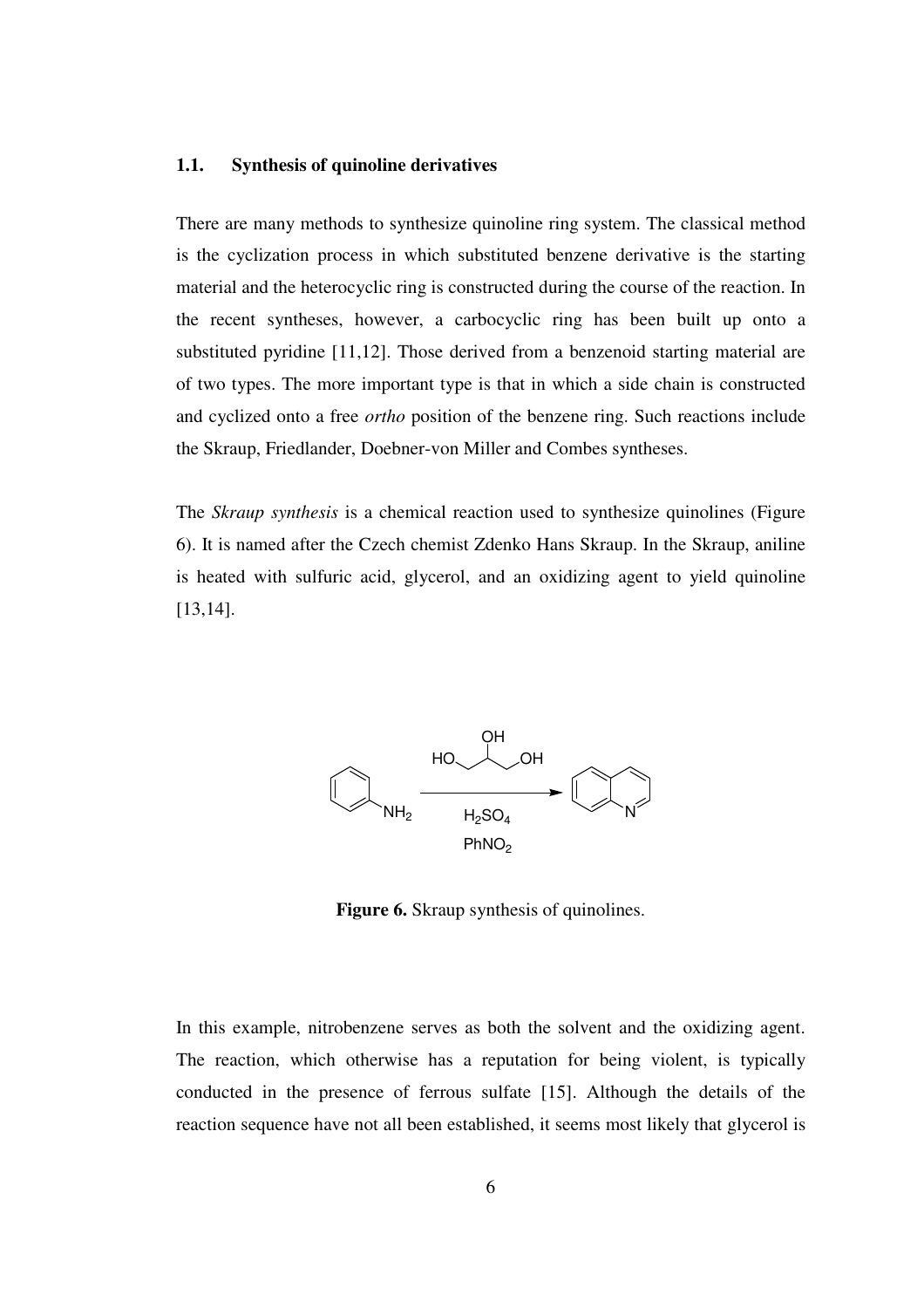dehydrated to acrolein, which reacts with aniline by conjugate addition. The resulting intermediate is then cyclized, oxidized, and dehydrated to give the quinoline.

In the *Doebner-Von Miller* variation (Figure 7), instead of glycerol, α,β-unsaturated aldehydes or ketones are used, and this creates many possibilities in the substitution pattern. Hydrochloric acid or zinc chloride is generally used as the catalyst. Crotonaldehyde gives 2-methylquinoline and not 4-methylquinoline as the final product (Figure 7). This clearly implies that the ring formation takes place by the conjugate addition of the amine and not by the direct attack on the carbonyl group. In these reactions, it is also possible that Schiff base of the carbonyl compound can undergo conjugate addition [16].



**Figure 7.** Doebner-Von Miller synthesis of quinolines.

In the *Combes* synthesis, the aniline reacts with a 1,3-diketone in the presence of acid to form a Schiff base. Cyclization then takes place via a diprotonated intermediate, which is finally dehydrated to afford the quinoline derivative, as illustrated in Figure 8 [17].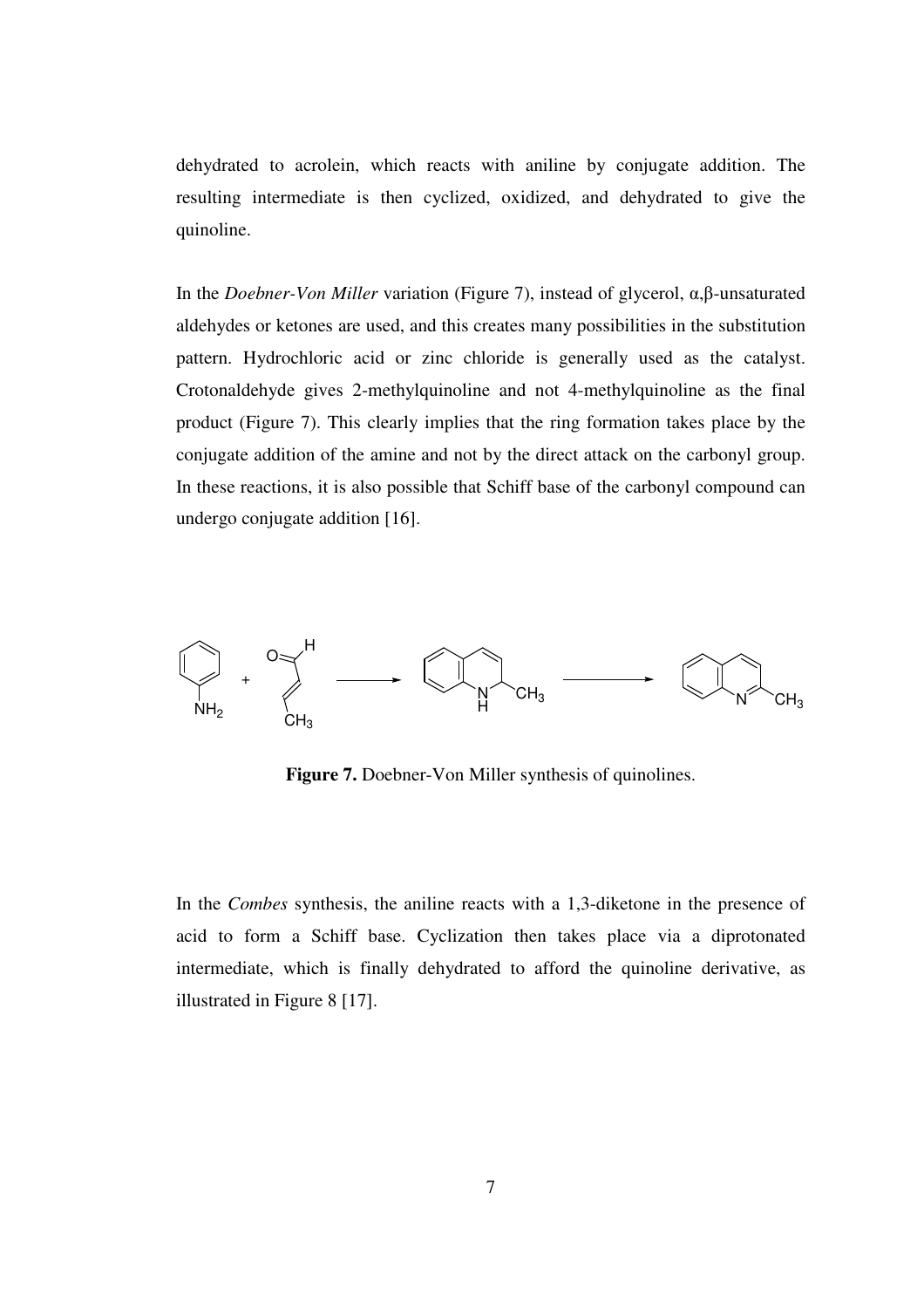

Figure 8. Combes synthesis of quinolines.

When a β-ketoester is used in place of a 1,3-diketone, two products can be obtained [24]. For instance, ethyl acetoacetate can give 2-methyl-4-quinoline (**7**) or 4 methyl-2-quinolone (**8**) (Figure 9). Attack on the ketone carbonyl, which is kinetically favored, happens by carrying out the initial reaction at room temperature, followed by thermal cyclization. Attack on the ester function, which is thermodynamically favored, occurs when the reaction is carried out at  $110-140$  °C [18].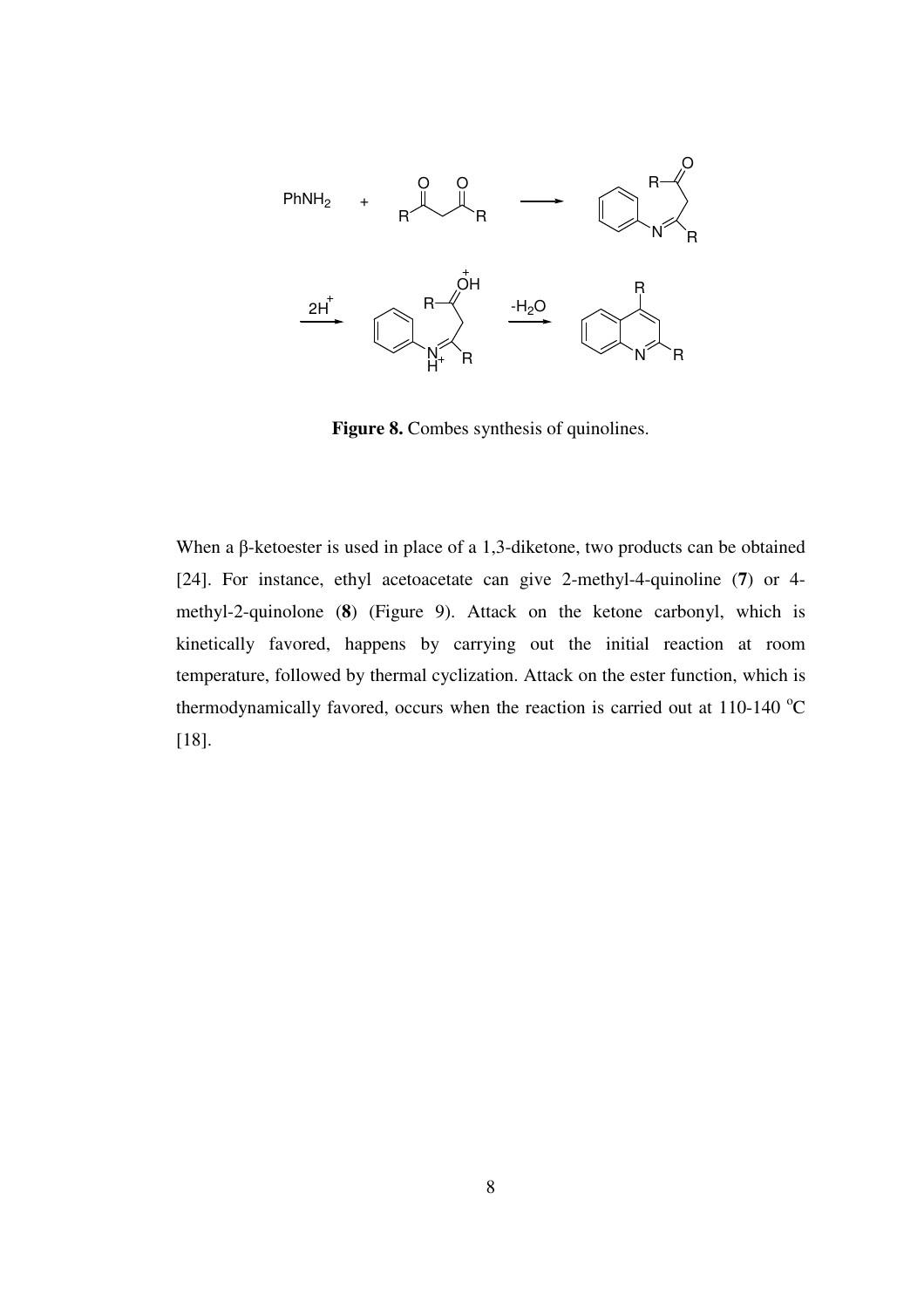

**Figure 9.** Reaction of a β-ketoester with aniline.

All these methods suffer from the disadvantage that if the aniline bears a metasubstituent, there are two different ortho positions available for cyclization. In some cases, the ratio of products favors one isomer (for example, 3-methoxyaniline gives mainly 7-methoxyquinoline rather than 5-methoxyquinoline in the *Skraup* synthesis) but often both possible isomers are formed. However, if an *o*disubstituted benzene is used as the starting material for the synthesis of quinoline ring, this problem is avoided [18].

The *Friedländer synthesis* is the chemical reaction of 2-aminobenzaldehydes [19] with ketones to form quinoline derivatives [20] (Figure 10), which is named by its discoverer's name, Paul Friedländer. This reaction has been catalyzed by trifluoroacetic acid [21], toluenesulfonic acid [22], iodine [23] and Lewis acids [24].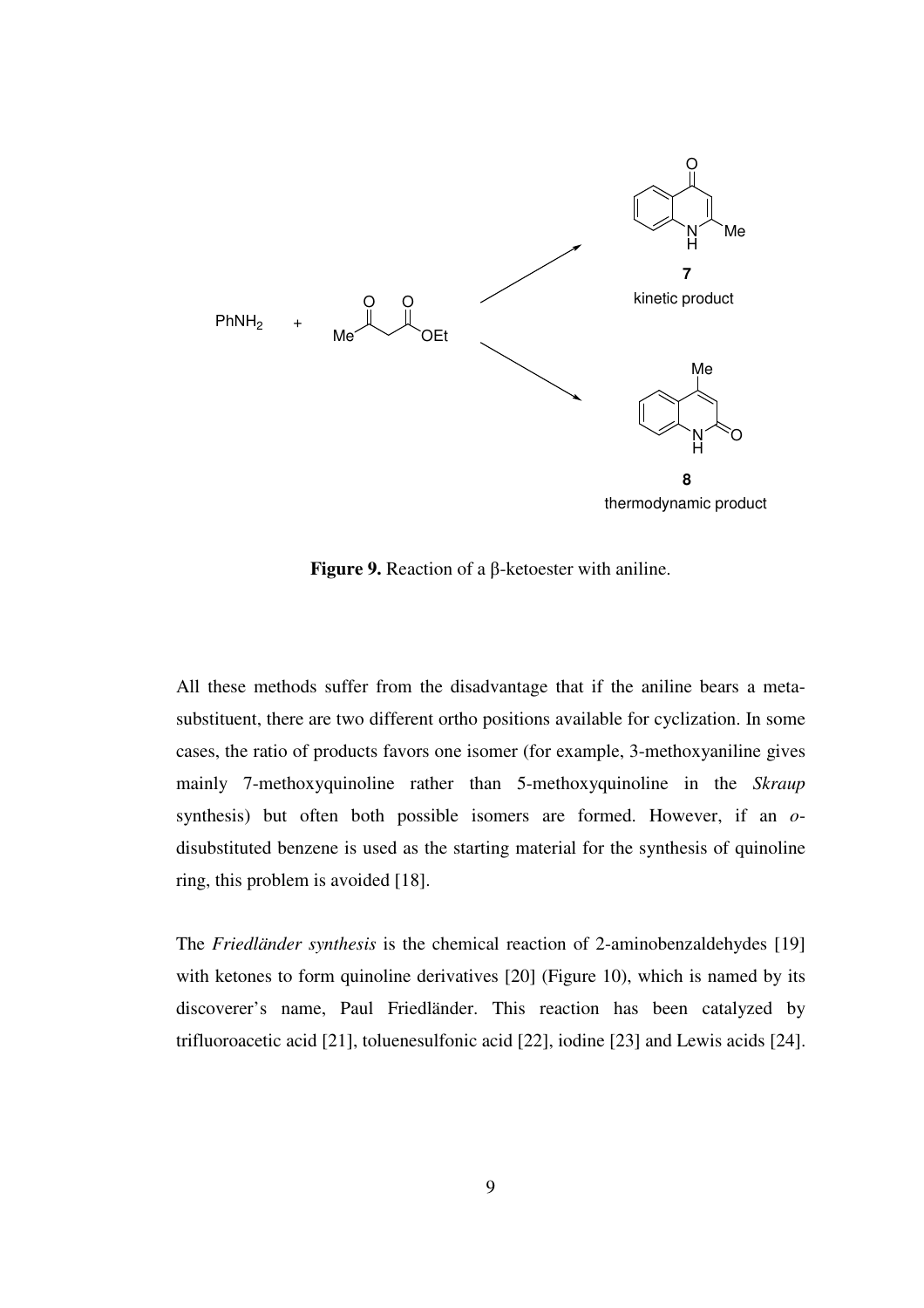

Figure 10. Friedlander synthesis of quinolines.

The *Povarov reaction* is generally described as a formal cycloaddition between an aromatic imine and an alkene (Figure 11). The imine in this organic reaction is a condensation reaction product from an aniline type compound and a benzaldehyde type compound [25]. The alkene must be electron rich which means that functional groups attached to the alkene must be able to donate electrons. Such alkenes are enol ethers and enamines. The reaction product in the original Povarov reaction is a quinoline. Because the reactions can be carried out with the three components premixed in one reactor it is an example of a multi-component reaction.



Figure 11. Pavarov synthesis of quinolines.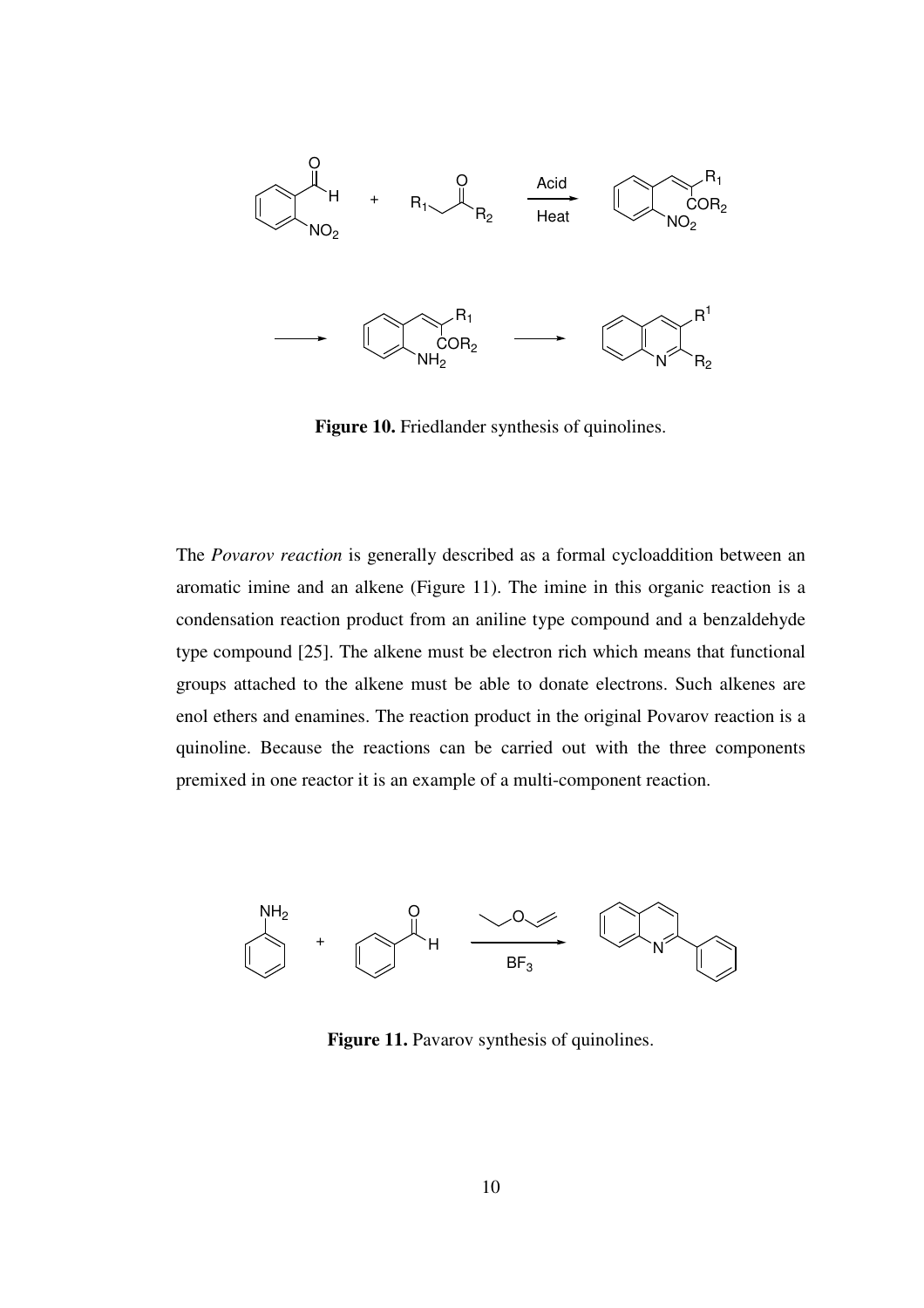The *Pfitzinger reaction* (also known as the Pfitzinger-Borsche reaction) is the chemical reaction of isatin with base and a carbonyl compound to give substituted quinoline-4-carboxylic acids [26] (Figure 12).



Figure 12. Pfitzinger synthesis of quinolines.

The *Camps quinoline synthesis* (also known as the Camps cyclization) is a chemical reaction whereby an *o*-acylaminoacetophenone is transformed into two different hydroxyquinolines, products (**9**) and (**10**), using base [27] (Figure 13).



Figure 13. Camps synthesis of quinolines.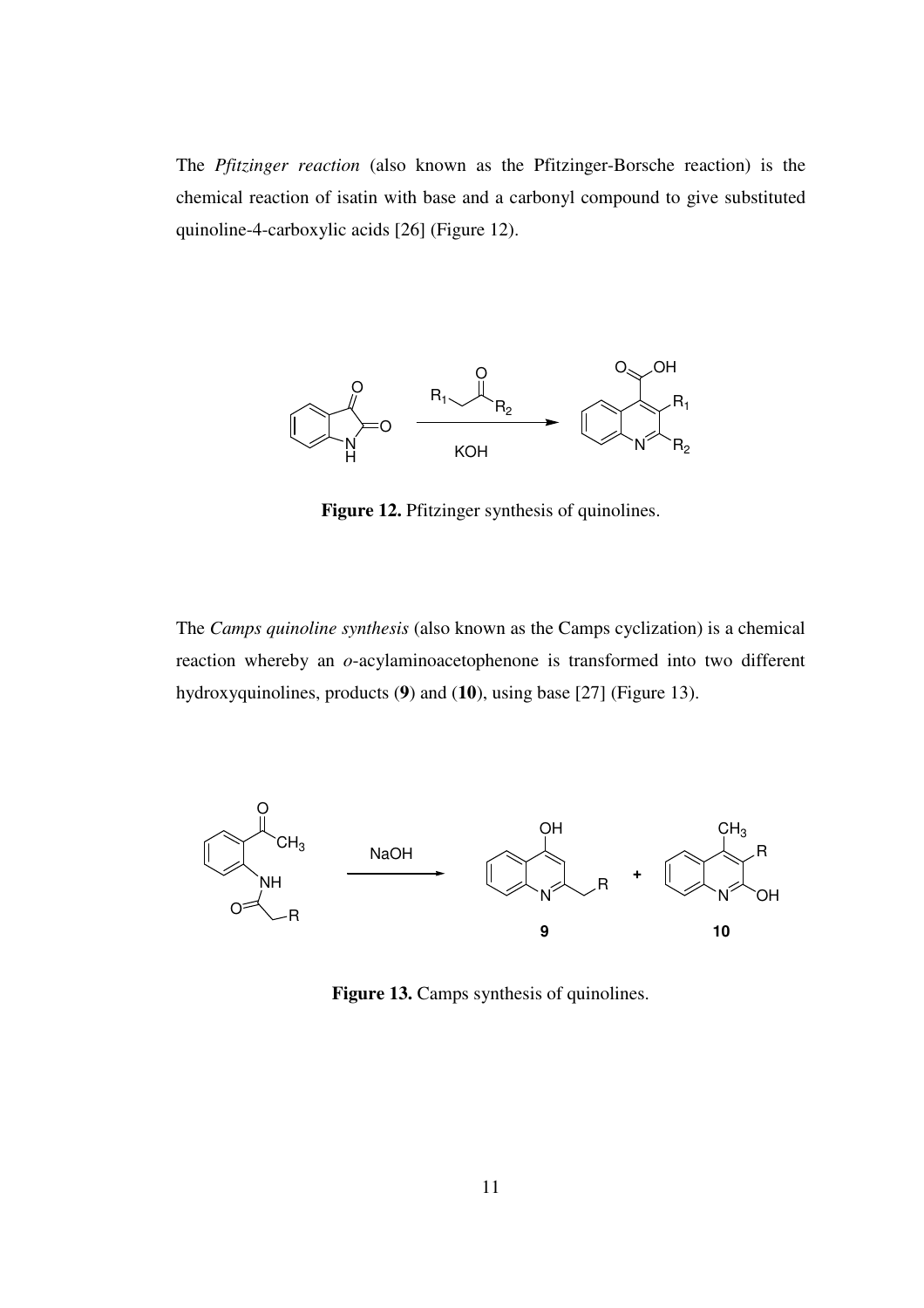The relative proportions of the hydroxyquinolines **9** and **10** are dependent upon the reaction conditions and structure of the starting material. Although the reaction product is commonly depicted as a quinoline (the enol form), it is believed that the keto form predominates in both the solid state and solution, making the compound a quinolone [28].

The *Conrad-Limpach synthesis* is known as the reaction of anilines (**11**) with βketoesters (**12**) to form 4-hydroxyquinolines (**14**) via a Schiff base (**13**) [29,30] (Figure 14).



**Figure 14.** Conrad-Limpach synthesis of quinolines.

#### **1.2. Biologically active quinoline derivatives.**

Quinoline moiety is present in many classes of biologically active compounds. A number of them have been clinically used as antifungal, antibacterial and antiprozoic drugs as well as antineoplastics [31].

The quinoline ring system is found in a variety of compounds including dyes, organic materials, and pharmaceuticals. Among the pharmaceuticals, quinoline derivatives have been commonly used for the treatment of parasitic infections such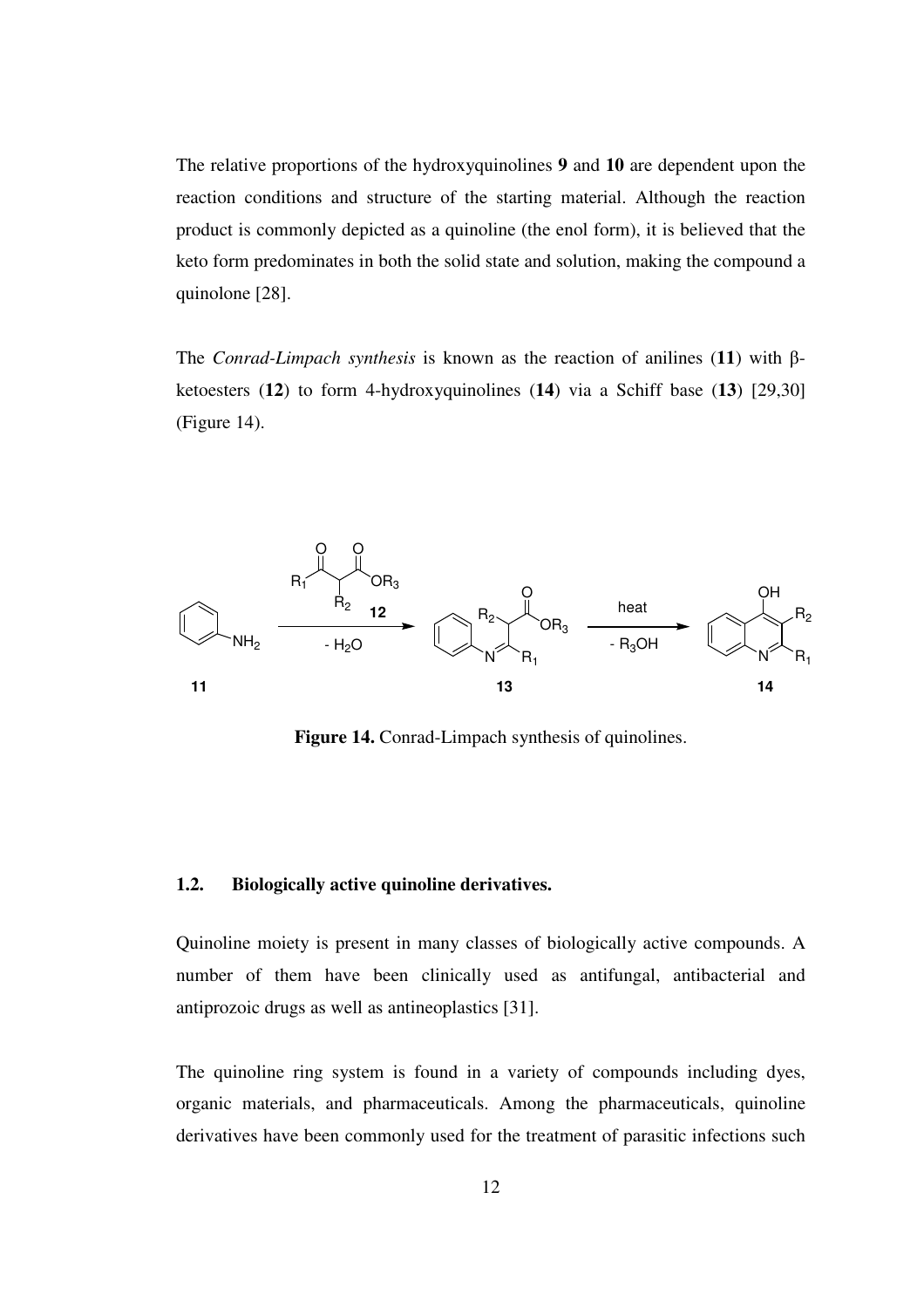as malaria [32] and leishmaniasis [33] as well as being present in antitumor agents such as streptonigrin [34], luotonin A [35], dynemicin A [36] and camptothecin [37]. In addition, natural product isolations and biological activity assays continue to identify new, potentially useful quinoline alkaloids from both plant and marine animal sources [38].

Quinoline derivatives have been well known not only in medicinal chemistry, because of their wide occurrence in natural products [39] and drugs [40] but also in polymer chemistry, electronics and optoelectronics for their excellent mechanical properties [41].

Furoquinoline (**15**), shown in Figure 15, and pyranoquinoline derivatives are alkaloids isolated mainly from rutaceous plants [42]. Many efforts are still being made in order to isolate new family members due to their broad biological properties, which include antiplatelet aggregation, antifungal, insecticide, antibacterial, antimicrobial, analgesic, antipyretic and also cytotoxic properties [42].



**Figure 15.** Structure of furoquinolines (**15**).

Tuberculosis (TB), one of the most common infectious diseases, which is a major cause of morbidity and mortality all over the world [43,44]. Therefore, in order to control the rapid spread of tuberculosis, there is an urgent need for new anti-TB drugs with unique modes of action and improved properties such as enhanced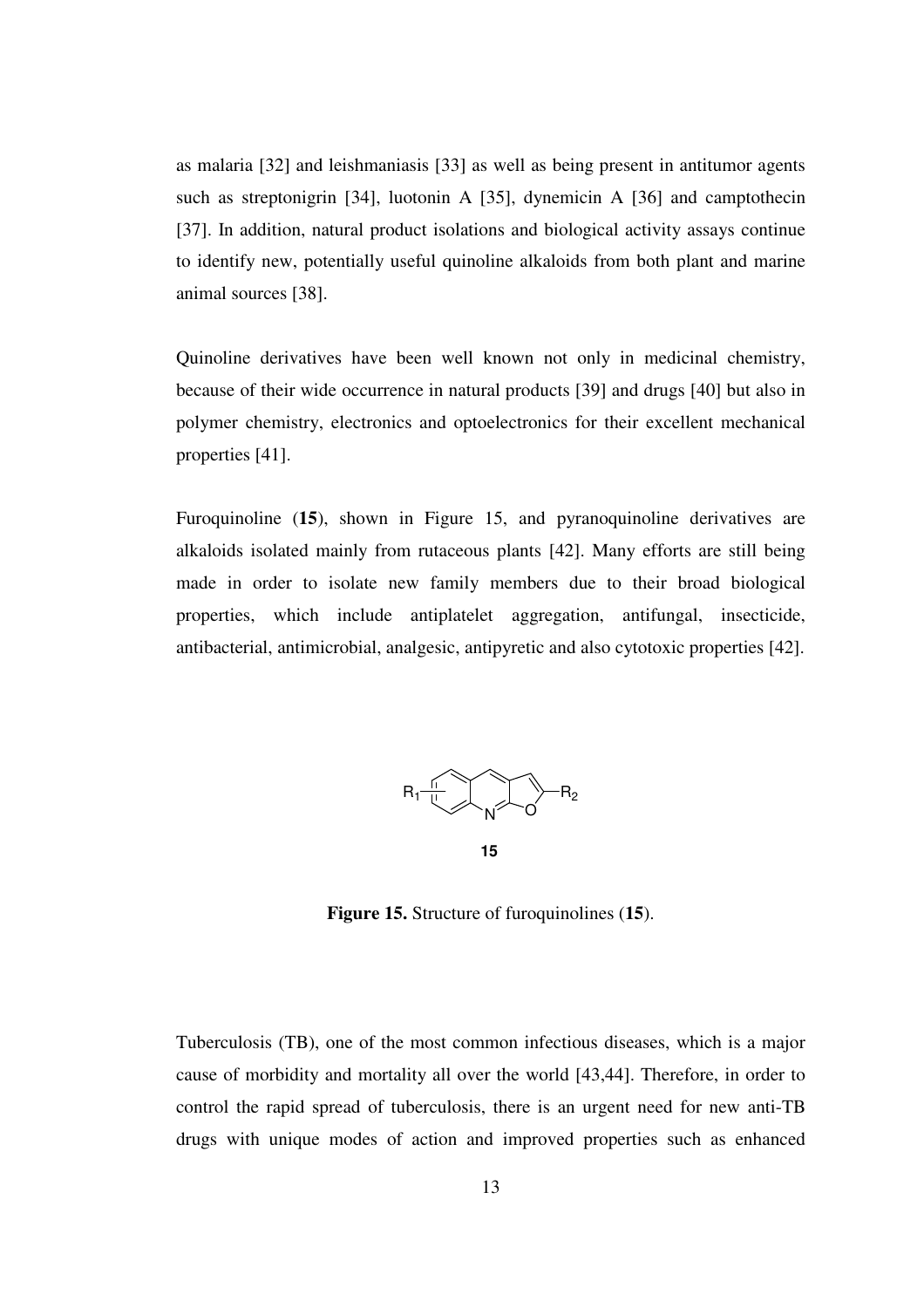activity against MDR strains, reduced toxicity and shortened duration of therapy [45]. During the past decade, several of the fluoroquinoline antibacterial drugs (such as 4-amino substituted 2,8-bis(trifluoromethyl)quinoline derivatives) have been examined as potential chemotherapeutics for *M. tb* (Mycobacterium tuberculosis) infection [46,47]. Styrylquinoline derivatives have gained strong attention because of their activity as perspective HIV integrase inhibitors [48].

Several 8-aminoquinoline compounds, for instance Primaquine (**16**) (Figure 16)**,**  have been applied as chemotherapeutics for treatment of malaria diseases [49,50].



**Figure 16.** Structure of primaquine.

In fact, the quinoline skeleton has been used as the basis for the design of many synthetic antimalarial compounds. The alkoloid quinine (**17**) is a traditional antimalarial drug (Figure 17), which is also used in tonics [51]. Chloroquine (**18**) has long been used in the treatment and prevention of malaria [51]. It is also used in some autoimmune disorders (rheumatoid arthritis and lupus erythematosus) since it gently suppresses the immune system.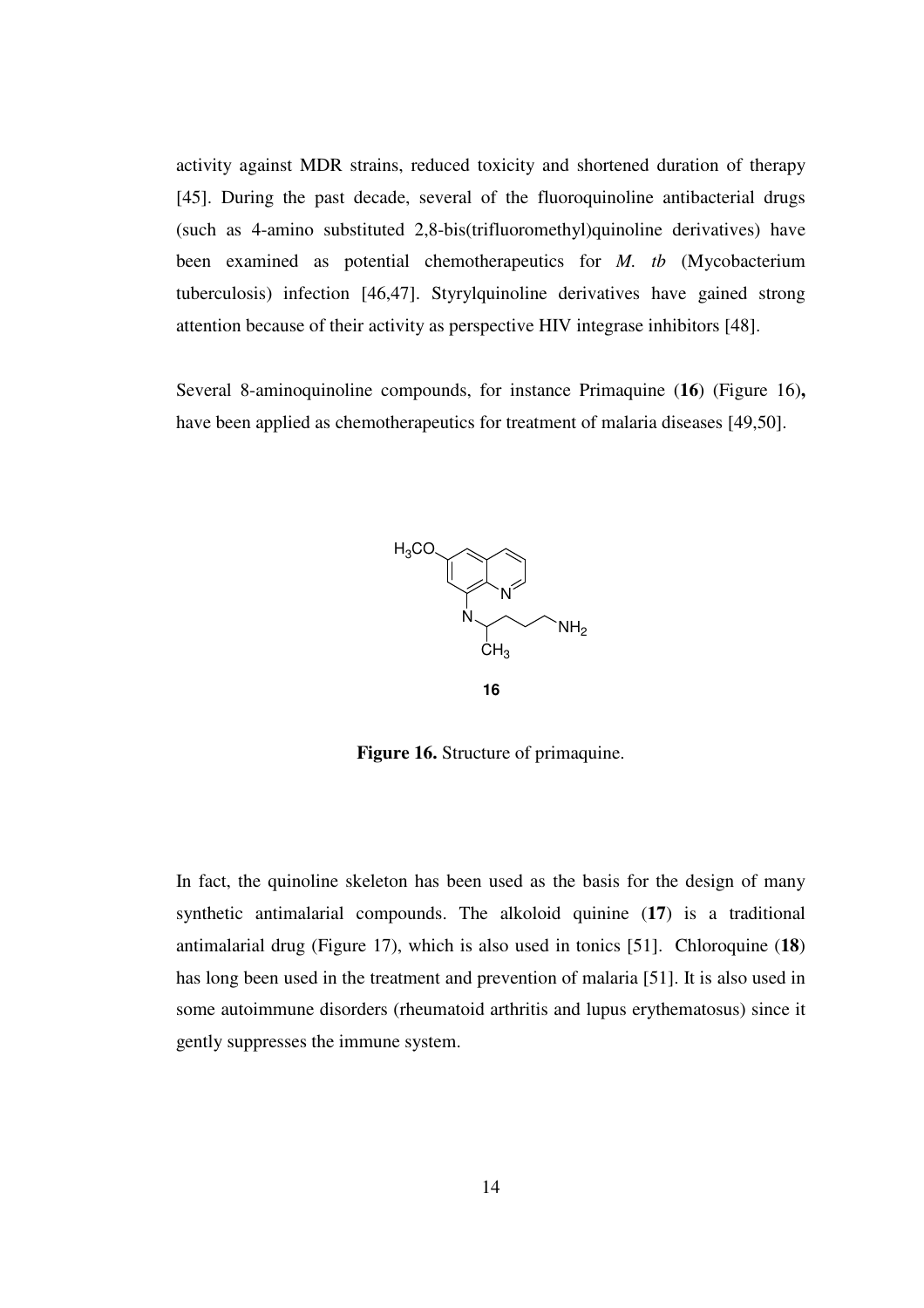The cyanine dyes are also important commercial quinolines. The tetrahydroquinoline derivative oxamniquine (**19**) is used to eradicate blood flukes (schistosoma mansoni) (Figure 17), which is a major cause of disease in tropical regions [51].

Papaverine (**20**) is an opium alkaloid, which is a nonspecific smooth muscle relaxant and a vasodilator [64] (Figure 17). The morphine alkaloids can also be considered as isoquinoline derivatives. There are several other families of isoquinoline alkaloids, which occur widely in the plant kingdom; all of which are derived in nature from the amino acid tyrosine [51].



**Figure 17.** Examples of biologically active quinoline and isoquinoline derivatives.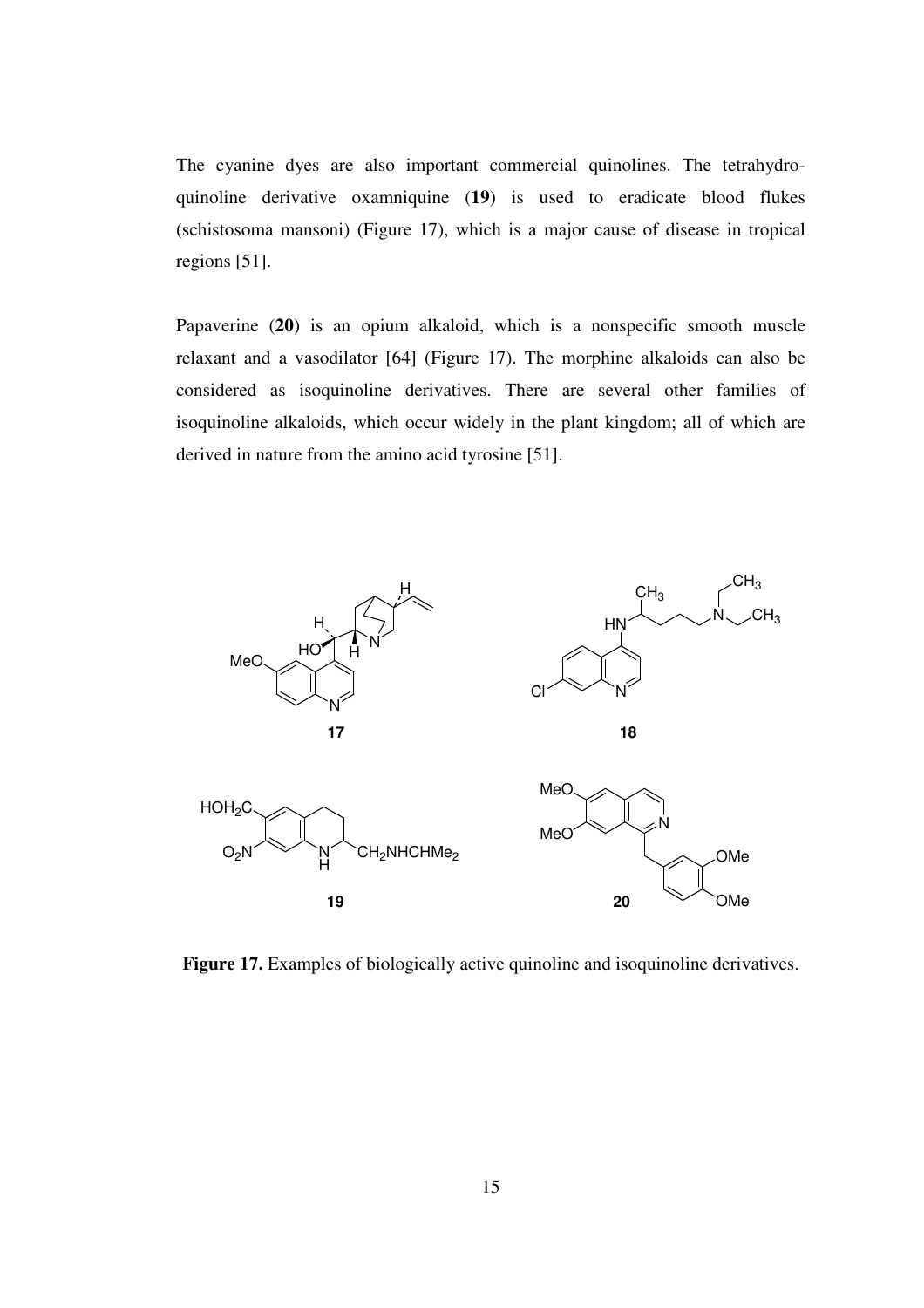#### **1.3. Ferrocene derivatives and their biological activities.**

Organometallic chemistry is the study of chemical compounds containing bonds between carbon and a metal [52]. In other words, organometallic compounds can be defined as the substances containing metal-carbon bonds. These bonds are mostly covalent but may occasionally be ionic as in some of the alkali metal compounds. The field of organometallic chemistry combines aspects of organic chemistry and inorganic chemistry and has led to many important applications in organic synthesis [53]. The pace development of organometallic chemistry initiated by the discovery of ferrocene was spurred by another unexpected discovery by Ziegler [54,55].

A metallocene is a compound with the general formula  $(R)_2M$  consisting of a metal center in the oxidation state II between two planar polyhapto rings. Metallocenes are a subset of a broader class of organometallic compounds called sandwich compounds. One of the ligands encountered in metallocenes is cyclopentadienyl  $(C_5H_5)$ . These complexes, which belong to the most commonly organometallic derivatives, are utilized in various areas of chemistry and technology [56].

Ferrocene (21) is the chemical compound with the formula  $Fe(C_5H_5)_2$  (Figure 18). Ferrocene (**21**) is the prototypical metallocene, a type of organometallic chemical compound consisting of two cyclopentadienyl rings bound on opposite sides of a central metal atom [57].



 **21** Ferrocene

**Figure 18.** Structure of ferrocene.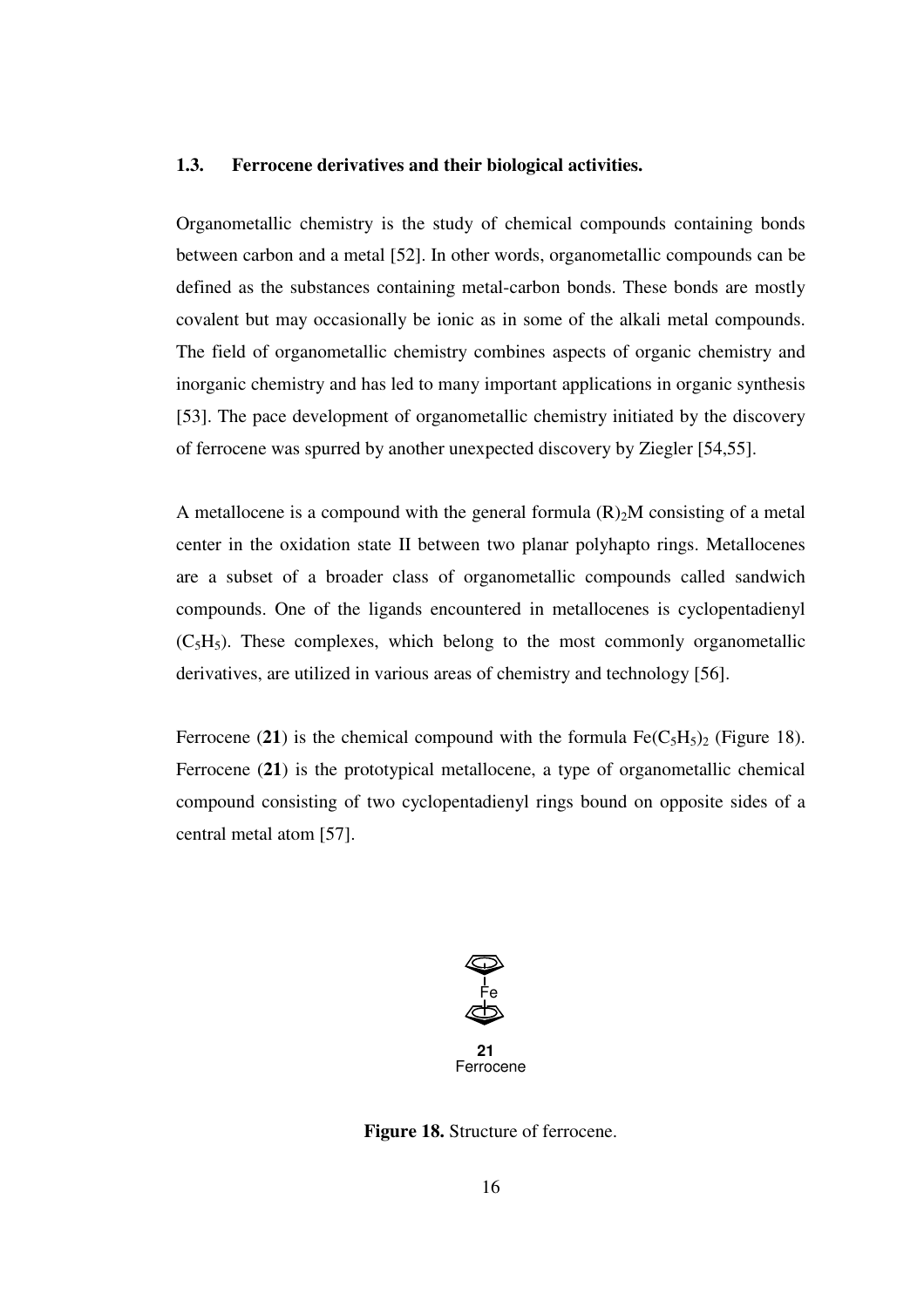Ferrocene (**21**), like many chemical compounds, was first prepared unintentionally. In 1951, Pauson and Kealy reported the reaction of cyclopentadienyl magnesium bromide and ferric chloride with the goal of oxidatively coupling the diene. Instead, they obtained a light orange powder of "remarkable stability" [58]. This stability was due to the aromatic character of the negatively charged cyclopentadienyl groups, but the sandwich structure  $[\eta^5$  (pentahapto)] of ferrocene was recognized later by others.

Woodward and Wilkinson deduced the structure based on its reactivity [59]. Independently, Fisher also came to the conclusion of the sandwich structure and started to synthesize other metallocenes such as nickelocene and cobaltocene [60]. The structure of ferrocene was confirmed by NMR spectroscopy and X-Ray crystallography [61,62]. Its distinctive "sandwich" structure led to an explosion of interest in compounds of d-block metals with hydrocarbons and initiated the development of the now flourishing study of organometallic chemistry.

In 1973, Fisher and Wilkinson shared a Nobel Prize for their work on organometallic chemistry, specifically sandwich type complexes.

Ferrocene (**21**) is an air stable orange solid that readily sublimates in vacuum, especially upon heating. The central iron atom in ferrocene is normally considered to be in the +2 oxidation state. Each cyclopentadienyl ring is then allocated a single negative charge. This extra electron occupies an  $\pi$  orbital, bringing the number of  $\pi$ -electrons on each ring to six and thus making them aromatic. These twelve electrons (six from each ring) are then shared with metal via covalent bonding, which, when combined with the six *d*-electrons on  $Fe^{2+}$ , results in the complex having an 18-electron, inert gas electron configuration. This configuration makes ferrocene particularly stable [63].

Ferrocene undergoes many reactions characteristic of aromatic compounds, enabling the preparation of derivatives (substituted ferrocenes). It undergoes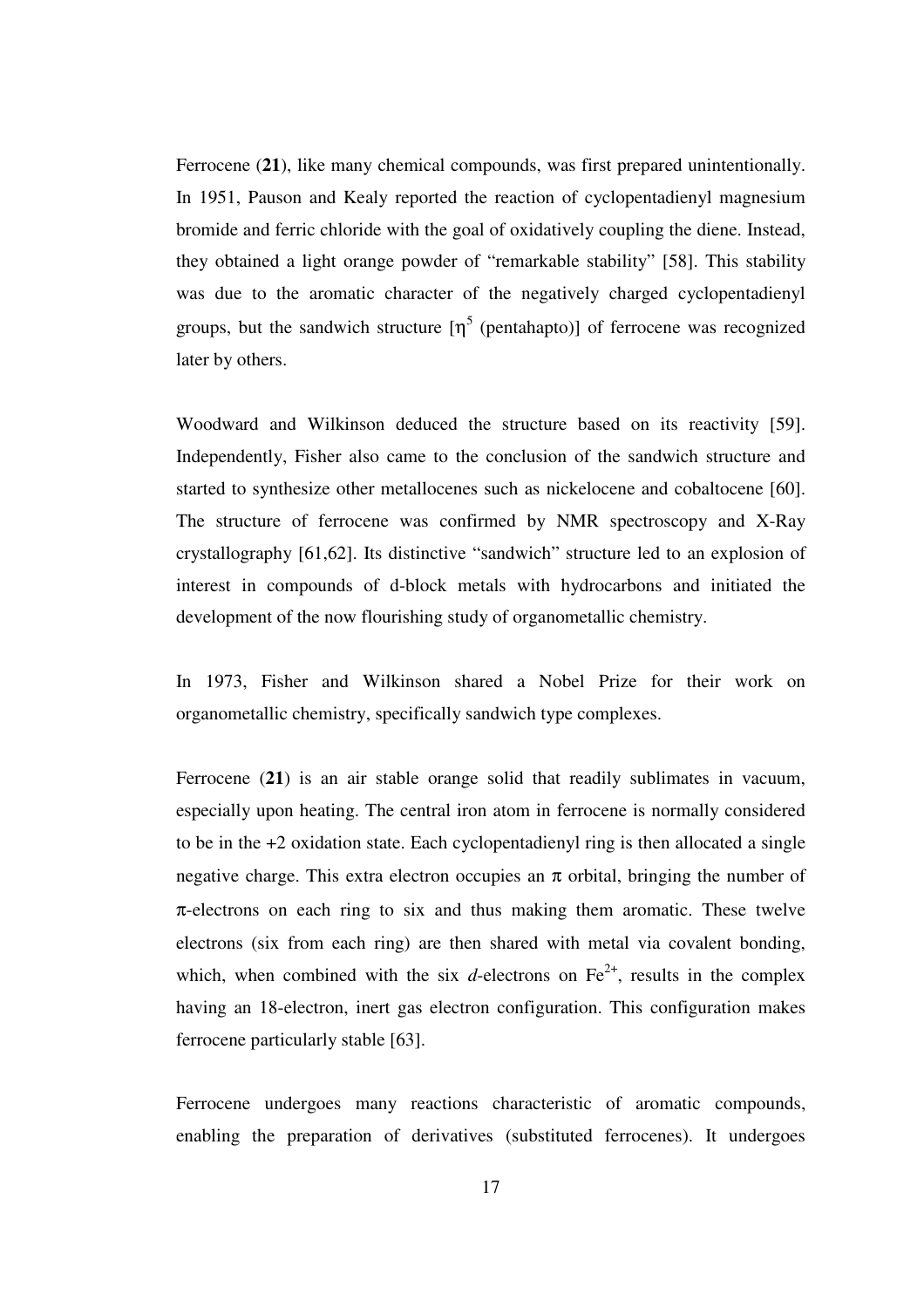Friedel-Crafts acylation and alkylation, Vilsmeier formylation and mercuration [64]. Ferrocene derivatives containing asymmetric substituents are used as ligands for asymmetric hydrogenation catalysts [65]. Some of the basic reactions of ferrocene are shown in Figure 19.



**Figure 19.** Typical electrophilic substitution reactions of ferrocene (**21**).

Ferrocenium salts such as **22** (Figure 20) have been proved to be particularly active against a number of various animal and human tumors [66]. Ferrocene (**21**) itself is insoluble in water and does not display any antitumor activity. Even if it is solubilized in water using heptakis(2,6-di-*O*-methyl)-β-cyclodextrin (dmβ-CD), it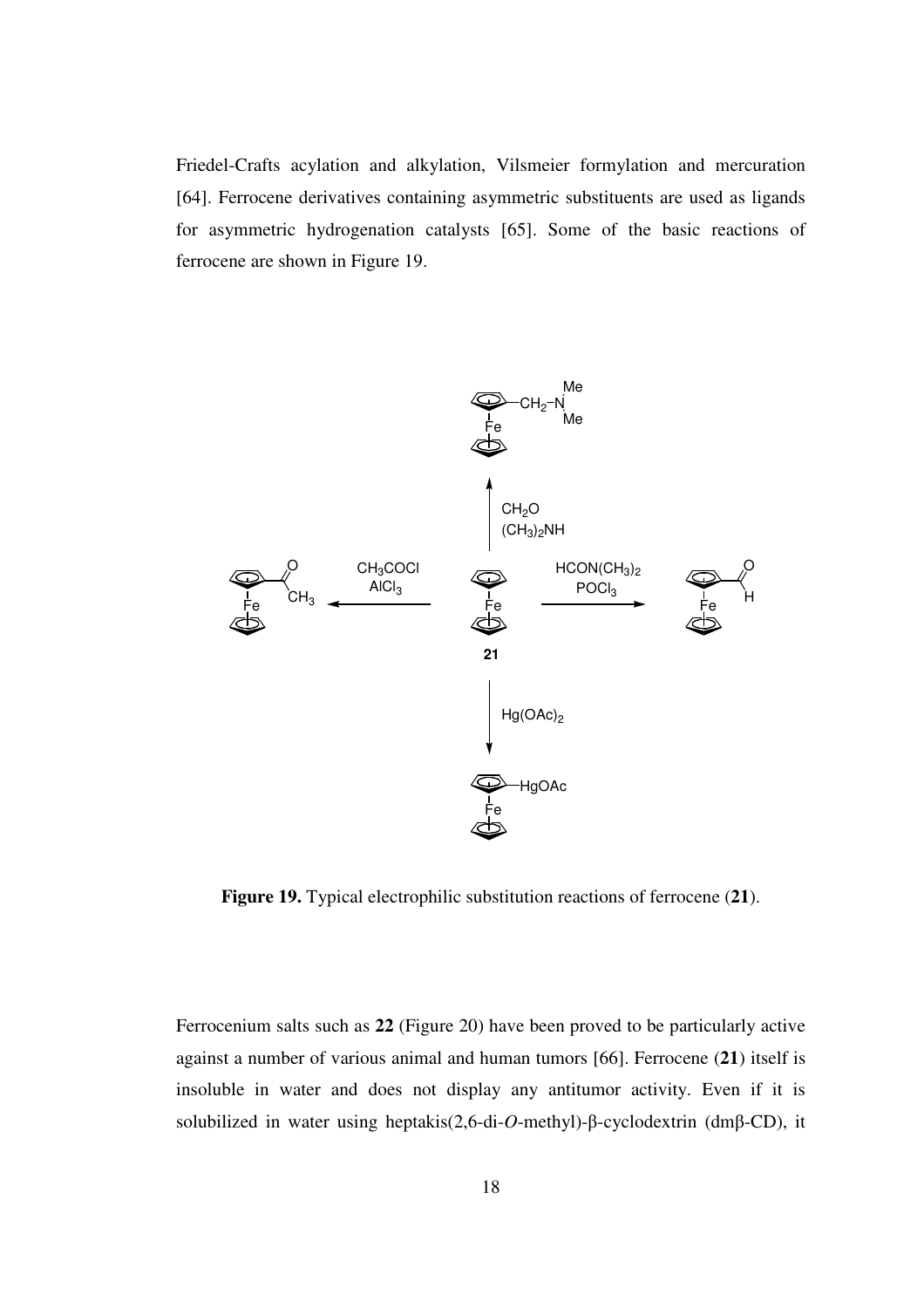does not show any tumor inhibitory effect [80], but ferrocenium salts (**22**), in which the central iron atom has  $a + 3$  charge, have antitumor activity against a number of tumors [66,67]. Although the excellent solubility of salts in water, caused by their ionic character, proves to be propitious for applications in biological systems, the inhibitory activity of ferrocenium salts (**22**) is independent of the water solubility. The only factor that makes these ferrocenium salts active against tumors is the  $+3$ oxidation state of the central iron [67]. Importantly, recent studies have shown that when intercalated into cells, ferrocene can be easily oxidized to corresponding ferrocenium ion by biological oxidation, and it might show biological activity.



ا 22 مارس با با المارس با المارس با المارس با المارس با المارس با المارس با المارس با المارس با المارس با الم<br>المارس با المارس با المارس با المارس با المارس با المارس با المارس با المارس با المارس با المارس با المارس با<br> Ferrocenium salt  $[{\sf X}={\sf PF}_{6,}$  FeCl $_{4,}$  2,4,6-(NO<sub>2</sub>) $_3{\sf C}_6{\sf H}_2{\sf O}$ , Cl $_3{\sf C}{\sf CO}_2$ ·2Cl $_3{\sf C}{\sf CO}_2{\sf H})$ **]** 

**Figure 20.** Some examples of the ferrocenium salts (**22**).

Some ferrocenium salts exhibit anticancer activity and an experimental drug has been reported which is a ferrocenyl version of tamoxifen (**23**). Tamoxifen (**23**) is the drug used against breast cancer cells that are mediated by  $ER_{\alpha}$  estrogen reseptors (Figure 16) [68]. In facts, there are two types of breast cancer cells: one of them is a breast cancer cell that is mediated by  $ER_\alpha$  estrogen receptors and the other is a breast cancer cell that is mediated by  $ER<sub>β</sub>$  estrogen receptors. Tamoxifen (23) is not effective on breast cancer cells that are mediated by  $ER<sub>β</sub>$  estrogen receptors. In 2002, Jaouen and coworkers have investigated the tamoxifen analogs that contain an organometallic moiety by replacing the phenyl group with ferrocenyl group. The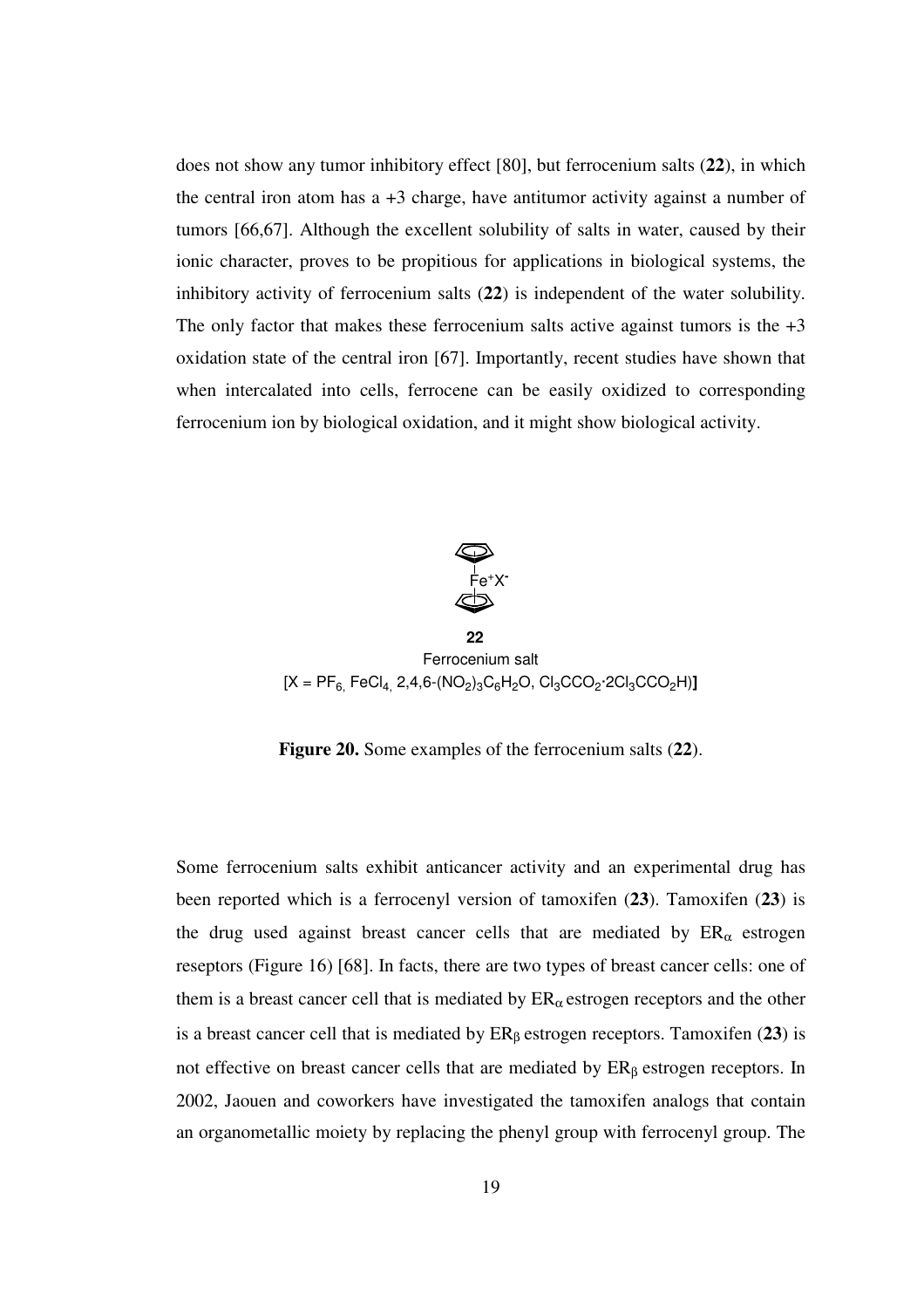resulting compound called ferrocifen (**24**) showed a strong effect against breast cancer cells that are mediated by both  $ER_{\alpha}$  and  $ER_{\beta}$  estrogen receptors (Figure 17) [69].



**Figure 21.** Structures of tamoxifen (**23**) and ferrocifen (**24**).

Another biologically active ferrocenyl compound is ferroquine (**25**) (Figure 22), a hybrid compound of chloroquine (**18**). Several drugs, including chloroquine (**18**), are used against malaria parasite. Unfortunately resistance to these drugs is increasing [70]. Brocard and coworkers inserted a ferrocenyl group into the side chain of the chloroquine (**18**). It has been reported that the resulting compound ferroquine (**25**) is much safer than chloroquine and it is effective in mice, as well as non-mutagenic [71].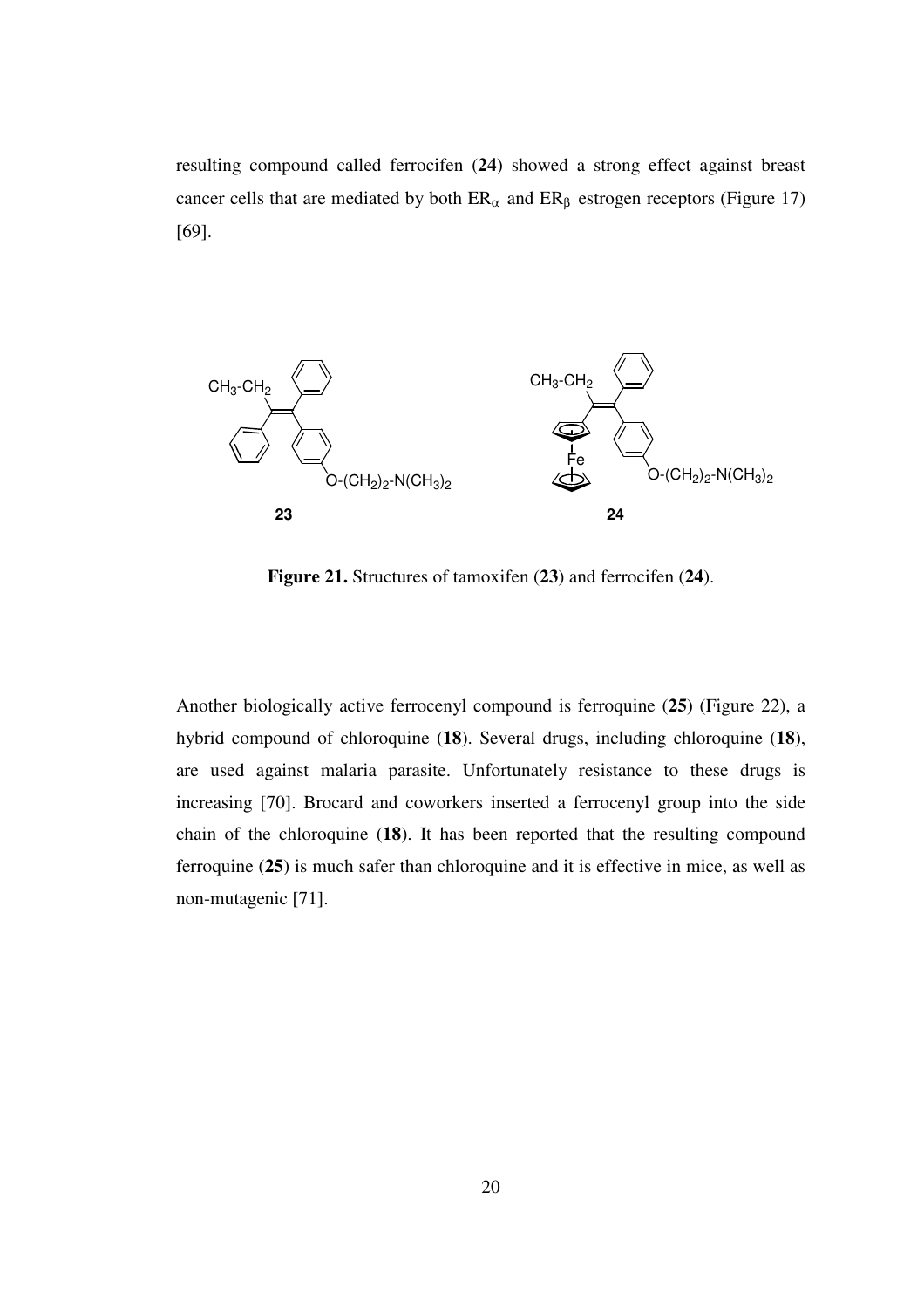

**Figure 22.** Structures of chloroquine (**18**) and ferroquine (**25**).

### **1.4. The aim of this study**

Recent studies have shown that the combination of a ferrocenyl moiety with biologically active structures, such as quinolines, may increase their biological activities or create new medicinal properties [73,74]. It is noteworthy to mention that due to its unique structure, different membrane-permeation behavior and anomalous metabolism, ferrocene is frequently integrated into an organic compound in order to have enhanced or unexpected biological activities [73,74]. Although quinolines are among the most extensively studied heterocyclic compounds [72,75], ferrocenyl-substituted quinolines are not often found in the literature [76]. Therefore, the synthesis of quinoline derivatives directly linked to a ferrocene unit, such as 2-ferrocenylquinolines, is of considerable interest since their properly substituted 2-aryl analogues are biologically active and exist in the structures of various antitumor agents [77].

Recently, as shown by the Shimizu [78], Baba [79] and Wang [80] research groups, the reactions of aromatic imines (in-situ synthesized or isolated) with enolizable aliphatic aldehydes in the presence of metal, Brønsted or Lewis acid catalysts led to formation of quinoline derivatives. In this respect, molecular iodine  $(I_2)$  has gained considerable importance as a mild and nontoxic Lewis acid catalyst since it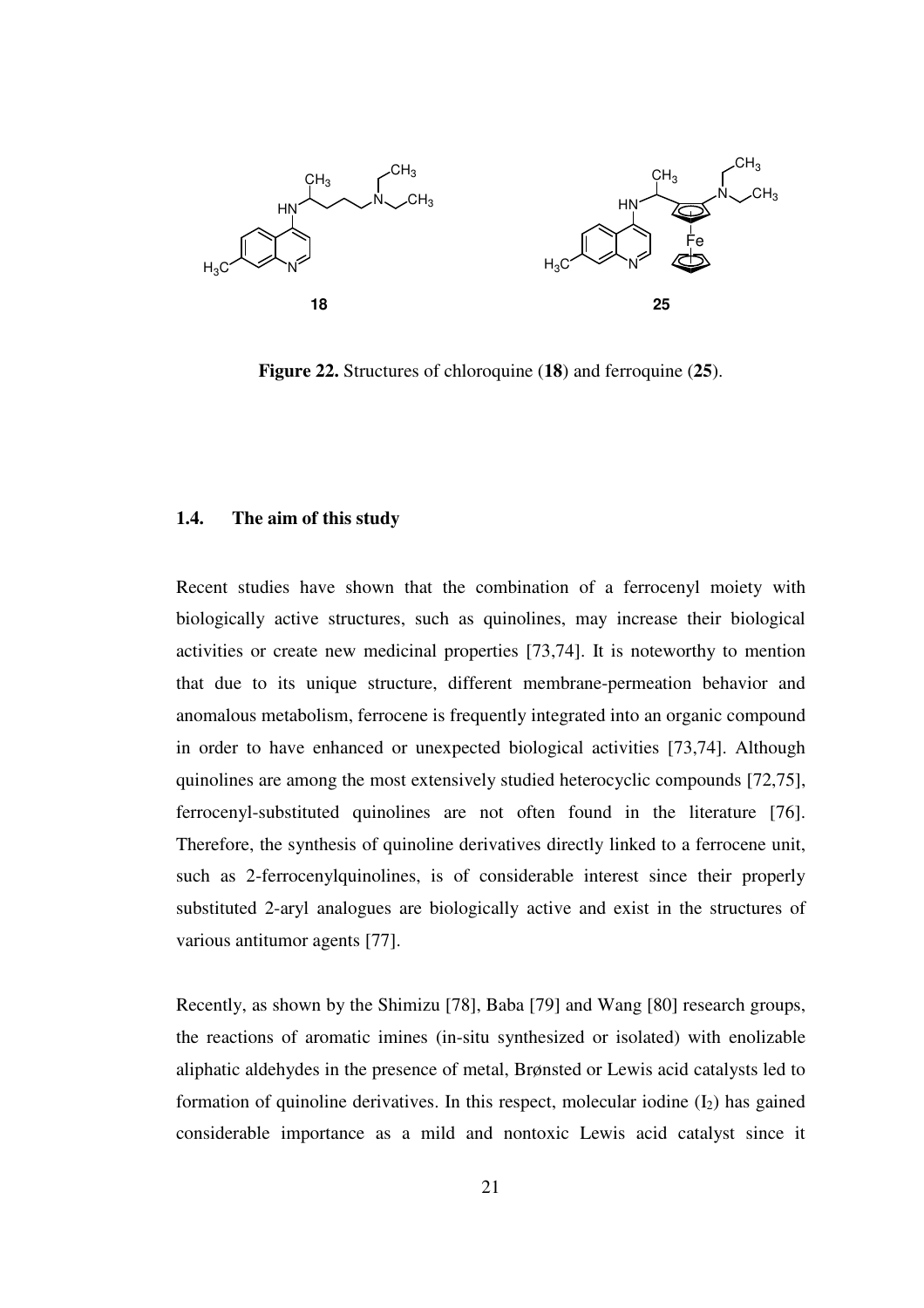catalyzed various organic reactions with high efficiency and selectivity [81]. Owing to carbonyl activating property [82], molecular iodine was successfully used as a catalyst in the quinoline forming reactions of imines and aldehydes as well [80,83]. However, to the best of our knowledge, such reactions catalyzed by iodine were not used for the synthesis of ferrocenyl-substituted quinolines.

As part of a program to synthesize new ferrocenyl-substituted heterocyclic compounds as potential pharmaceuticals [84], we have recently investigated molecular iodine catalyzed reactions of *in situ* synthesized ferrocenyl imines (**26**) with enolizable aliphatic aldehydes (**27**) to afford 2-ferrocenylquinolines (**28**) (Figure 23) [85].



**Figure 23.** Iodine-catalyzed reactions of ferrocenylimines **26** with enolizable aldehydes 27 to afford ferrocenyl-substituted quinolines **28**.

In this thesis, the scope, limitations and mechanisms of these reactions will be discussed [85].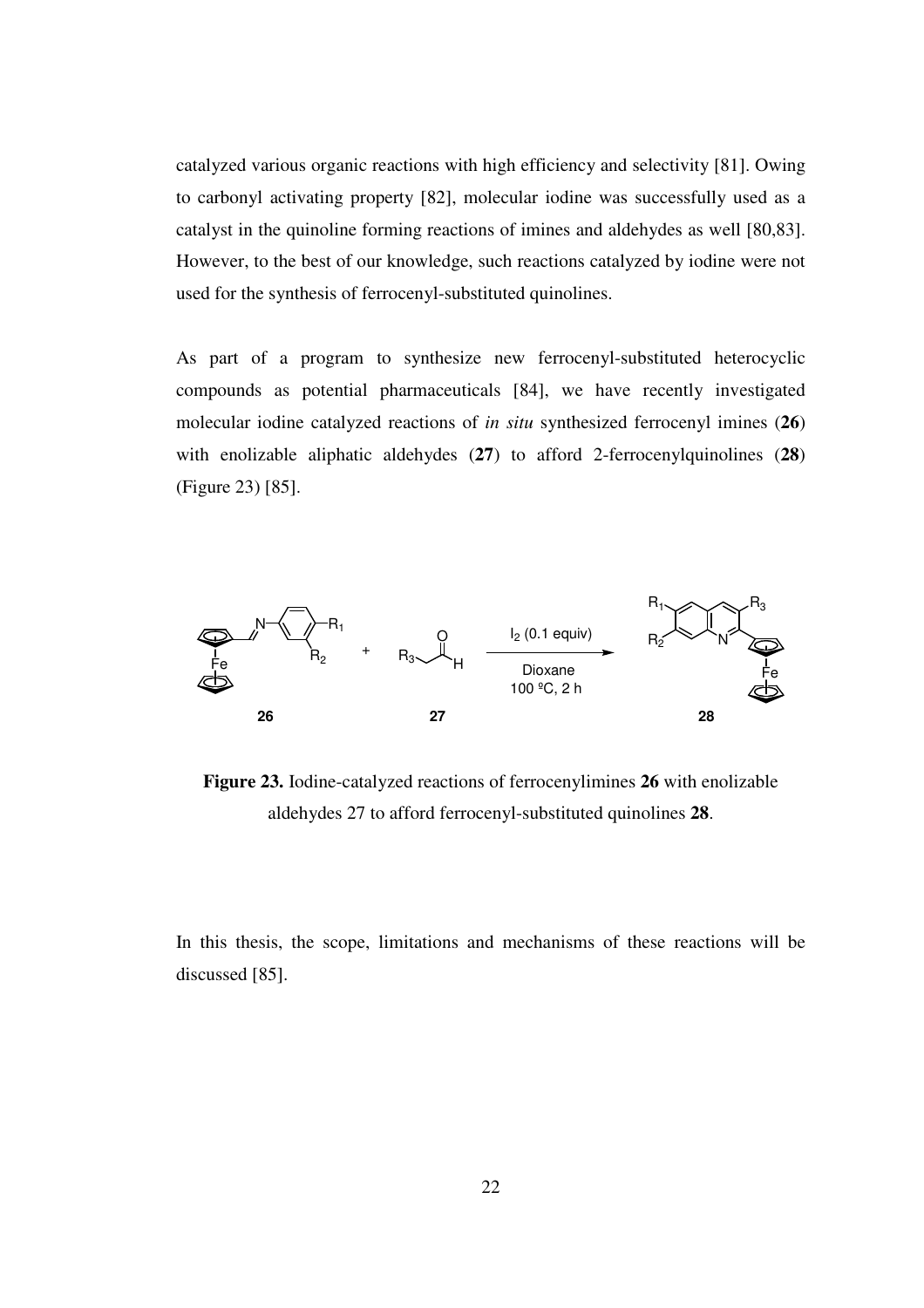### **CHAPTER 2**

## **RESULTS AND DISCUSSION**

### **2.1. Synthesis of ferrocenyl quinolines.**

The main objective of this study is to investigate the reaction between ferrocenylsubstituted imines and different enolizable aliphatic aldehydes to synthesize ferrocenyl-substituted quinolines derivatives, which have some potential biological activities.

### **2.1.1. Synthesis of ferrocenyl-substitued imine derivatives.**

For the synthesis of ferrocenyl-substituted quinoline derivatives (**28**), the starting materials, ferrocenyl-substitued imine derivatives (**26**) were first prepared. Synthesis of imines was achieved from ferrocenecarboxaldehyde (**29**) according to known literature procedures. Results are summarized in Table 1. Initially, ferrocenecarboxaldehyde (**29**) was reacted with aniline (**30A**) in chloroform at room temperature for 1 h in the presence of molecular sieves. This reaction produced *N*- (ferrocenylidene)aniline (**26A**) in 59% yield. Then, the same reaction was carried out with *p*-chloroaniline (**30B**), *p*-bromoaniline (**30C**) and *m*-tolylamine (**30D**) to synthesize 4-chloro-*N*-(ferrocenylidene)aniline (**26B**), 4-bromo-*N*- (ferrocenylidene)aniline (**26C**) and *N*-(ferrocenylidene)-3-methylaniline (**26D**), respectively, as depicted in Table 1.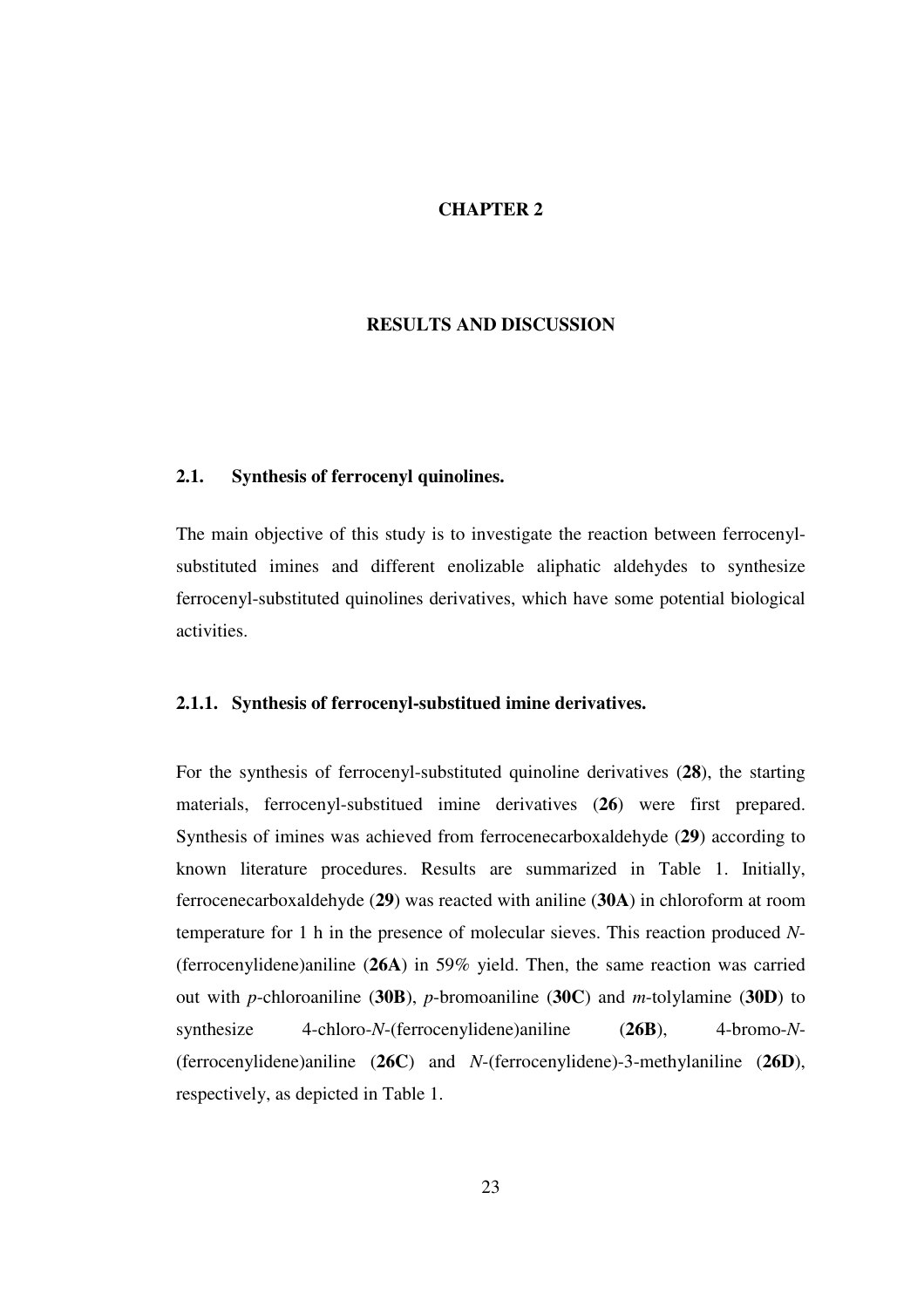| $\circ$<br>$\ddot{}$<br>$\frac{1}{5}$ e<br>H<br>29 | NH <sub>2</sub><br>$\mathsf{R}_2$<br>$R_1$<br>30 | CHCI <sub>3</sub><br>molecular sieves<br>1 h, r.t. | R <sub>2</sub><br>N<br>$R_1$<br>H<br>Fe<br>26 |
|----------------------------------------------------|--------------------------------------------------|----------------------------------------------------|-----------------------------------------------|
| $\text{Entry}^a$                                   | $R_1$                                            | $R_2$                                              | Yield of 26 $(\%)$                            |
| $\mathbf A$                                        | H                                                | $\, {\rm H}$                                       | 59                                            |
| $\, {\bf B}$                                       | Cl                                               | $\boldsymbol{\mathrm{H}}$                          | 62                                            |
| $\mathbf C$                                        | $\rm Br$                                         | $\boldsymbol{\mathrm{H}}$                          | 64                                            |
| ${\bf D}$                                          | $\rm H$                                          | CH <sub>3</sub>                                    | 63                                            |

**Tablo 1.** Synthesis of ferrocenyl-substituted imine derivatives (**26**).

 $a^a$ Entry letters define  $R_1$  and  $R_2$  groups for compound 26 and 30.

During the course of synthesis, it was observed that imines partially decomposed or hydrolyzed during the separation by flash chromatography as well as on standing for next reaction. For this reason, after the requisite imines were synthesized, they were immediately subjected to the next step.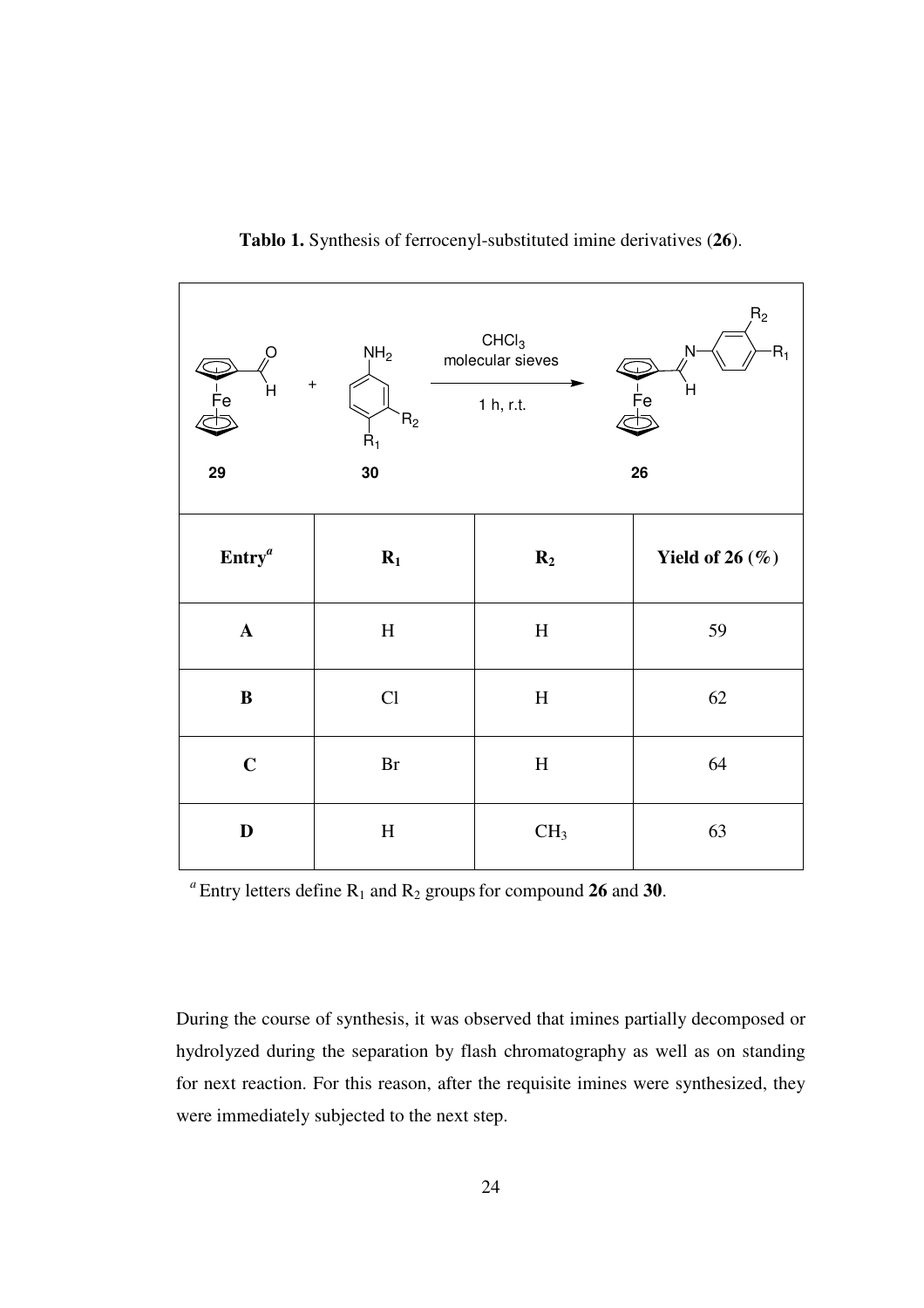### **2.1.2. Synthesis of ferrocenyl-substituted quinoline derivatives.**

The reactions were initially examined under different conditions, such as refluxing THF, benzene, dioxane and toluene with varying amounts of molecular iodine catalyst, as illustrated in Table 2. The best results were obtained as follows: ferrocenylimine **26A** (1.2 equiv) was reacted with acetaldehyde (**27A**) (1.0 equiv) in the presence of molecular iodine (0.1 equiv) at 100  $^{\circ}$ C in dioxane for 2 h, and the products were isolated by flash chromatography. It should be noted that longer reaction times did not improve the yields of products. Without using iodine, no any quinoline product was obtained.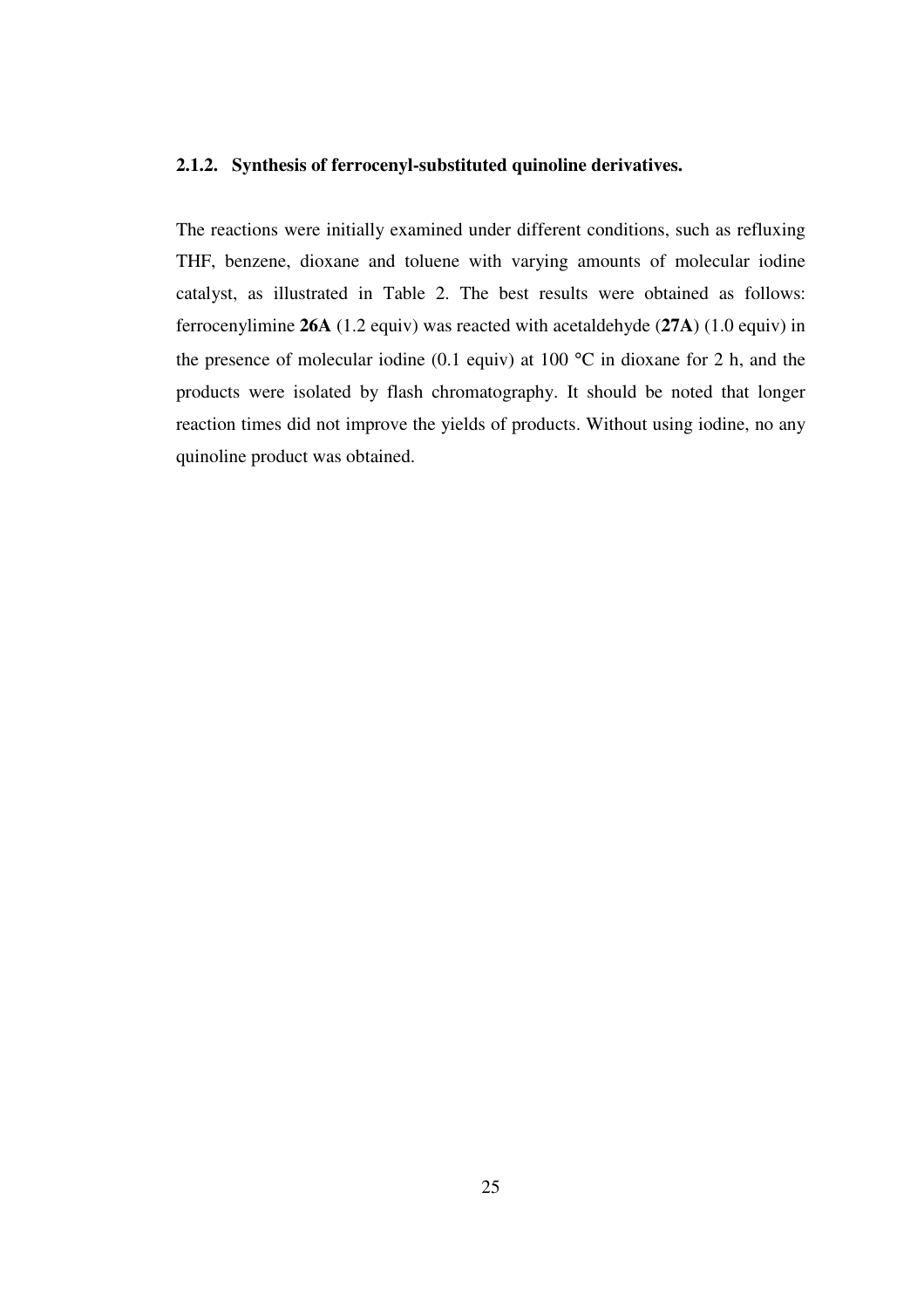| 26A<br>$(1.2$ equiv) | $+$                          | $H_3C$<br><b>27A</b><br>$(1.0$ equiv) |                           |                | <b>28A</b>   |
|----------------------|------------------------------|---------------------------------------|---------------------------|----------------|--------------|
| Catalyst             | <b>Amount of</b><br>Catalyst | <b>Solvent</b>                        | <b>Temperature</b>        | <b>Time</b>    | Yield $(\%)$ |
| I <sub>2</sub>       | $0.10$ equiv                 | <b>THF</b>                            | $65^{\circ}$ C            | 2 <sub>h</sub> | 39           |
| I <sub>2</sub>       | $0.10$ equiv                 | benzene                               | $80\,^{\rm o}\mathrm{C}$  | 2 <sub>h</sub> | 51           |
| I <sub>2</sub>       | $0.10$ equiv                 | dioxane                               | $100\text{ °C}$           | 2 <sub>h</sub> | 78           |
| I <sub>2</sub>       | $0.01$ equiv                 | dioxane                               | $100\,^{\rm o}\mathrm{C}$ | 2h             | 69           |
| $I_2$                | $0.10$ equiv                 | toluene                               | $111\,^{\rm o}\mathrm{C}$ | 2 <sub>h</sub> | 28           |
|                      |                              | dioxane                               | $100\,^{\circ}\mathrm{C}$ | 2 <sub>h</sub> |              |

**Tablo 2.** Yield optimization studies for the synthesis of ferrocenylquinolines (**28**).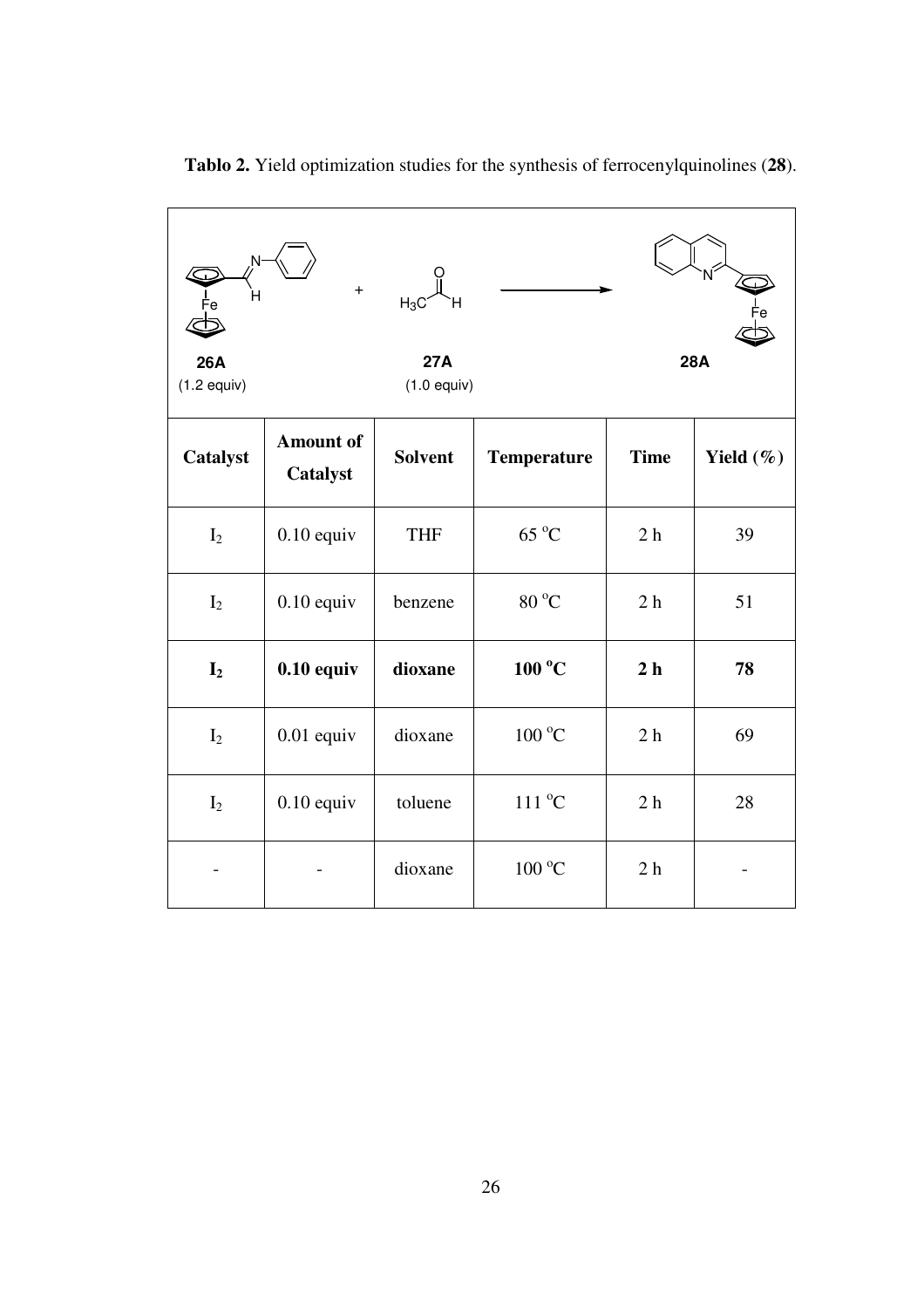Subsequently, we synthesized different quinoline derivatives by employing the optimized conditions. Results are shown in Table 3. The reaction between *N*- (ferrocenylidene)-aniline (**26A**) and acetaldehyde (**27A**) led to the formation of 2 ferrocenylquinoline (**28A**) in 78% yield (Entry A). Similarly, the reaction of acetaldehyde (**27A**) with 4-chloro-*N*-(ferrocenylidene)aniline (**26B**) and 4-bromo-*N*-(ferrocenylidene)aniline (**26C**) produced 6-chloro-2-ferrocenylquinoline (**28B**) and 6-bromo-2-ferrocenyl-quinoline (**28C**) in 63 and 65% yields, respectively (Entries B and C). Interestingly, from the reaction between *N*-(ferrocenylidene)-3 methylaniline (**26D**) and acetaldehyde (**27A**), only one regioisomer, namely 2 ferrocenyl-7-methylquinoline (**28D**), was obtained in 88% yield (Entry D). The reaction of ferrocenylimine **26D** with propionaldehyde (**27B**) gave a complex mixture, from which only 2-ferrocenyl-3,7-dimethylquinoline (**28E**) was isolated even though in low yield (25%) (Entry E). Formation of polymeric by-products as well as the partial hydrolysis of starting imine **26D** apparently lowered the yield of **28E**.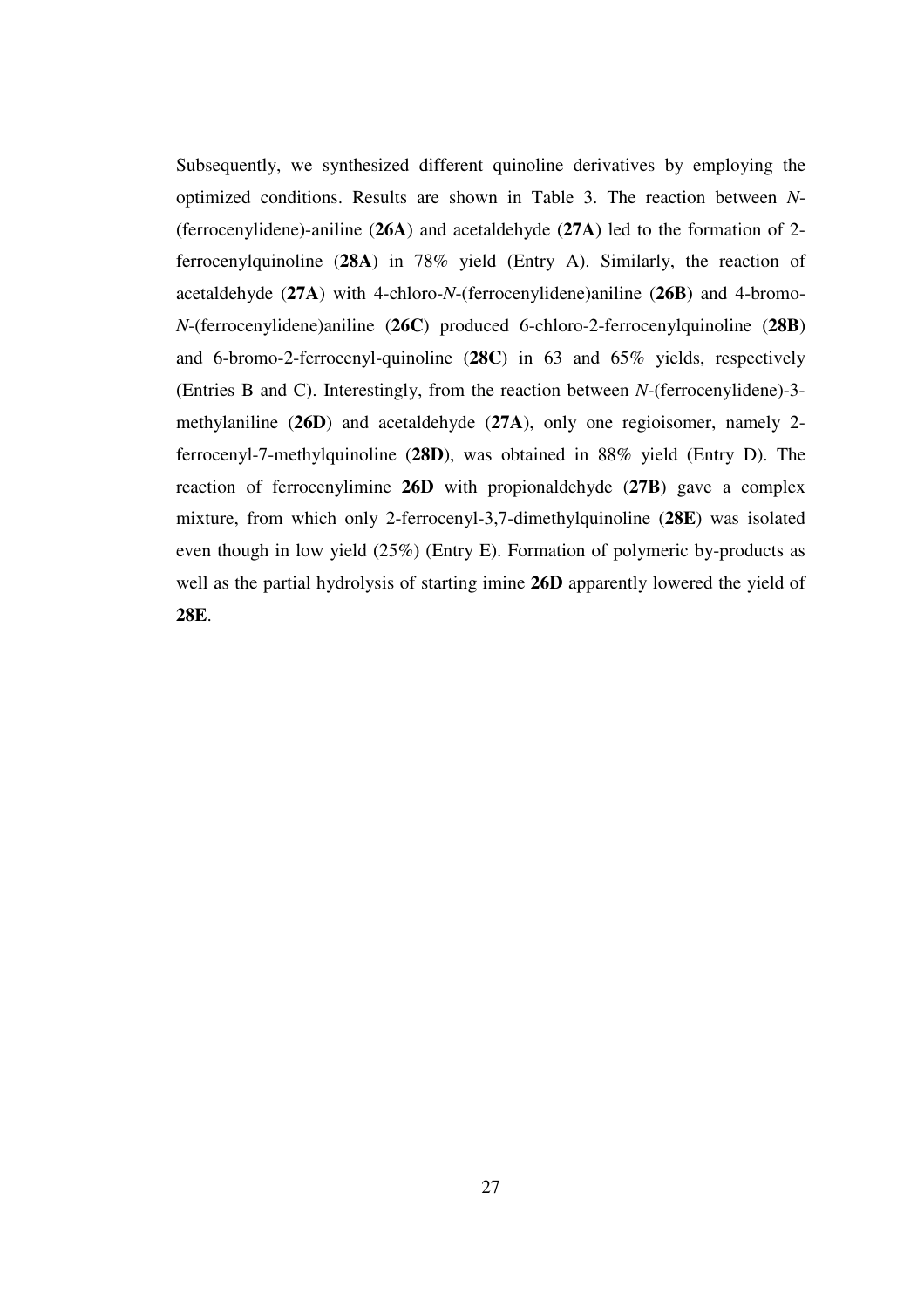**Tablo 3.** Iodine-catalyzed reactions of ferrocenylimines **26** with enolizable aldehydes **27** to afford ferrocenyl-substituted quinolines **28**.

| $R_1$<br>$R_3$<br>$R_1$<br>$I2$ (0.1 equiv)<br>$+$ $R_3$ $\begin{bmatrix} 0 \\ R_3 \end{bmatrix}$<br>$R_2$<br>н<br>$R_{2}$<br>Dioxane<br>100 °C, 2 h<br>28<br><b>26A</b> $(R_1=R_2=H)$<br><b>27A</b> $(R_3=H)$<br><b>27B</b> $(R_3 = CH_3)$<br><b>26B</b> (R <sub>1</sub> =Cl, R <sub>2</sub> =H)<br><b>26C</b> (R <sub>1</sub> =Br, R <sub>2</sub> =H)<br><b>26D</b> (R <sub>1</sub> =H, R <sub>2</sub> =CH <sub>3</sub> ) |                                    |           |                 |                 |                                            |  |  |  |
|-----------------------------------------------------------------------------------------------------------------------------------------------------------------------------------------------------------------------------------------------------------------------------------------------------------------------------------------------------------------------------------------------------------------------------|------------------------------------|-----------|-----------------|-----------------|--------------------------------------------|--|--|--|
| $\text{Entry}^a$                                                                                                                                                                                                                                                                                                                                                                                                            | <b>Reacting</b><br><b>Partners</b> | $R_1$     | $\mathbf{R}_2$  | $\mathbf{R}_3$  | <b>Products</b><br>(isolated yield, $\%$ ) |  |  |  |
| $\mathbf{A}$                                                                                                                                                                                                                                                                                                                                                                                                                | $26A + 27A$                        | H         | H               | H               | 28A (78)                                   |  |  |  |
| B                                                                                                                                                                                                                                                                                                                                                                                                                           | $26B + 27A$                        | Cl        | H               | H               | 28B(63)                                    |  |  |  |
| $\mathbf C$                                                                                                                                                                                                                                                                                                                                                                                                                 | $26C + 27A$                        | <b>Br</b> | H               | H               | 28C(65)                                    |  |  |  |
| D                                                                                                                                                                                                                                                                                                                                                                                                                           | $26D + 27A$                        | H         | CH <sub>3</sub> | H               | 28D (88)                                   |  |  |  |
| E                                                                                                                                                                                                                                                                                                                                                                                                                           | $26D + 27B$                        | H         | CH <sub>3</sub> | CH <sub>3</sub> | 28E(25)                                    |  |  |  |

<sup>*a*</sup> Entry letters define  $R_1$ ,  $R_2$  and  $R_3$  groups for compound **28**.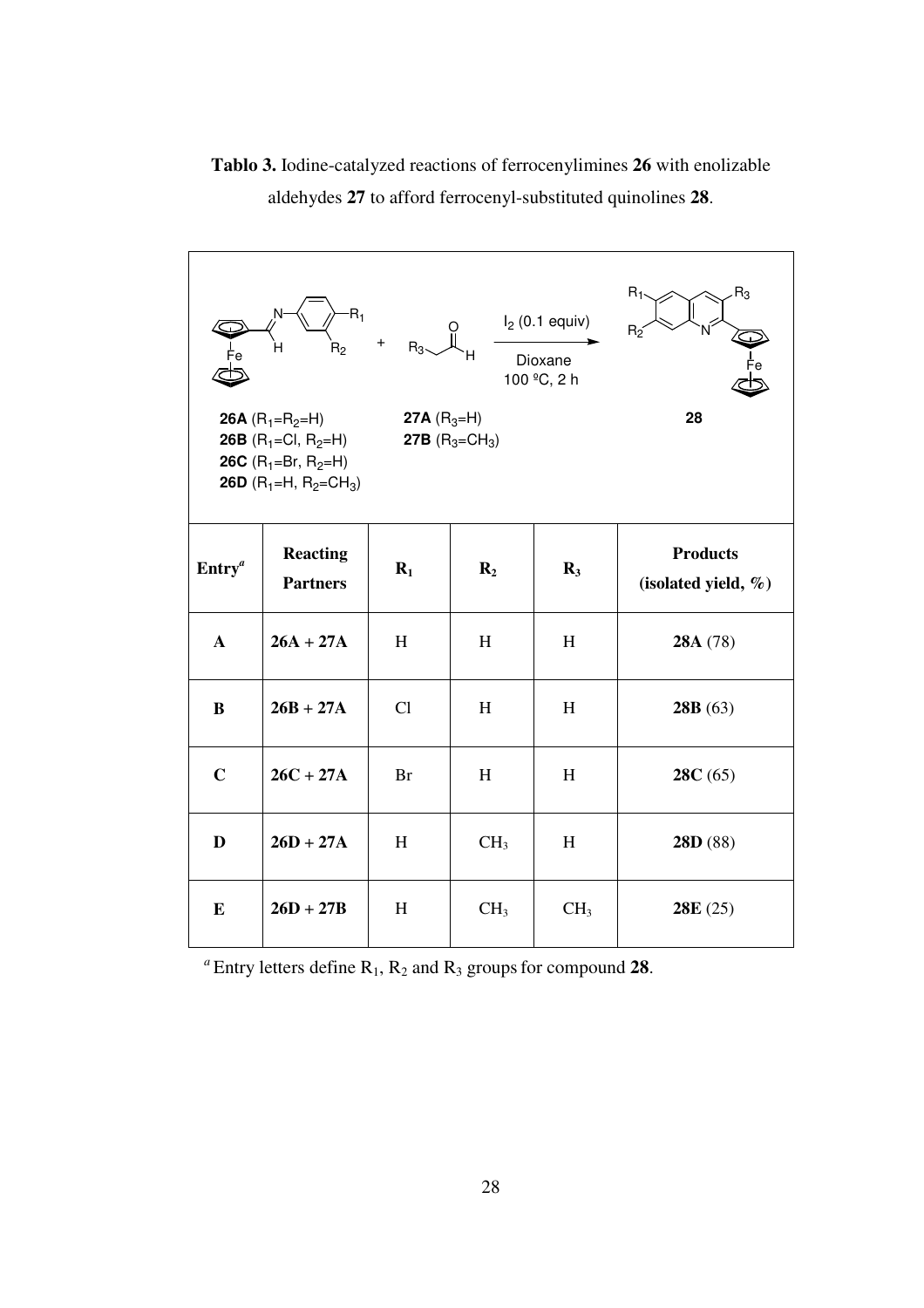### **2.1.3. Mechanism for the formation of quinolines 28.**

 The mechanism proposed for the formation of quinoline derivatives **28** is given in Figure 24. It is well known that in the presence of Lewis acids such as iodine, imines such as **26** can be activated. Similarly, in the presence of iodine, aldehydes such as **27** can be easily equilibrated with their corresponding enols **31**. As expected, the reaction between in situ generated enol **31** and iodine-activated imine **32** gives β-anilino-propionaldehyde **33**. The intramolecular Friedel-Crafts reaction of iodine-activated β-anilinopropionaldehyde **34** affords tetrahydroquinolinol derivative **35**. The subsequent dehydration in **35** leads to formation of dihydroquinoline **36**. Finally, the aerobic oxidation of **36** produces the expected quinoline derivative **28**. Alternatively, dihydroquinoline **36** can be oxidized to quinoline **28** by the starting imine **26** to some extent since it was reported that imines can behave as hydrogen acceptor in these types of reactions [78c]. In this case, reaction should also produce a secondary amine, such as (ferrocenylmethyl)aniline derivative **37** (Figure 24). However, the formation of such amines in these reactions was not detected.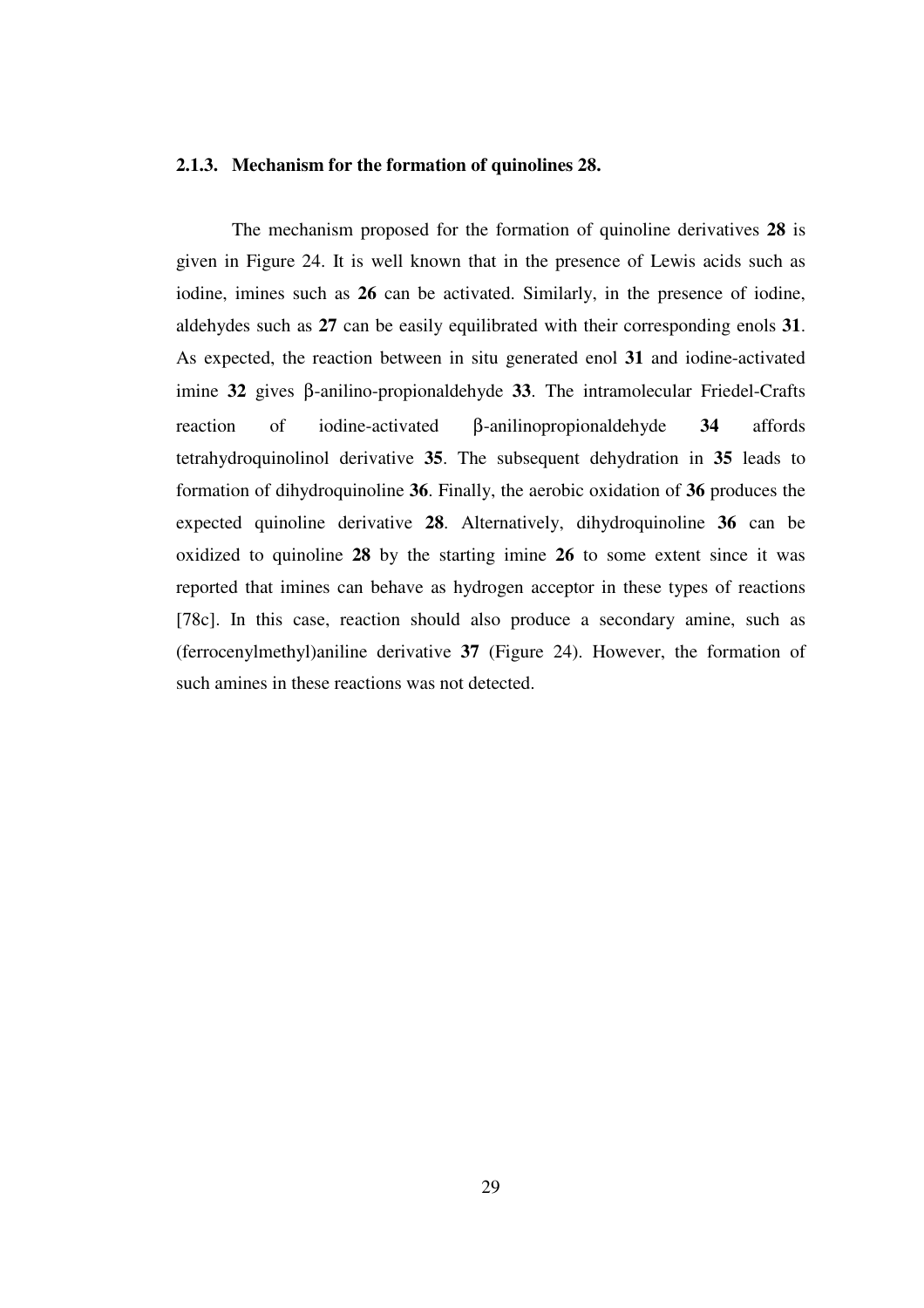

Figure 24. Proposed mechanism for the formation of ferrocenyl-substituted quinolines **28**.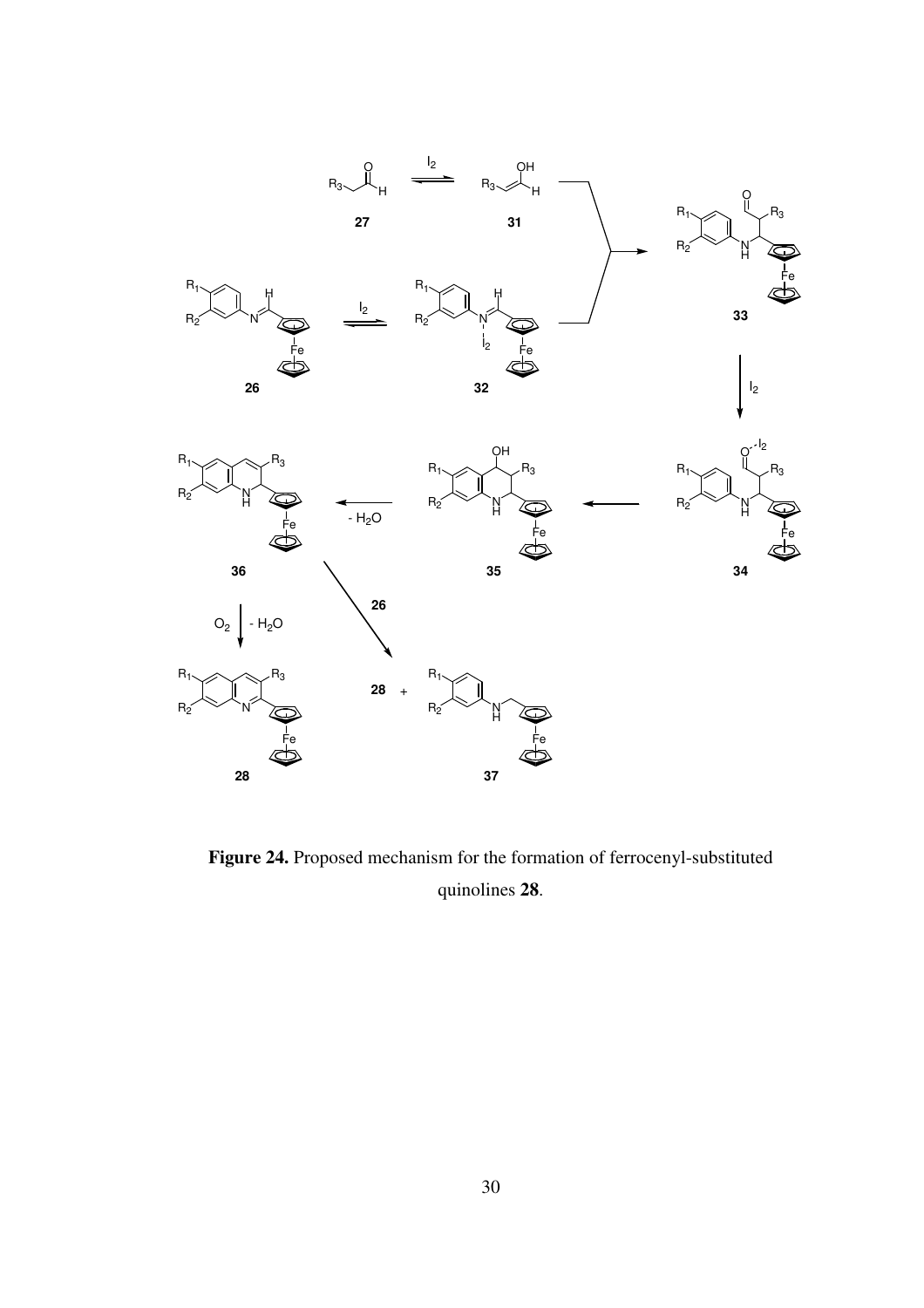### **CHAPTER 3**

### **CONCLUSION**

We have investigated the iodine-catalyzed reaction between ferrocenylimines (**26**) and enolizable aldehydes (**27**) to synthesize 2-ferrocenylquinolines (**28**).

First of all, ferrocenyl-substituted imine derivatives (**26**) were prepared by treating ferrocenecarboxaldehyde (**29**) with corresponding aniline derivatives (**30**). Then, these imines (**26**) were subjected to iodine-catalyzed quinoline-forming reactions with corresponding aldehydes.

Reactions were initially examined under a variety of conditions, such as refluxing THF, benzene, dioxane and toluene with varying amounts of molecular iodine catalyst. The best results were obtained with ferrocenylimine (**26**) (1.2 equiv), aldehyde  $(27)$   $(1.0 \text{ equiv})$  in the presence of molecular iodine  $(0.1 \text{ equiv})$  at  $100 \text{ °C}$ in dioxane for 2 h. As anticipated, in all cases, the expected 2-ferrocenylquinolines (**28**) were obtained from these reactions.

In summary, we synthesized new ferrocenyl-substituted quinoline derivatives (**28)**, which will be of value in the development of new synthetic pathways for the synthesis of new pyrazole derivatives. Due to the ready availability of ferrocenylimines **26** and aldehydes **27**, this practical one-pot method represents a versatile synthesis of ferrocenyl-substituted quinolines **28**.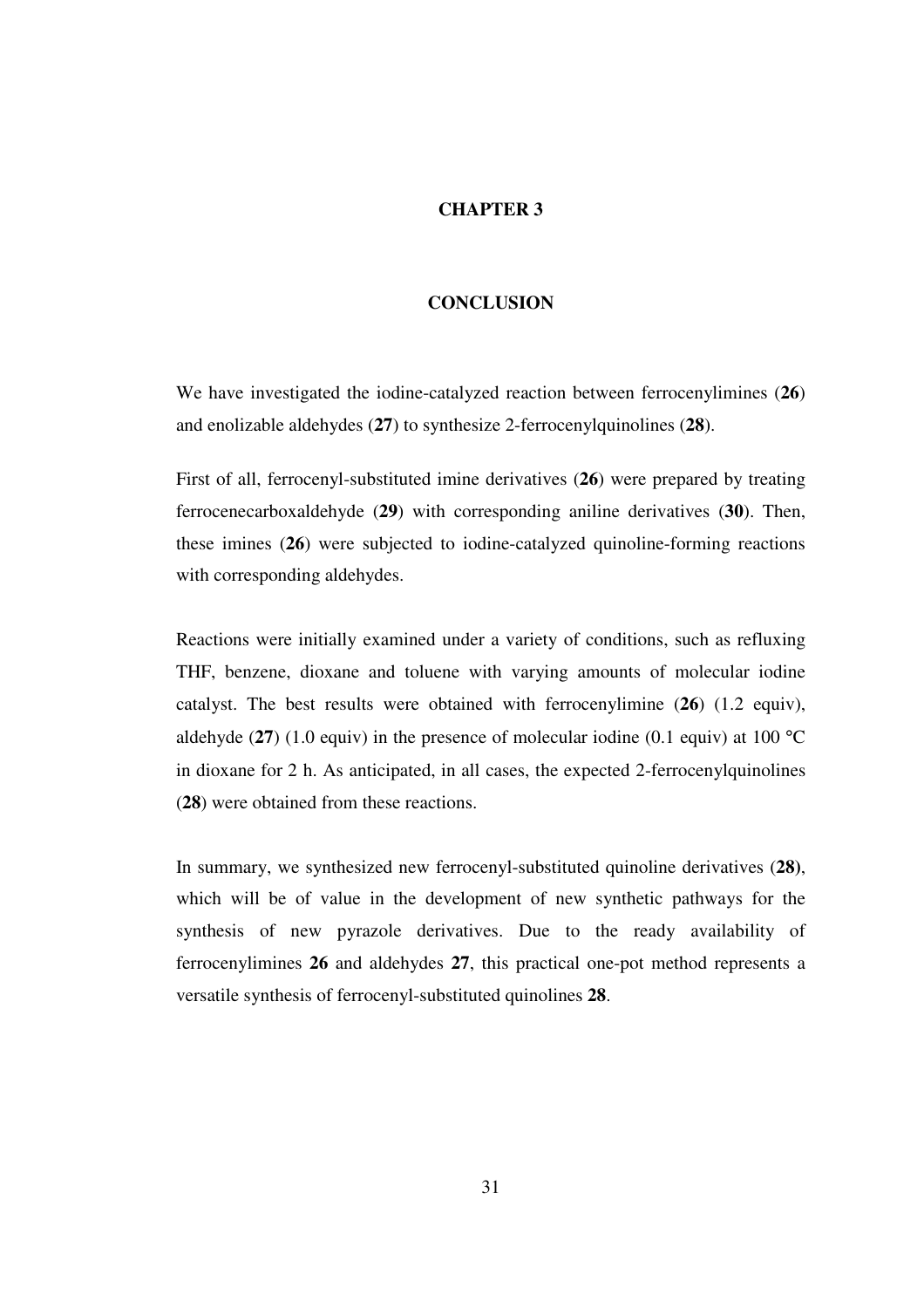### **CHAPTER 4**

#### **EXPERIMENTAL**

**General Consideration.** Nuclear Magnetic Resonance  $({}^{1}H$  and  $({}^{13}C)$  spectra were recorded on a Bruker Spectrospin Avance DPX400 Ultrashield (400 MHz) spectrometer. Chemical shifts are reported in parts per million (δ) downfield from an internal tetramethylsilane reference. Coupling constants (*J* values) are reported in hertz (Hz), and spin multiplicities are indicated by the following symbols: s (singlet), d (doublet), t (triplet), q (quartet), m (multiplet). DEPT  $^{13}$ C-NMR information is given in parenthesis as C, CH, CH<sub>2</sub> and CH<sub>3</sub>. Infrared spectra were recorded on a Bruker Vertex 70 Spectrometer using attenuated total reflection  $(ATR)$ . Band positions are reported in reciprocal centimeters  $(cm<sup>-1</sup>)$ . Band intensities are reported relative to the most intense band and are listed as: br (broad), vs (very strong), s (strong), m (medium), w (weak), vw (very weak). Mass spectra (MS) were obtained on a Bruker Daltonics spectrometer using Electrospray Ionization (ESI) with Micro-Tof; m/z values are reported (For each measurement, the mass scale was recalibrated with sodium formiate clusters, and samples were dissolved and measured in MeOH). High resolution mass spectra (HRMS) were also obtained on a Bruker Daltonics spectrometer. Flash column chromatography was performed using thick-walled glass columns and "flash grade" silica (Merck 230-400 mesh). Routin thin layer chromatography (TLC) was effected by using precoated 0.25 mm silica gel plates purchased from Merck. The relative proportions of solvents in mixed chromatography solvents refers to the volume:volume ratio. All commercially available reagents and reactants were obtained in reagent grade and used without purification. All reaction solvents were distilled for purity. Diethylether, THF and dioxane were distilled from sodium/benzophenone kettle.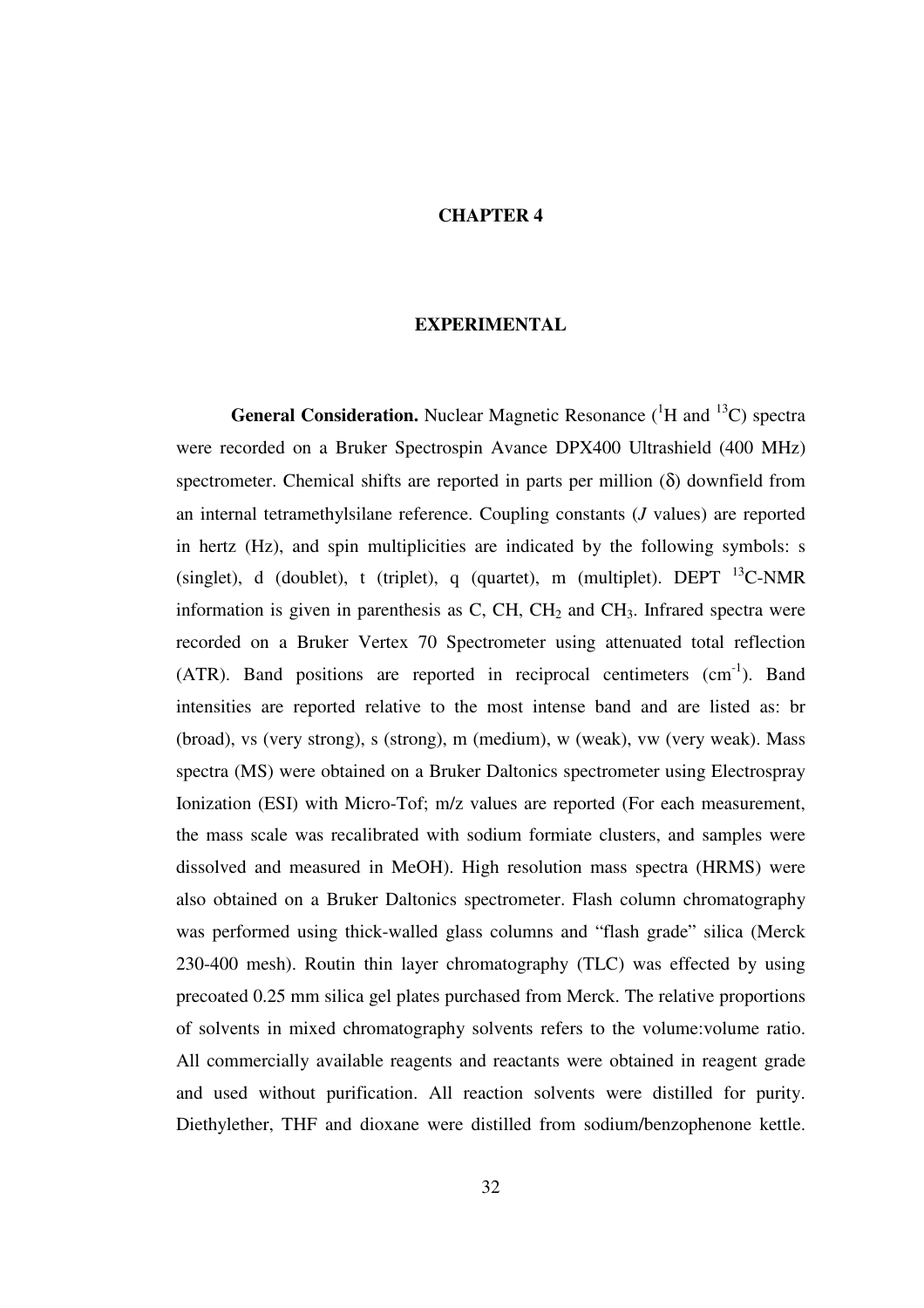Dichloromethane was distilled from calcium hydride kettle. The inert atmosphere created by slight positive pressure (ca. 0.1 psi) of argon.

## **4.1. General Procedure 1. Synthesis of ferrocene substituted imines 26A-D (Table 1).**

To the mixture of ferrocenecarboxaldehyde (**29**) (2 mmol) and aniline derivatives (**30**) (4 mmol) under argon was added molecular sieves (0.4 nm) (0.760 mg) and the resulting mixture was dissolved in dichloromethane (8 mL) and stirred at room temperature for 1 h. At the end of the period, the mixture was filtered to separate molecular sieves and the solvent was evaporated in a rotary evaporator. Final purification of the crude product was achieved through flash chromatography on silica gel using hexane/EtOAc (24/1) as eluent.

## **4.1.1. Synthesis of** *N***-(ferrocenylidene)aniline (26A) (Table 1, Entry A).**

General Procedure 1 was followed by using ferrocenecarboxaldehyde (**29**) (0.428 g, 2 mmol), aniline (**30A**) (0.365 mL, 4 mmol) and molecular sieves (0.4 nm) (0.760 mg). After chromatographic purification, the brick-red colored fraction was collected to give *N*-(ferrocenylidene)aniline (**26A**) (340 mg, 59% yield).

## **4.1.2. Synthesis of 4-chloro-***N***-(ferrocenylidene)aniline (26B) (Table 1, Entry B).**

General Procedure 1 was followed by using ferrocenecarboxaldehyde (**29**) (0.428 g, 2 mmol), *p*-chloroaniline (**30B**) (0.365 mL, 4 mmol) and molecular sieves (0.4 nm) (0.760 mg). After chromatographic purification, the brick-red colored fraction was collected to give 4-chloro-*N*-(ferrocenylidene)aniline (**26B**) (400 mg, 62% yield).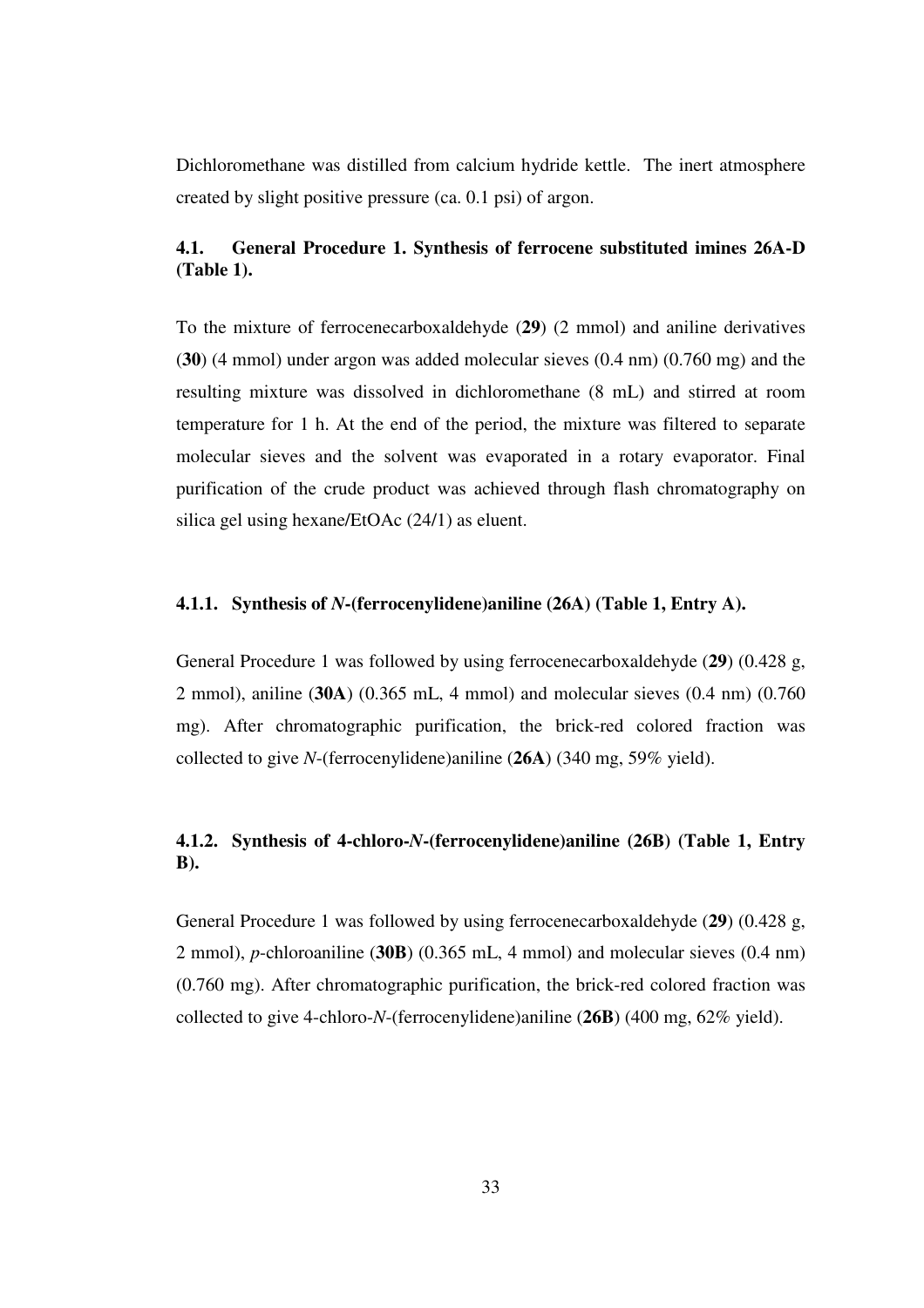## **4.1.3. Synthesis of 4-bromo-***N***-(ferrocenylidene)aniline (26C) (Table 1, Entry C).**

General Procedure 1 was followed by using ferrocenecarboxaldehyde (**29**) (0.428 g, 2 mmol), *p*-bromoaniline (**30C**) (0.365 mL, 4 mmol) and molecular sieves (0.4 nm) (0.760 mg). After chromatographic purification, the brick-red colored fraction was collected to give 4-bromo-*N*-(ferrocenylidene)aniline (**26C**) (401 mg, 64% yield).

## **4.1.4. Synthesis of** *N***-(ferrocenylidene)-3-methylaniline (26D) (Table 1, Entry D).**

General Procedure 1 was followed by using ferrocenecarboxaldehyde (**29**) (0.428 g, 2 mmol), *m*-tolylaniline (**30D**) (0.365 mL, 4 mmol) and molecular sieves (0.4 nm) (0.760 mg). After chromatographic purification, the brick-red colored fraction was collected to give *N*-(ferrocenylidene)-3-methylaniline (**26D**) (382 mg, 62% yield).

### **4.2. General Procedure 2. Synthesis of ferrocenyl quinolines 28A-E (Table 3).**

To a solution of ferrocenylimine (**26**) (1.2 mmol) and aldehyde (**27**) (1.0 mmol) in 5 mL of dioxane was added iodine (0.1 mmol). The resulting mixture was then heated at reflux for 2 h. After the reaction was complete, the mixture was cooled to  $25^{\circ}$ C, and the solvent was removed on a rotary evaporator. Final purification of the crude product was achieved through flash chromatography on silica gel using hexane/EtOAc (24/1) as eluent.

# **4.2.1. Synthesis of 2-ferrocenylquinoline [(quinolin-2-yl)ferrocene] (28A) (Table 3, Entry A).**

General Procedure 2 was followed by using ferrocenyl imine (**26A**) (225 mg, 0.78 mmol), acetaldehyde (**27A**) (0.036 mL, 0.65 mmol) and iodine (15.3 mg, 0.065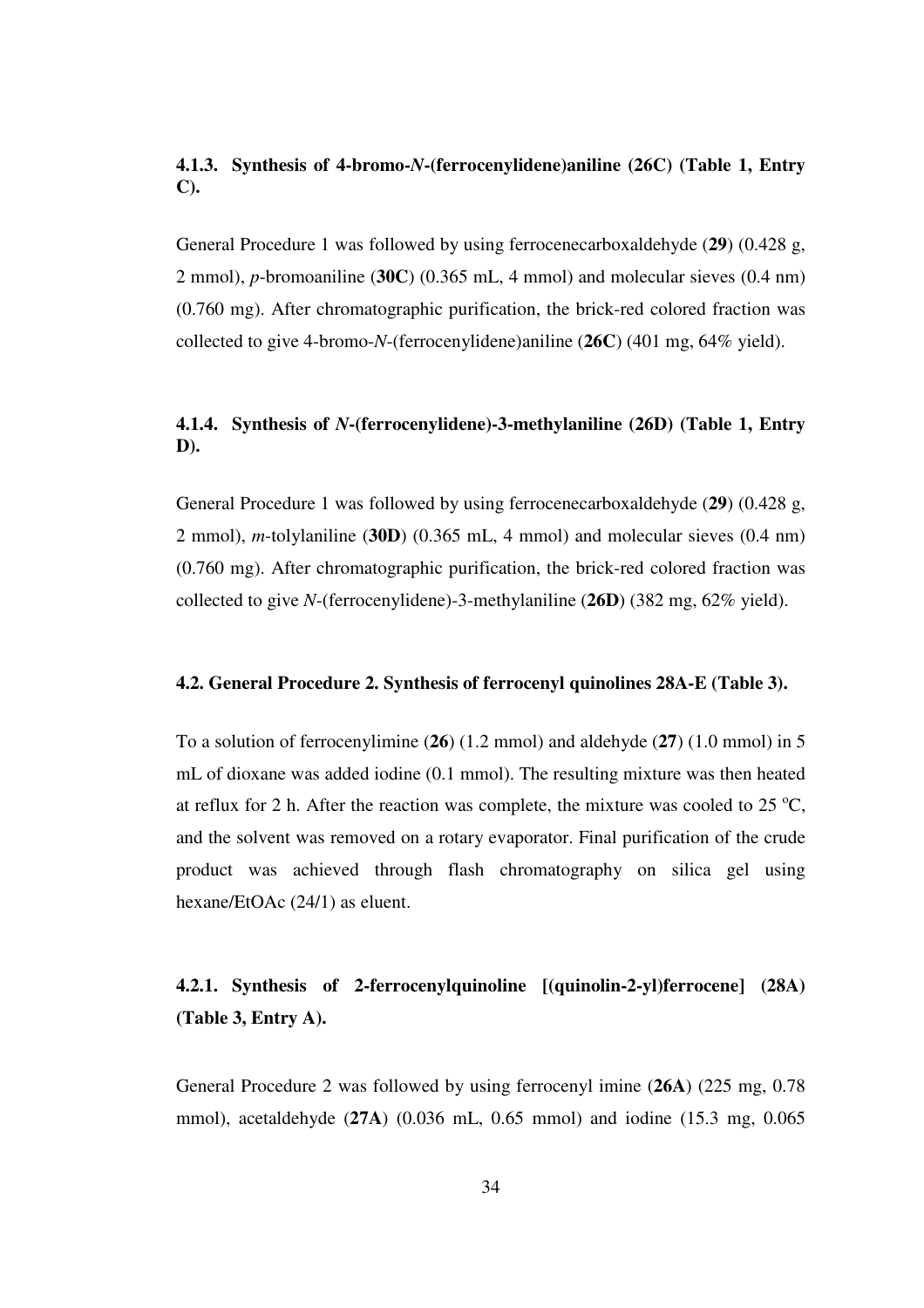mmol). After chromatographic purification, the red colored fraction was collected to give 2-ferrocenylquinoline (**28A**) (158.6 mg, 78% yield).

 **28A:** <sup>1</sup>H NMR (CDCl<sub>3</sub>):  $\delta$  8.06 (d, 1H, *J* = 8.5 Hz), 8.02 (d, 1H, *J* = 8.5 Hz), 7.74 (d, 1H, *J* = 8.0 Hz), 7.66 (pseudo t, 1H, *J* = 7.4 Hz), 7.56 (d, 1H, *J* = 8.5 Hz), 7.45 (pseudo t, 1H, *J* = 7.4 Hz), 5.08 (pseudo t, 2H, *J* = 1.6 Hz), 4.47 (pseudo t, 2H,  $J = 1.6$  Hz), 4.05 (s, 5H); <sup>13</sup>C NMR (CDCl<sub>3</sub>):  $\delta$  159.5 (C), 148.3 (C), 135.4 (CH), 129.3 (CH), 129.0 (CH), 127.5 (CH), 126.7 (C), 125.4 (CH), 119.5 (CH), 84.0 (C), 70.4 (CH), 69.7 (CH), 68.0 (CH); IR (neat): 3092, 3061, 2922, 2851, 1614, 1599, 1556, 1510, 1424, 1280, 1129, 1104, 1092, 910, 907, 815, 756 cm-1; MS (ESI, *m/z*): 314.06  $[M+H]^+$ ; HRMS (ESI): calcd. for C<sub>19</sub>H<sub>16</sub>FeN: 314.0632 [M+H]<sup>+</sup>. Found: 314.0627. The spectral data are in agreement with those previously reported [76a,b,d].

## **4.2.2. Synthesis of 2-ferrocenyl-7-methylquinoline [(7-methylquinolin-2-yl) ferrocene] (28B) (Table 3, Entry B).**

General Procedure 2 was followed by using ferrocenyl imine (**26B**) (261 mg, 0.86 mmol), acetaldehyde (**27A**) (0.04 mL, 0.72 mmol) and iodine (18.4 mg, 0.072 mmol). After chromatographic purification, the red colored fraction was collected to give 2-ferrocenyl-7-methylquinoline (**28B**) (207 mg, 88% yield).

**28B:** <sup>1</sup>H NMR (CDCl<sub>3</sub>):  $\delta$  7.97 (d, 1H,  $J = 8.5$  Hz), 7.84 (s, 1H), 7.62 (d, 1H, *J* = 8.2 Hz), 7.49 (d, 1H, *J* = 8.5 Hz), 7.29 (d, 1H, *J* = 8.2 Hz), 5.06 (s, 2H), 4.45 (s, 2H), 4.04 (s, 5H), 2.55 (s, 3H); <sup>13</sup>C NMR (CDCl<sub>3</sub>):  $\delta$  159.4 (C), 148.5 (C), 139.6 (C), 135.1 (CH), 128.2 (CH), 127.6 (CH), 127.2 (CH), 124.7 (C), 118.7 (CH), 84.1 (C), 70.3 (CH), 69.6 (CH), 67.9 (CH), 21.8 (CH3); IR (neat): 3094, 3037, 2914, 2854, 1625, 1595, 1558, 1517, 1435, 1277, 1104, 1091, 1027, 998, 874, 844, 811 cm<sup>-1</sup>; MS (ESI, *m/z*): 350.06 [M+Na]<sup>+</sup>, 328.08 [M+H]<sup>+</sup>; HRMS (ESI): calcd. for  $C_{20}H_{18}$ FeN: 328.0789 [M+H]<sup>+</sup>. Found: 328.0783.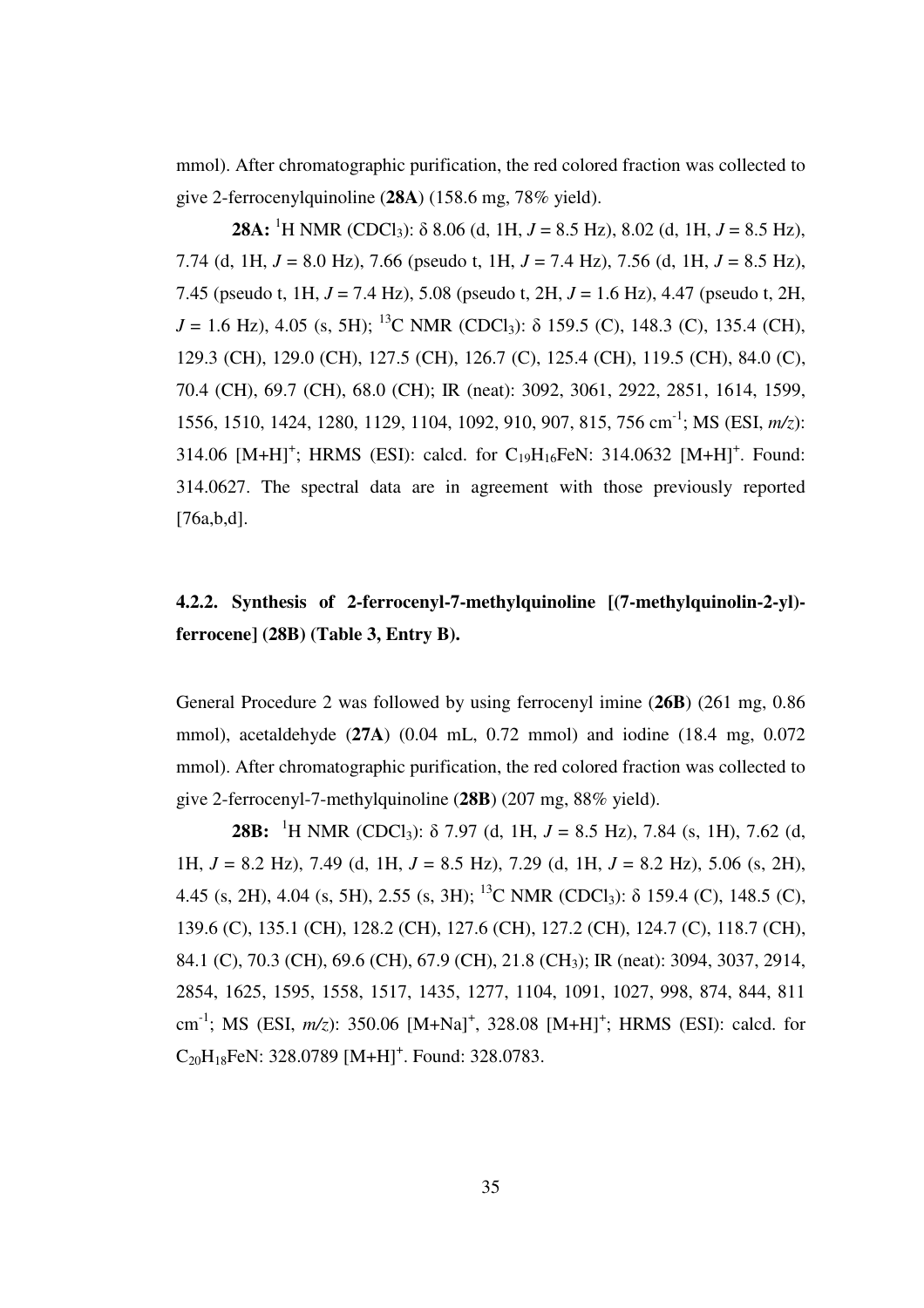# **4.2.3. Synthesis of 6-bromo-2-ferrocenylquinoline [(6-bromoquinolin-2-yl) ferrocene] (28C) (Table 3, Entry C).**

General Procedure 2 was followed by using ferrocenyl imine (**26C**) (260 mg, 0.833 mmol), acetaldehyde (**27A**) (0.039 mL, 0.69 mmol) and iodine (17.8 mg, 0.07 mmol). After chromatographic purification, the red colored fraction was collected to give 6-bromo-2-ferrocenylquinoline (**28C**) (176 mg, 65% yield).

 **28C:** <sup>1</sup>H NMR (CDCl<sub>3</sub>):  $\delta$  7.91 (d, 1H, *J* = 8.5 Hz), 7.89 (d, 1H, *J* = 8.5 Hz), 7.88 (s, 1H), 7.70 (dd, 1H, *J* = 8.5, 2.0 Hz), 7.54 (d, 1H, *J* = 8.5 Hz), 5.04 (pseudo t, 2H,  $J = 1.6$  Hz), 4.47 (pseudo t, 2H,  $J = 1.6$  Hz), 4.04 (s, 5H); <sup>13</sup>C NMR (CDCl<sub>3</sub>):  $\delta$ 160.1 (C), 146.9 (C), 134.4 (CH), 132.7 (CH), 130.7 (CH), 129.5 (CH), 127.8 (C), 120.2 (CH), 118.9 (C), 83.4 (C), 70.7 (CH), 69.7 (CH), 68.0 (CH); IR (neat): 3094, 3069, 2923, 1593, 1545, 1500, 1381, 1327, 1281, 1188, 1134, 1105, 1062, 1025, 944, 880, 844 cm<sup>-1</sup>; MS (ESI, *m/z*): 413.95 [M+Na]<sup>+</sup>, 391.97 [M+H]<sup>+</sup>; HRMS (ESI): calcd. for  $C_{19}H_{15}$ BrFeN: 391.9737 [M+H]<sup>+</sup>. Found: 391.9733.

# **4.2.4. Synthesis of 6-chloro-2-ferrocenylquinoline [(6-chloroquinolin-2-yl) ferrocene] (28D) (Table 3, Entry D).**

General Procedure 2 was followed by using ferrocenyl imine **26D** (280 mg, 0.87 mmol), acetaldehyde (**27A**) (0.04 mL, 0.73 mmol) and iodine (18.56 mg, 0.072 mmol). After chromatographic purification, the red colored fraction was collected to give 6-chloro-2-ferrocenylquinoline (**28D**) (160 mg, 63% yield).

**28D:** <sup>1</sup>H NMR (CDCl<sub>3</sub>):  $\delta$  7.94 (m, 2H), 7.70 (s, 1H), 7.56 (m, 2H), 5.05 (s, 2H), 4.47 (s, 2H), 4.04 (s, 5H); <sup>13</sup>C NMR (CDCl<sub>3</sub>):  $\delta$  160.0 (C), 146.6 (C), 134.5 (CH), 130.9 (CH), 130.5 (CH), 130.2 (C), 127.2 (C), 126.2 (CH), 120.3 (CH), 83.3 (C), 70.6 (CH), 69.7 (CH), 68.0 (CH); IR (neat): 3094, 2923, 2853, 1597, 1548, 1503, 1485, 1411, 1379, 1327, 1281, 1189, 1132, 1106, 1094, 1074, 1026, 999, 948, 873, 853, 811 cm<sup>-1</sup>; MS (ESI, *m/z*): 370.00 [M+Na]<sup>+</sup>, 348.02 [M+H]<sup>+</sup>; HRMS (ESI):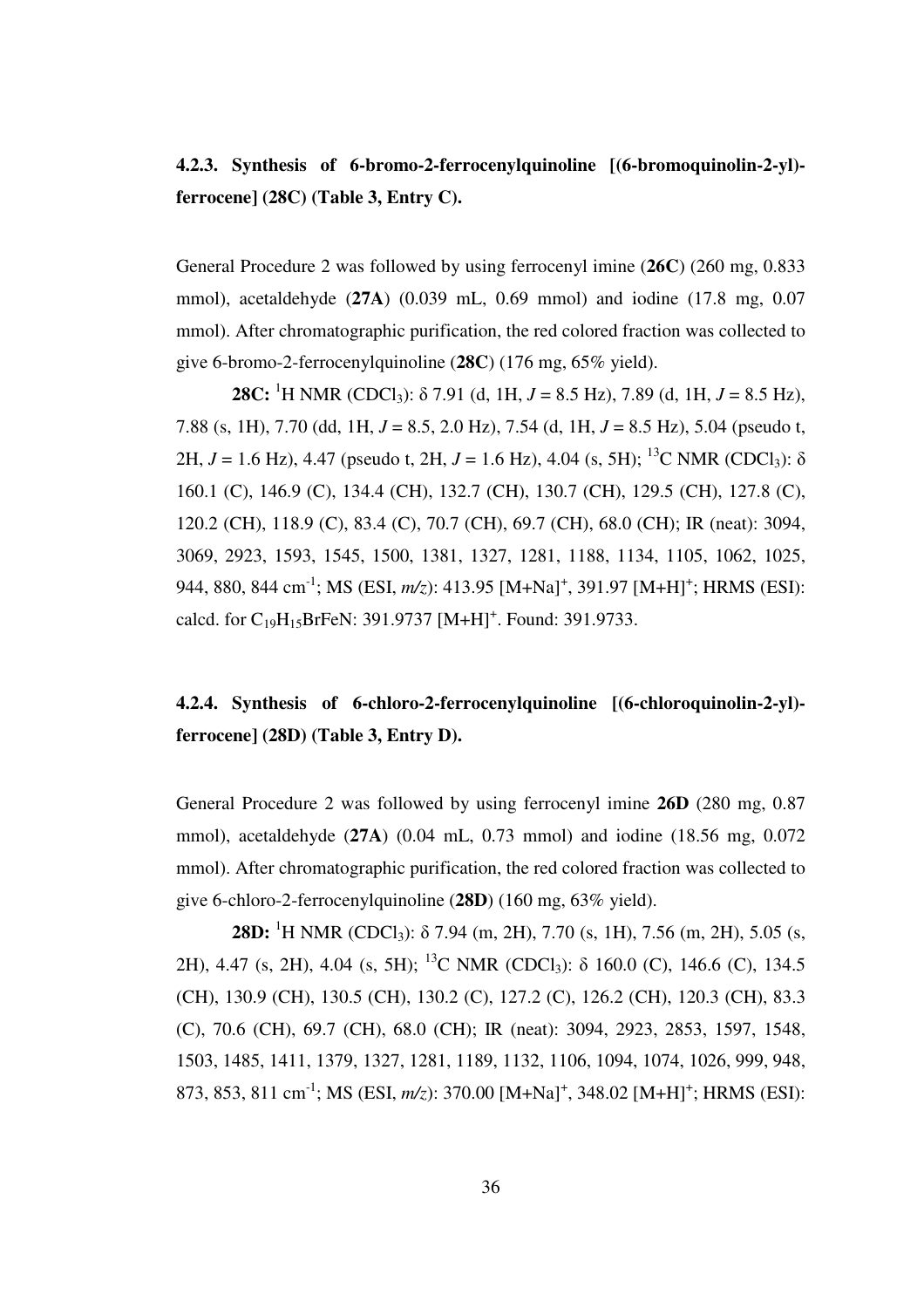calcd. for  $C_{19}H_{14}Cl$ FeNNa: 370.0062 [M+Na]<sup>+</sup>. Found: 370.0057; calcd. for  $C_{19}H_{15}$ ClFeN: 348.0242 [M+H]<sup>+</sup>. Found: 348.0237.

# **4.2.5. Synthesis of 2-ferrocenyl-3,7-dimethylquinoline [(3,7-dimethylquinolin-2-yl)ferrocene] (28E) (Table 3, Entry E).**

General Procedure 2 was followed by using ferrocenyl imine **26D** (280 mg, 0.93 mmol), propionaldehyde (**27B**) (0.051 mL, 0.773 mmol) and iodine (19.84 mg, 0.078 mmol). After chromatographic purification, the red colored fraction was collected to give 2-ferrocenyl-3,7-dimethylquinoline (**28E**) (66mg, 25% yield).

**28E:** <sup>1</sup>H NMR (CDCl<sub>3</sub>):  $\delta$  7.83 (s, 1H), 7.79 (s, 1H), 7.58 (d, 1H,  $J = 8.2$ Hz), 7.27 (d, 1H, *J* = 8.2 Hz), 5.09 (s, 2H), 4.44 (s, 2H), 4.10 (s, 5H), 2.74 (s, 3H), 2.54 (s, 3H);<sup>13</sup>C NMR (CDCl<sub>3</sub>):  $\delta$  158.3 (C), 146.9 (C), 138.5 (C), 136.4 (CH), 128.3 (C), 127.9 (CH), 127.8 (CH), 126.2 (CH), 124.9 (C), 85.5 (C), 70.0 (CH), 69.8 (CH), 69.5 (CH), 21.8 (CH3), 21.4 (CH3); IR (neat): 3092, 3071, 3051, 2969, 2920, 2854, 1625, 1599, 1502, 1453, 1410, 1383, 1323, 1268, 1140, 1105, 1074, 999, 896, 877, 823, 808, 779 cm<sup>-1</sup>; MS (ESI, *m/z*): 342.09 [M+H]<sup>+</sup>; HRMS (ESI): calcd. for  $C_{21}H_{20}$ FeN: 342.0945 [M+H]<sup>+</sup>. Found: 342.0940.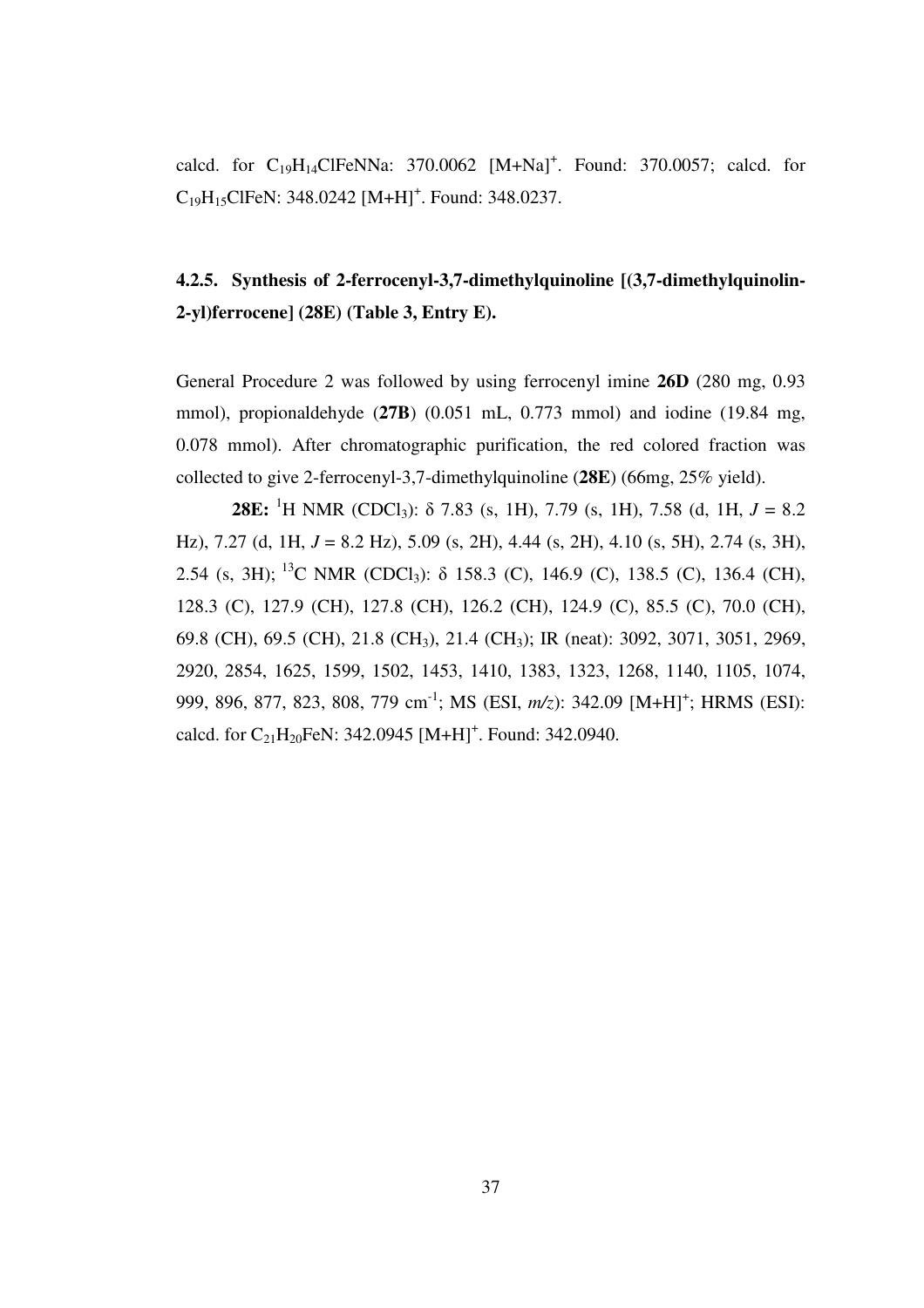#### **REFERENCES**

- [1] Reusch, W. H.; *An Introduction to Organic Chemistry,* Holden-Day Press: San Fransisco, **1977.**
- [2] Solomons, T. W. G.; *Organic Chemistry,* 5th Ed., Wiley: New York, **1992**.
- [3] Schmidt, J.; Rule, H. G., A *Text Book of Organic Chemistry*, 6th Ed., D. Van Nostrand: Edinburgh, **1950**.
- [4] Smith, L. O. Jr.; Cristal, S. J., *Organic Chemistry*, Reinhold Publishing Corporation: New York, **1966**.
- [5] Brady, J. E.; Holum, J. R.; *Chemistry: the study of matter and its changes*, 2nd Ed., Canada, **1996**, p 889.
- [6] Wiley, R. H., *The Chemistry of Heterocyclic Chemistry: Pyrazoles, Pyrazolines, Pyrazolidines, Indazoles and Condensed Rings*; Behr, L. C.; Fusco, R.; Jarboe, C. H.; Interscience Publishers: John Wiley & Sons, **1967**, p 3.
- [7] Badger, G. M., *The Chemistry of the Heterocyclic Compounds.* Academic Press: New York and London., **1961**.
- [8] Bergstrom, F. W.; *Chem. Rev*., **1944**, *35*, 77;
- [9] (a) Manske, R. H.; *Chem. Rev.,* **1942**, *30*, 113; (b) Elderfield, R. C., *Heteocyclic Compounds*., **1952,** *4*, 1.
- [10] Hückel, W.; Hagedorn, L.; *Chem. Ber*., **1957,** *90*, 752.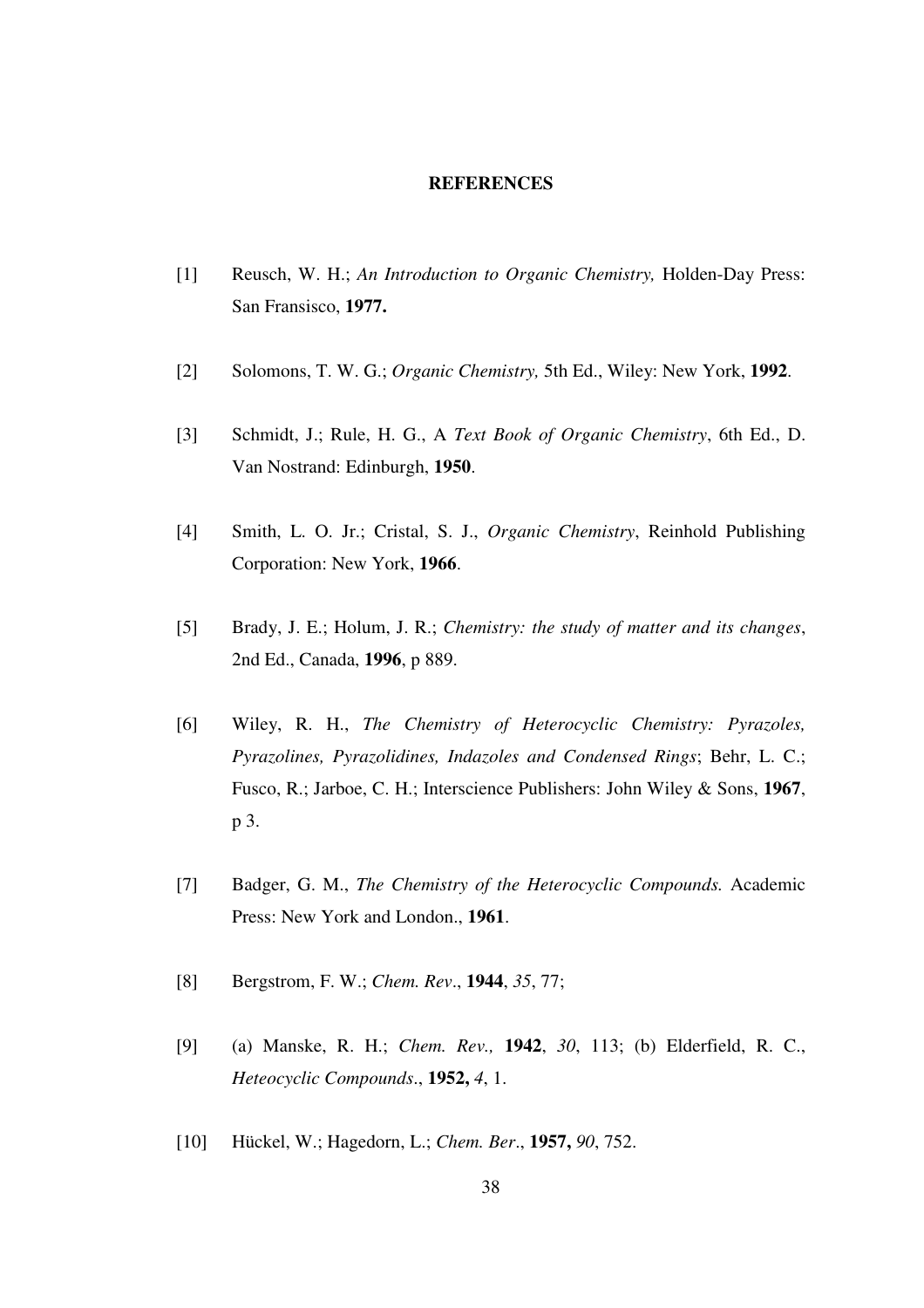- [11] King, F. E.; Henshall, T.; Whitehead, R. L. St. D., *J. Chem. Soc*., **1948** p.1373.
- [12] Ghera, E.; Ben-David, Y.; Rapoport*,* H., *J. Org. Chem*., **1981**, *46*, 2059.
- [13] Skraup, Z. H., "*Eine Synthese des Chinolins*" *Berichte,* **1880**, *13*, 2086..
- [14] Wahren, M., *Tetrahedron,* **1964**, *20*, 2773 (Review).
- [15] Clarke, H. T.; Davis, A. W., *Quinoline,* Organic Syntheses Collective, **1941**, *1*, p. 478.
- [16] Doebner, O.; Miller, W. V., *Ber.* **1884**, *17*, 1712.
- [17] Combes, A., *Bull. Chim. Soc. France* , **1888**, *49*, 89.
- [18] Bergstrom, F. W., *Chem. Rev.,* **1944**, *35*, 156. (Review)
- [19] Smith, L. I.; Opie, J. W., *Org. Syn.*, **1955**, *3*, 56.
- [20] Friedländer, P.; Gohring, C. F., *Ber.,* **1883**, *16*, 1833.
- [21] Shaabani, A.; Soleimani, E.; Badri, Z., *Synth. Commun.,* **2007**, *37*, 629
- [22] Jia, C. S.; Zhang, Z.; Tu, S. J.; Wang, G. W., *Org. Biomol. Chem.,* **2006**, *4*, 104.
- [23] Wu, J.; Xia, H. G.; Gao, K., *Org. Biomol. Chem.,* **2006**, *4*, 126.
- [24] Varala, R.; Enugala, R.; Adapa, S. R., *Synthesis,* **2006**, 3825.
- [25] Povarov, L. S., *Russian Chem. Rev.,* **1967**, *36*, 656.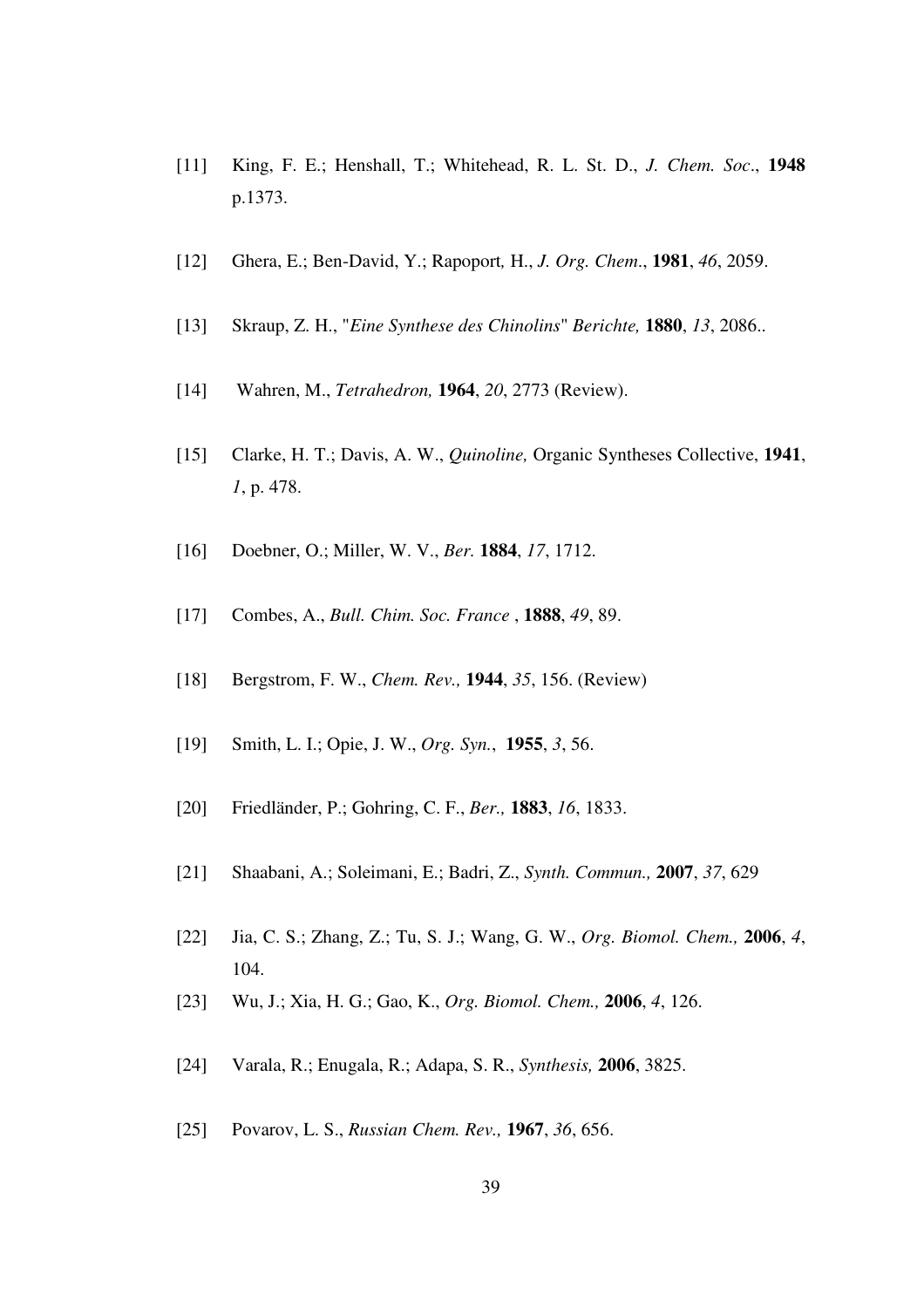- [26] Pfitzinger, W., *J. Prakt. Chem.,* **1888**, *38*, 582.
- [27] Camps, R., *Arch. Pharm.,* **1901**, *239*, 591.
- [28] Jones, C. P.; Anderson, K. W.; Buchwald, S. L., *J. Org. Chem.*, **2007**, *21*, 7968.
- [29] Conrad, M.; Limpach, L., *Ber.,* **1891**, *24*, 2990.
- [30] Reynolds, G. A.; Hauser, C. R., *Org. Syn.*, **1955,** 3, 593.
- [31] Maguire, M. P.; Sheets, K. R.; McVety, K.; Spada, A.P.; Zilberstein, A., *J Med Chem*, **1994**, *37*, 2129.
- [32] Foley, M.; Tilley, L., *Pharmacol. Ther.,* **1998**, *79*, 55.
- [33] Croft, S. L.; Coombs, G. H., *Trends Parasitol.,* **2003**, *19*, 502.
- [34] (a) Bringmann, G.; Reichert, Y.; Kane, V. V., *Tetrahedron,* **2004**, *60*, 3539; (b) Hibino, S.; Weinreb, S. M., *J. Org. Chem.,* **1977**, *42*, 232.
- [35] Wang, H.; Ganesan, A., *Tetrahedron Lett.,* **1998**, *39*, 9097.
- [36] Myers, A. G.; Tom, N. J.; Fraley, M. E.; Cohen, S. B.; Madar, D. J., *J. Am. Chem. Soc.* **1997**, *119*, 6072-6094.
- [37] (a) Comins, D. L.; Hong, H.; Saha, J. K.; Jianhua, G., *J. Org. Chem.,* **1994**, *59*, 5120; (b) Shen, W.; Coburn, C. A.; Bornmann, W. G.; Danishefsky, S. J., *J. Org. Chem.,* **1993**, *58*, 611.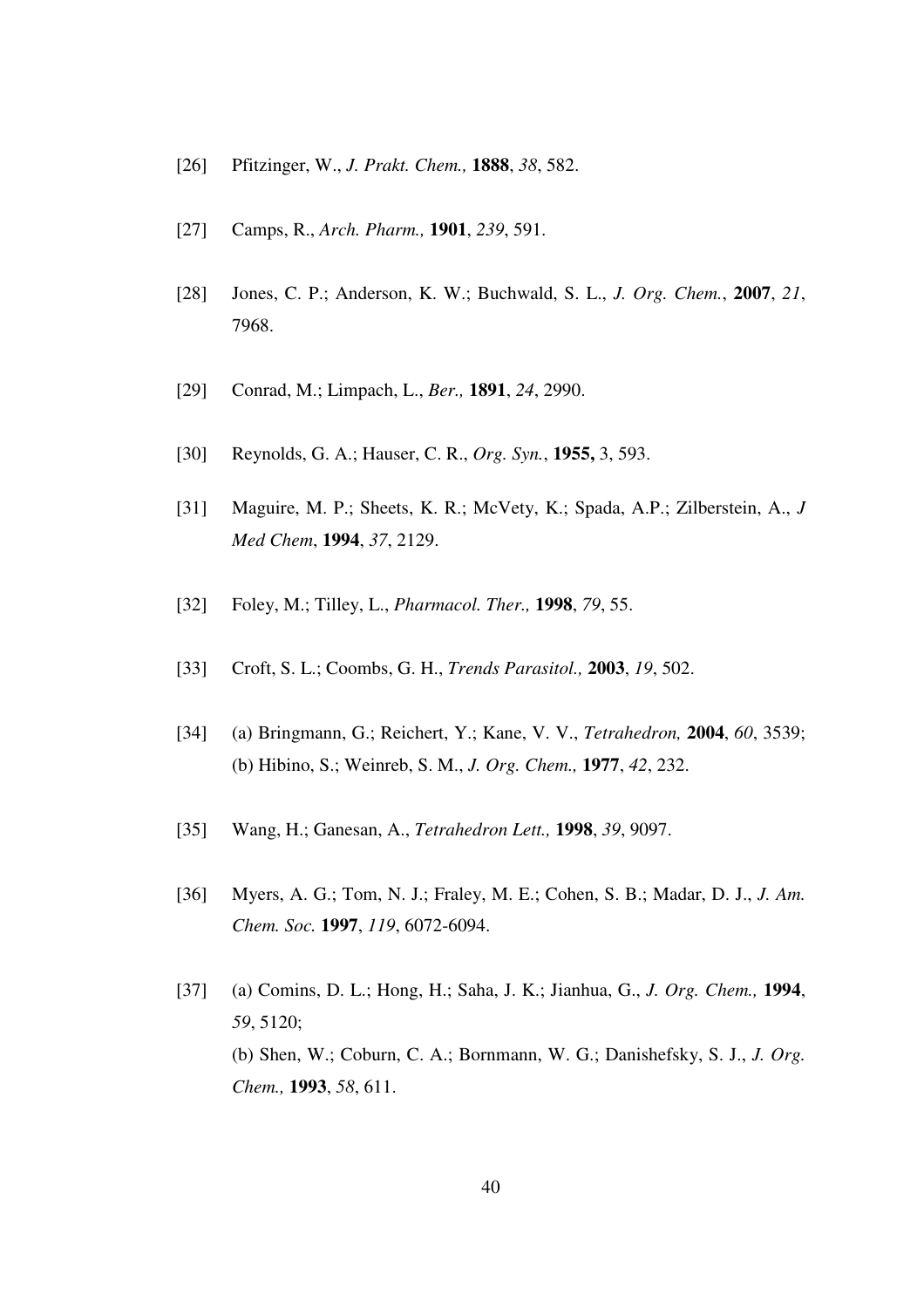- [38] Michael, J. P., *Nat. Prod. Rep.,* **2003**, *20*, 476.
- [39] (a) Morimoto Y.; Matusuda, F.; Shirahama, H.; *Synlett,* **1991**, 202; (b) Michael, J., *Natl. Prod. Rep.,* **1997***, 14***,** 605.
- [40] (a) Markees, D. G.; Dewey, V. C.; Kidder, G. W., *J. Med. Chem.* **1970***, 13,* 324; (b) Campbell, S. F.; Hardstone, J. D.; Palmer, M. J., *J. Med. Chem*, **1998***, 31***,**1031.
- [41] (a) Jenekhe, S. A.; Lu, L. Alam, M. M., *Macromolecules,* **2001**, *34* 7315; (b) Agrawal, A. K.; Jenekhe, S. A., *Chem. Mater.,* **1993,** *5,* 633; (c) Jegou, G.; Jenekhe, S. A., *Macromolecules,* **2001,** *34,* 7926.
- [42] (a) Michael, J. P., *Nat. Prod. Rep*., **2005**, *22*, 627; (b) Michael, J. P., *Nat. Prod. Rep*., **2004**, *21*, 650; (c) Michael, J. P., *Nat. Prod. Rep*., **2003**, *20*, 476; (d) Michael, J. P., *Nat. Prod. Rep*. **2002**, *19*, 742.
- [43] Corbett, E. L.; Watt, C. J.; Walker, N., *Arch. Intern. Med*., **2003**, *163*, 1009.
- [44] Dye, C.; Scheele, S.; Dolin, P.; Pathania, V.; Raviglione, M. C*.,JAMA.*  **1999**, *282*, 677;
- [45] (a) Global Alliance for TB Drug Development. *Scientific Blueprint for Tuberculosis Drug Development*, **2001**, (Suppl.): 1-52 (b) Smith, C. V.; Sharma, V.; Sacchettini, J. C.*, Tuberculosis*. **2004**, *84*, 45. (c) Duncan*,* K. *Tuberculosis.* **2003**, *83*, 201.
- [46] Renau, T. E.; Sanchez, J. P.; Gage, J. W.; Dever, J. A.; Shapiro, M. A.; Gracheck, S. J.; Domagala, J. M., *J. Med. Chem*., **1996**, *39*, 729.
- [47] Berning, S. E., *Drugs.,* **2001**, *61*, 9.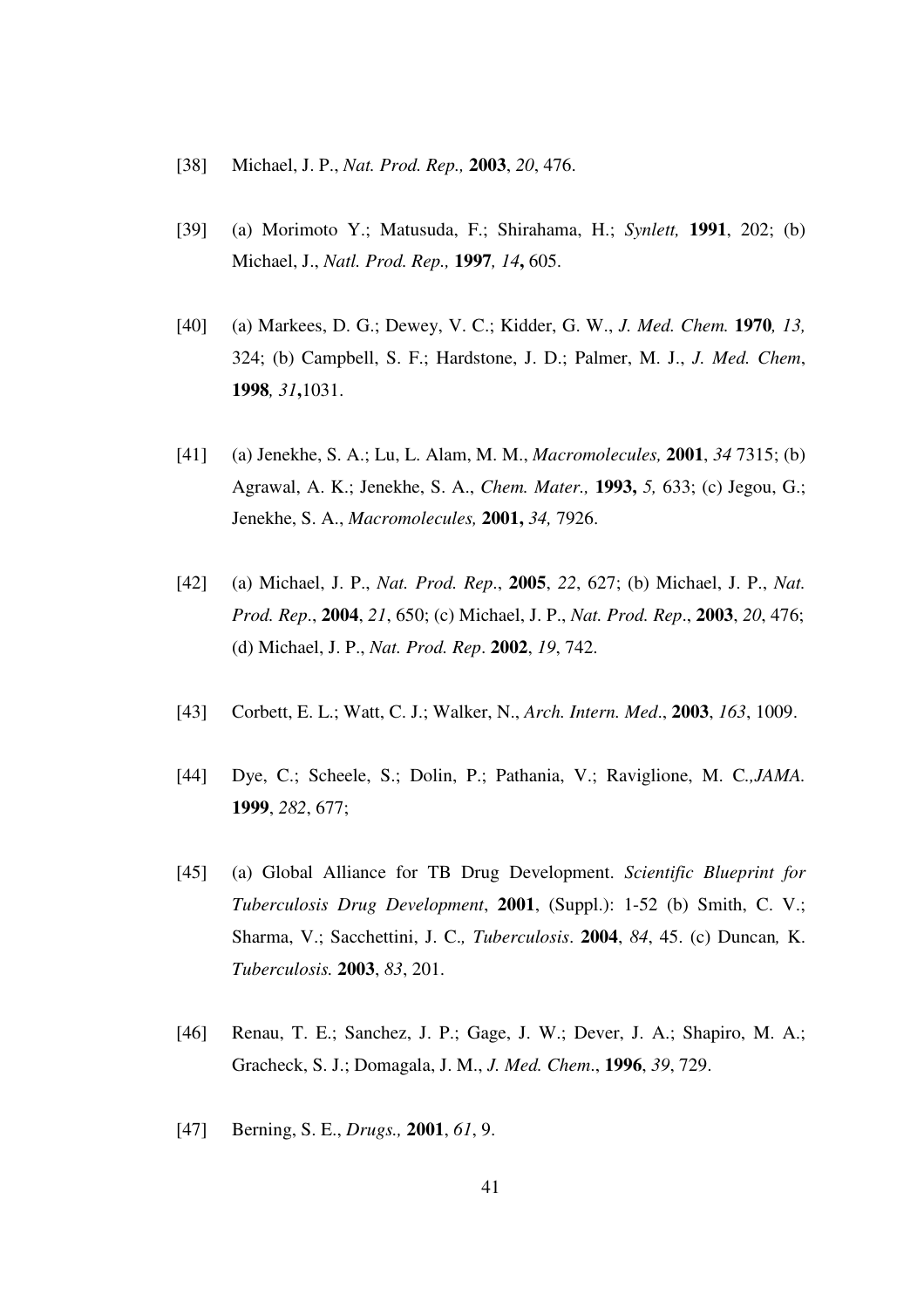- [48] Klotsas, E.; Klotsas, A.; Klotsas, G., *British Medical Bulletin*., **2007**, *1***,** 84, 49.
- [49] Peters W., *Chemotherapy and Drug Resistance in Malaria*, Academic Press London , New York **1970**.
- [50] Peters W.; Richards, W. H. G., *Antimalarial Drugs, Handb. Exp. Pharm*. e*,*  Springer Verlag, Berlin, Heidelberg, New York - Tokyo **1984**.
- [51] Badger, G. M., *The Chemistry of the Heterocyclic Compounds.* Academic Press: New York and London., **1961**.
- [52] Robert, H., **2005**, *The Organometallic Chemistry of the Transition Metals*, p. 560.
- [53] Coates, G. E., *Organo-Metallic Compounds*,  $2^{nd}$  Ed. London: Methuen & Co Ltd. New York: John Wiley & Sons, Inc., **1960**.
- [54] Hart, H.; Hart, D. J.; Craine, L. E.; *Organic Chemistry*,  $9^{\text{th}}$  Ed., Houghton Muflin: New York, **1995**.
- [55] Elschenbroich, C.; Salzer, A., *Organometallics*, 2<sup>nd</sup> Ed., VCH Publishers Inc: New York, **1992**.
- [56] Jonas, K. *Angew. Chem*. *Int. Ed. Engl*., **1985**, *24*, 295.
- [57] Dagani R., *Chem. Eng. News,* **2001,** *79*, 37.
- [58] Kealy, T. J.; Pauson, P. L., *Nature*, **1951**, *168*, 1039.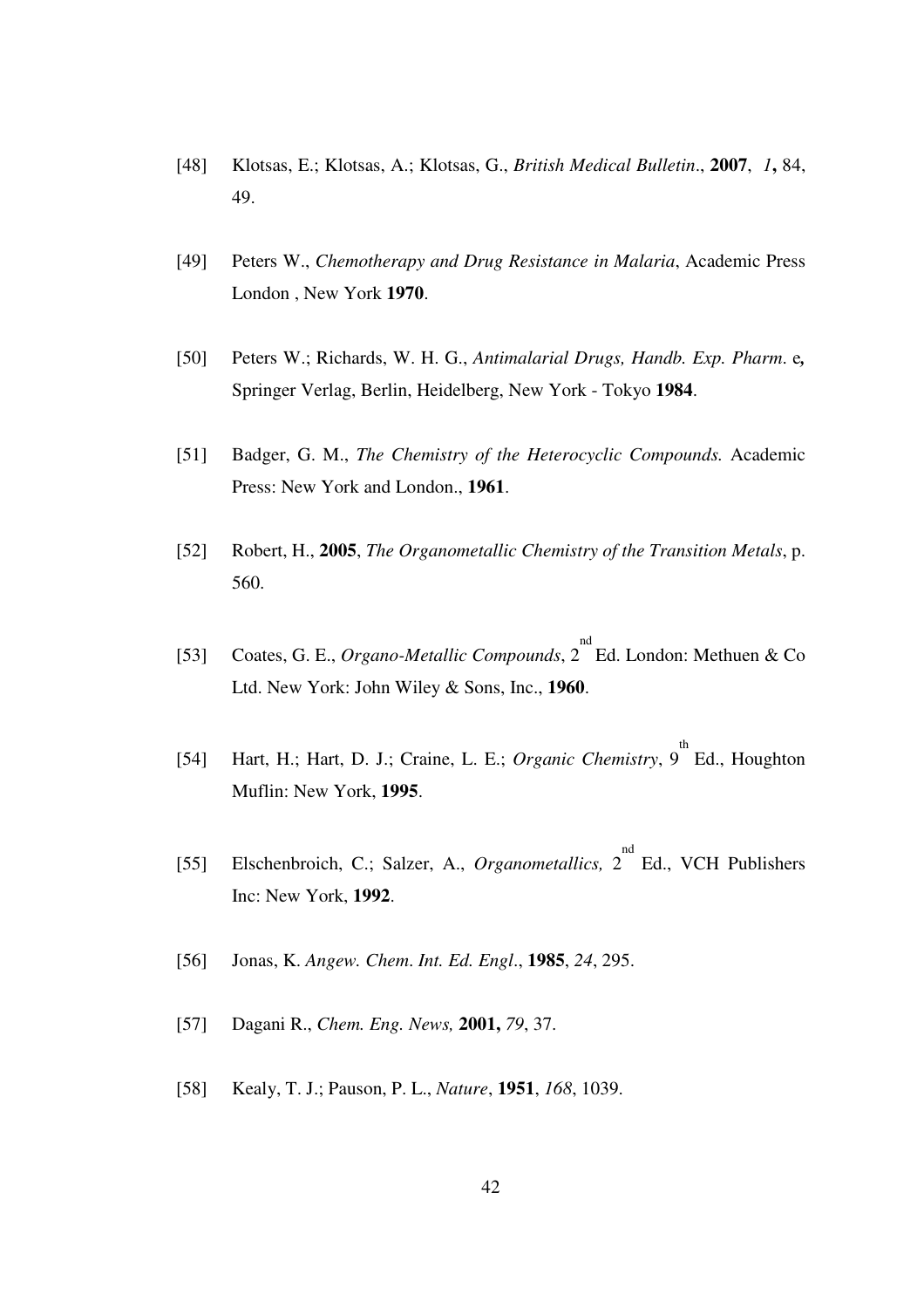- [59] Wilkinson, G.; Rosenblum, Whiting, M.; Woodward, R. B., *J. American Chem. Soc.*, **1952**, *74*, pp. 2125-2126.
- [60] Fischer, E. O.; Pfab, W., *Z. Naturforsch.*, **1952**, *7*,377.
- [61] Dunitz, J.; Orgel, L.; Rich, A.,. *Acta Crystallographica,* **1956**, *9*, 373.
- [62] Laszlo, P.; Hoffmann, R., *Ferrocene: Ironclad History or Rashomon Tale*, Angewandte Chemie International Edition*,* **2000,** *39*, 123.
- [63] Monte, M. B. J. S.; Santos, L. M. N. B. F.; Fulem, M.; Fonseca, J. M. S.; Sousa, C. A. D., *New static apparatus and vapor pressure of reference materials: Naphthalene, benzoic acid, benzophenone and ferrocene*, J. Chem. Eng. Data, **2006**, *51*, 757.
- [64] Little, W. F.; Scott, A. *Comprehensive Organometallic Chemistry,*  Academic: New York, **1963**, 1, p 133.
- [65] Collmann, J. P.; Hegedus, L. S., *Principle and Application of Organotransition Metal Chemistry*, 3<sup>rd</sup> Ed., Oxford Univ. Press: Oxford, **1980**.
- [66] (a) Köpf-Maier, P.; Köpf, H.; Neuse, E. W., *Angew. Chem., Int. Ed. Engl.,*  **1984**, *23*, 456; (b) Köpf-Maier, P.; Köpf, H.; Neuse, E. W. *Cancer Res. Clin. Oncol.,* **1984**, *108*, 336, (c) Köpf-Maier, P., *Naturforsch Sect. C: Biosci.,*  **1985**, *40*, 843.
- [67] Osella, D.; Ferrali, M.; Zanello, P.; Laschi, F.; Fontani, M.; Nervi, C.; Cavigiolio, G., *Inorg, Chim. Acta,* **2000**, *306*, 42; and citations therein.
- [68] Jaouen, G.; Vessieres, A.; Butler, I., *Acc. Chem. Res*., **1993**, 26, 361.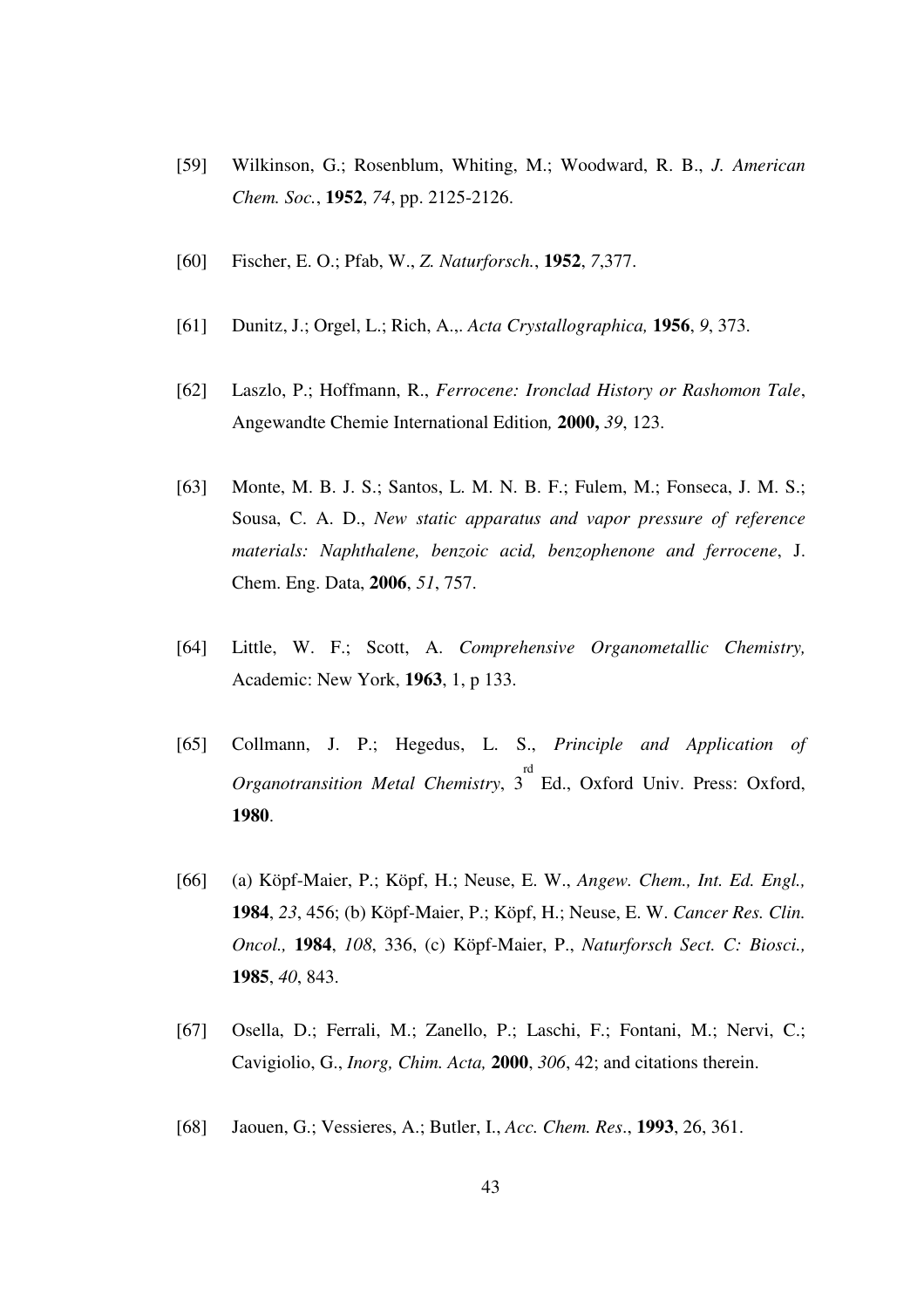- [69] (a) Top, S.; Dauer, B.; Vaissermann, J.; Jaouen, G. J., *Organomet. Chem*., **1997**, *541*, 355. (b) Jaouen, G.; Top, S.; Vessieres, A.; Alberto, R., *J. Organomet. Chem*., **2000**, *600*, 25 (c) Fish, R. H.; Jaouen, G., *J. Organomet. Chem.*, **2003**, 22, 2166.
- [70] (a) WHO. *Weekly Epidemiol. Rep*. **1996**, *3*, 17; (b) WHO. *Weekly Epidemiol. Rep*. **1996**, *4*, 25; (c) WHO. *Weekly Epidemiol. Rep*. **1996**, *5*, 37.
- [71] (a) Biot, C.; Glorian, G.; Maciejewski, L. A.; Brocard, J., *J. Med. Chem.,* **1997**, *40*, 3715; (b) Domrle, O.; Blampain, G.; Agnaniet, H.; Nzadiyabi, T.; Lebibi, J.; Brocard, J., *Antimicrob. Agents and Chemother*., **1998**, *42*, 540; (c) Atteke, C.; Ndong, J. M. M. ; Aubouy, A.; Maciejewski, L. A.; Brocard, J.; Lebibi, J.; Deloron, P., *Journal of Antimicrob. Chemother*. Advances Access published March 13, **2003**.
- [72] Gabriele, B.; Mancuso, R.; Salerno, G.; Ruffolo, G.; Plastina, P., *J. Org. Chem*., **2007,** *72*, 6873 and references cited therein.
- [73] (a) Top, S.; Tang, J.; Vessieres, A.; Carrez, D.; Provot, C.; Jaouen, G. *Chem. Commun*., **1996**, 955; (b) S. Top, B. Dauer, J. Vaissermann, G. Jaouen, *J. Organomet. Chem*., **1997,** *541*, 355; (c) Top, S. A. Vessieres, C. Cabestaing, I. Laios, G. Leclerq, C. Provot, G. Jaouen, *J. Organomet. Chem*., **2001,** *50,* 637-639. (d) Top, S.; Vessieres, A.; Leclercq, G.; Quivy, J.; Tang, J.; Vaissermann, J. Huche, M. Jaouen, G., *Chem. Eur. J*., **2003**, *9*, 5223; (e) Jaouen, G.; Top, S.; Vessieres, A.; Leclercq, G.; McGlinchey, M.; *J. Curr. Med. Chem*., **2004**, *11*, 2505; (f) Hillard, E.; Vessieres, A.; Thouin, L.; Jaouen, G.; Amatore, C.,*Angew. Chem. Int. Ed*., **2006**, *45*, 285.
- [74] (a) Domarle, O.; Blampain, G.; Agnaniet, H.; Nzadiyabi, T.; Lebibi, J.; Brocard, J.; Maciejewski, L.; Biot, C.; Georges, A. J.; Millet, P., *Antimicro. Agents Chemother.,* **1998**, *42*, 540; (b) Delhaes, L.; Abessolo, H.; Biot, C.;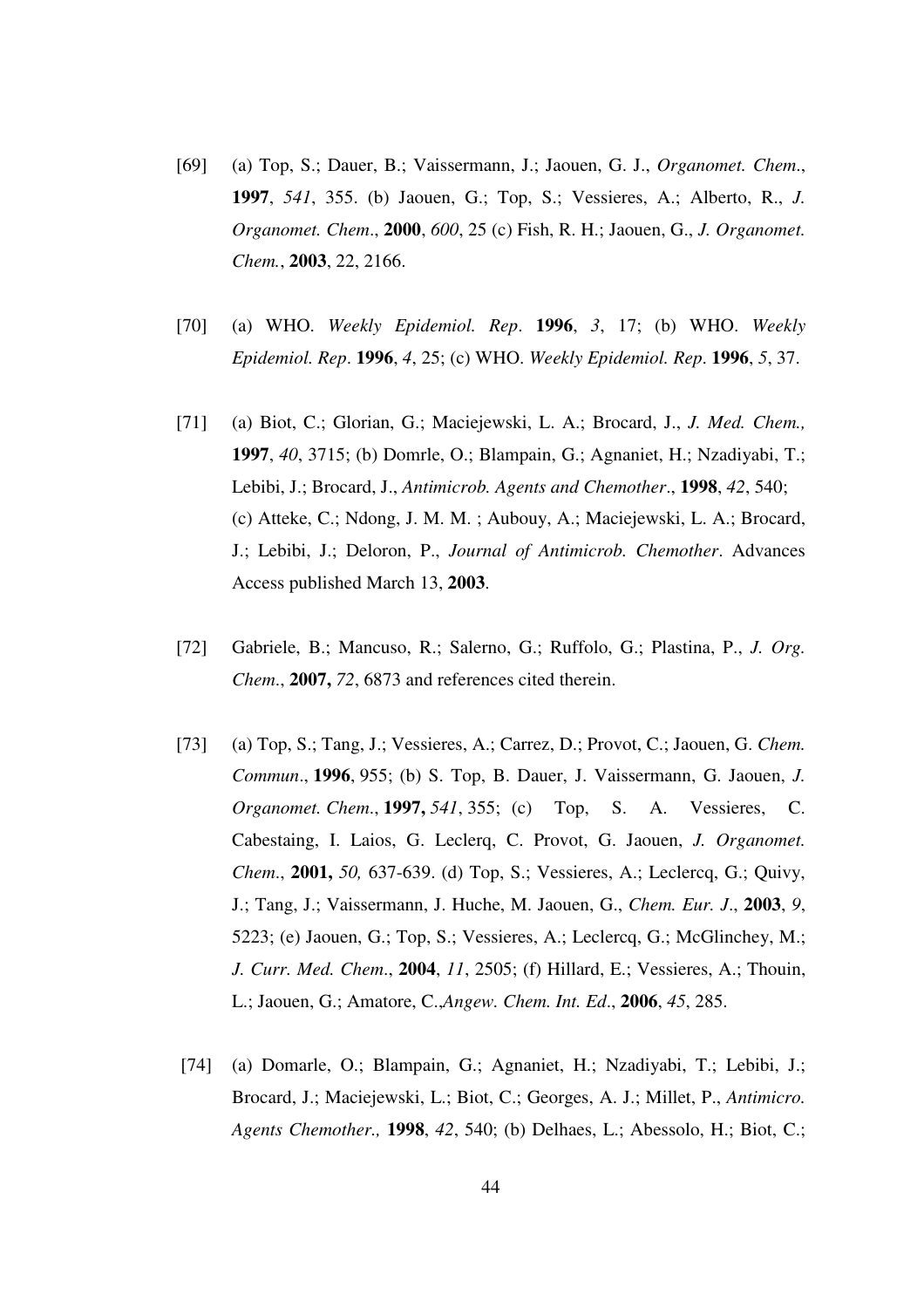Berry, L.; Decourt, P.; Maciejewski, L.; Brocard, J.; Camus, D.; Dive, D., *Parasitol Res*., **2001**, 87, 239; (c) Biot, C.,*Curr. Med. Chem.-Anti-Infect. Agents*, **2004**, 3, 135.

- [75] (a) Kouznetsov, V.V.; Mendez, L.Y.V.; Gomez, C.M.M., *Curr. Org. Chem*., **2005**, *9*, 141. (b) Zhang, X.; Campo, M. A.; Yao, T.; Larock, R. C.; *Org. Lett*., **2005**, 7, 763; (c) Zhanga, L.; Wua, J., *Adv. Synth. Catal.*, **2007**, *349*, 1047; (g) Kuninobu, Y.; Inoue, Y.; Takai, K.; *Chem Lett.*, **2007**, *36*, 1422; (d) Zhang, Z.; Zhang, Q.; Sun, S.; Xiong, T.; Liu, Q., *Angew. Chem. Int. Ed*., **2007**, *46*, 1726; (e) Sandelier, M. J.; DeShong, P.; *Org. Lett*., **2007**, *9,* 3209; (f) Godet, T.; Vaxelaire, C.; Michel, C.; Milet, A.; Belmont, P., *Chem. Eur. J*., **2007**, *13,* 5632.
- [76] (a) Schlogl K.; Fried M.; *Monatsh. Chem*., **1963**, 94, 537; (b) Nesmeyanov A.N.; Sazonova V.A.; Romanenko V.I.; Rodionova N.A., Zolnikov G.P.; *Doklady Akademii Nauk SSSR*., **1964** , 155, 1130 ; (c) Booth D.J.; Rockett B.W.; Ronayne J.; Organomet J.; *Chem*, **1972,** 44, C29; (d) Gelin F.; Thummel R. P.; *J. Org. Chem*. **1992**, 57, 3780; (e) Liu C.M.; Zhai J.J.; Ma Y.X.; Liang Y.M., *Synth. Commun*. **1998,** 28, 2731; (f) Enders M.; Kohl G.; Pritzkow H.; J. *Organomet. Chem*. **2001**, 622, 66; (g) Martinez R.; Ramon D.J.; Yus M.; *Tetrahedron* **2006,** 62, 8988; (h) Lopez J.L., Tarraga A., Molina P., *Arkivoc* **2007**, 39; (i) Chupakhin O.N.; Utepova I.A.; Kovalev I.S.; Rusinov V.L.; Starikova Z.A.; *Eur. J. Org. Chem*. **2007**, 857.
- [77] (a) Craig, P. N., *J. Med. Chem*., **1972**, *15*, 144; (b) Atwell, G. J., Baguley, B. C.; Denny, W. A., *J. Med. Chem*., **1989**, *32*, 396.
- [78] (a) Igarashi, T.; Inada, T.; Sekioka, T.; Nakajima, T.; Shimizu, I.; *Chem. Lett*., **2005**, *34* 106; (b) Inada, T.; Nakajima, T.; Shimizu, I., *Heterocycles*, **2005,** *66*, 611; (c) Nakajima, T.; Inada, T.; Igarashi, T.; Sekioka, T.; Shimizu, I., *Bull. Chem. Soc. Jpn*., **2006**, *79,* 1941.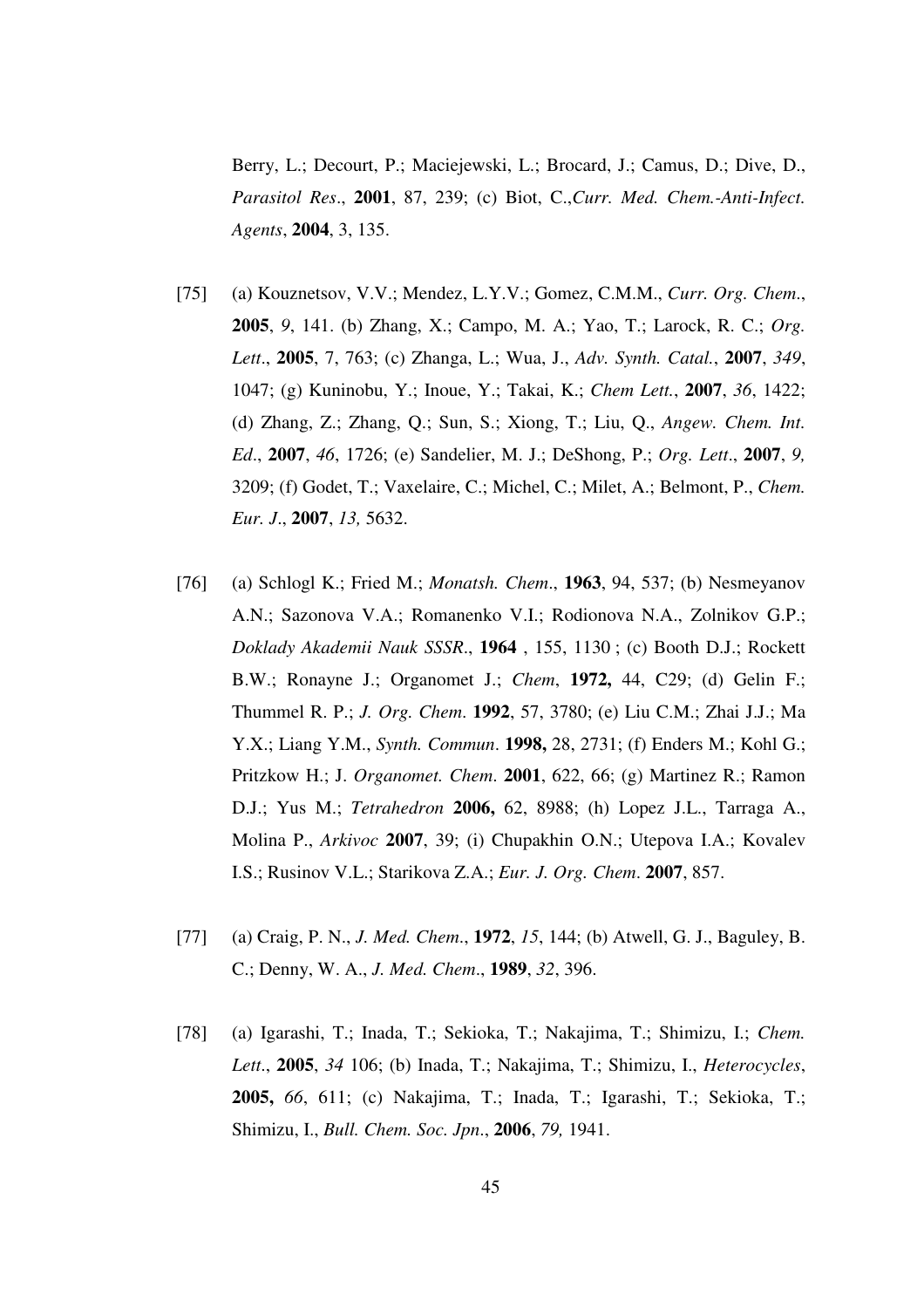- [79] Tanaka, S.; Yasuda, M.; Baba, A., *J. Org. Chem*., **2006**, *71,* 800.
- [80] Lin, X. F.; Cui, S. L.; Wang, Y. G., *Tetrahedron Lett*., **2006**, *47*, 3127.
- [81] (a) Wang, S. Y., *Synlett*, **2004**, 2642; (b) Togo, S.; Iida, S.; *Synlett*, **2006**, 2159.
- [82] (a) Banik, B. K.; Samajdar, S.; Banik, I., *J. Org. Chem*., **2004**, *69*, 213; (b) Ji, S. J.; Wang, S. Y.; Zhanga, Y.; Loh, T. P., *Tetrahedron*, **2004**, *60*, 2051; (c) Bhosale, R. S.; Sarda, S. R.; Ardhapure, S. S.; Jadhav, W. N.; Bhusare, S. R.; Pawar, R. P., *Tetrahedron Lett*., **2005**, *46*, 7183.
- [83] Wu, J.; Xia, H.G.; Gao, K., *Org. Biomol. Chem*., **2006**, *41*, 26.
- [84] (a) Zora, M.; Gormen, M., *J. Organomet. Chem*., **2007,** *692*, 5026; (b) Zora M.; Pinar, A. N.; Odabasoglu, M.; Buyukgungor, O.; Turgut, G.; *J. Organomet. Chem.*, **2008**, *693*, 145.
- [85] Zora, M.; Velioglu, Ö., *J. Organomet. Chem*., **2008,** *693*, 2159–2162.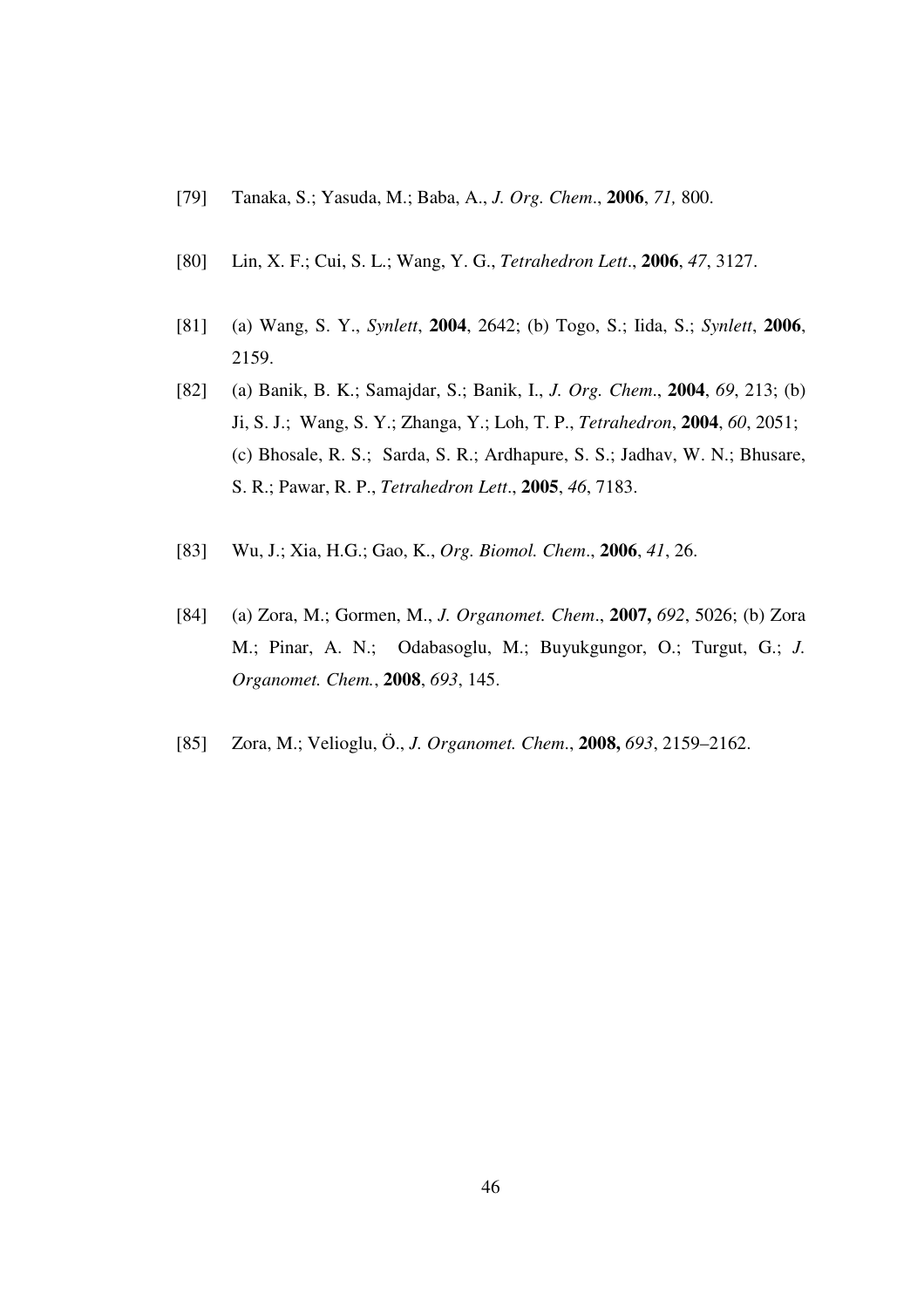# **APPENDIX A**

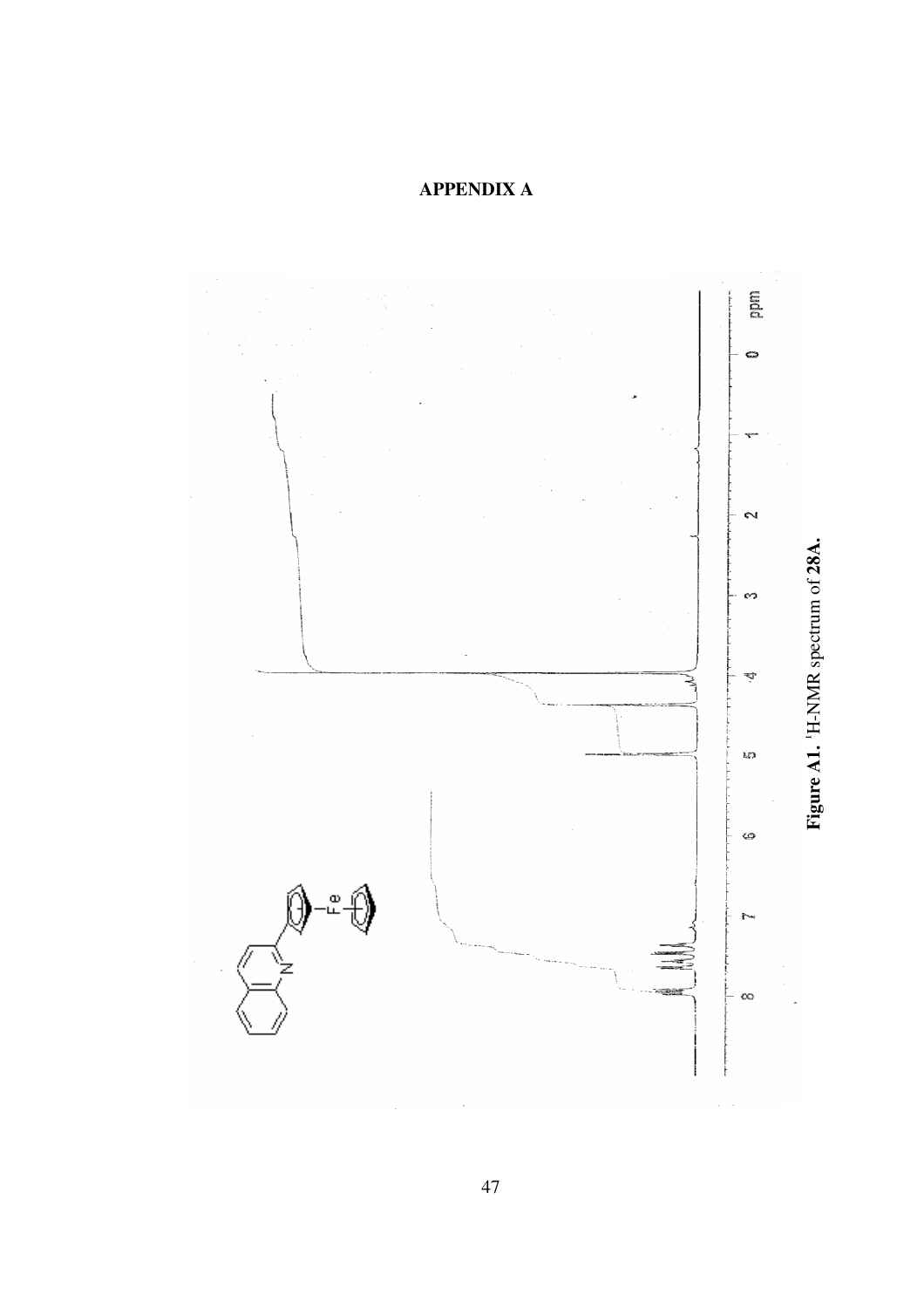

Figure A2.<sup>13</sup>C-NMR spectrum of 28A. **Figure A2**. C-NMR spectrum of **28A.**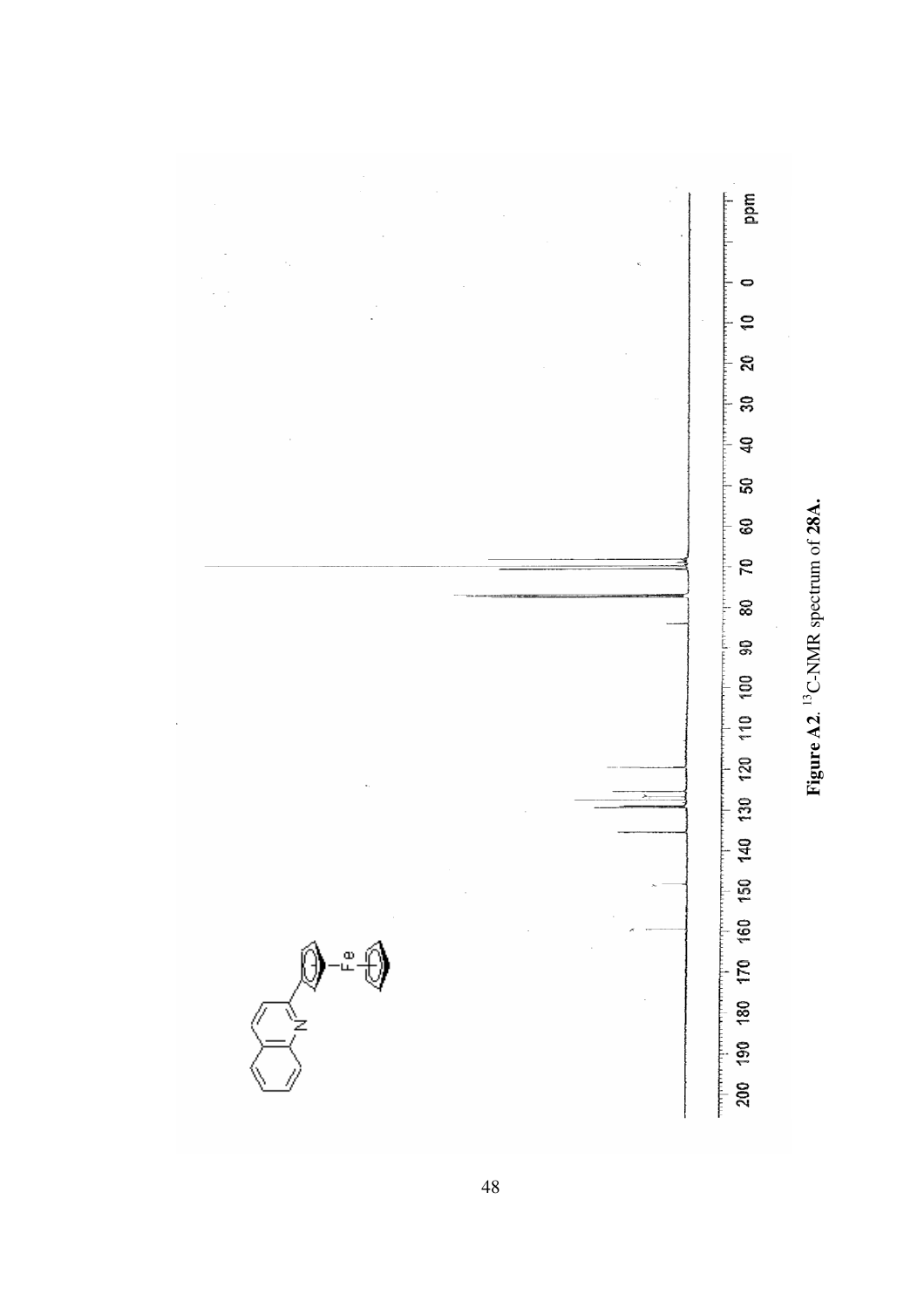

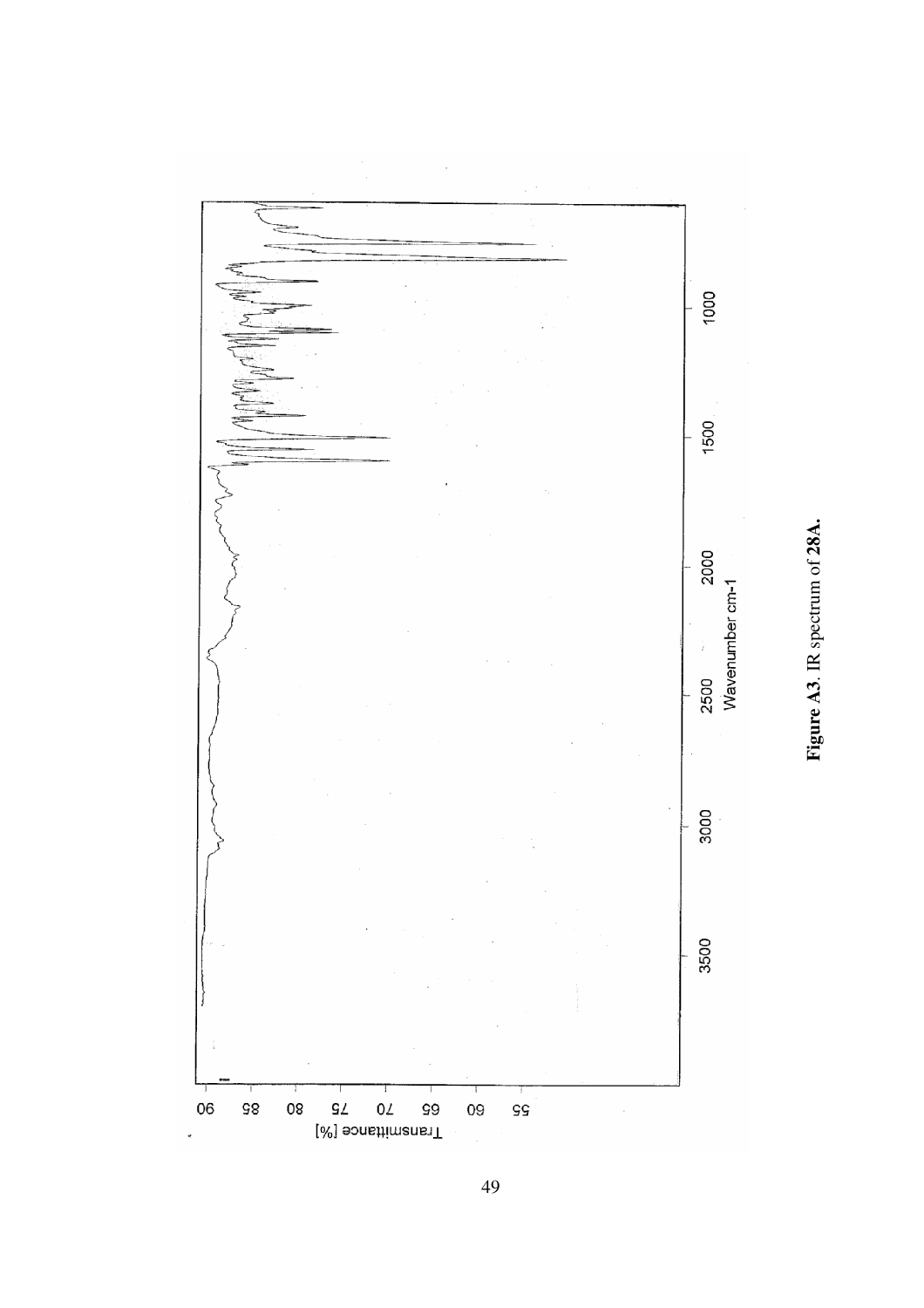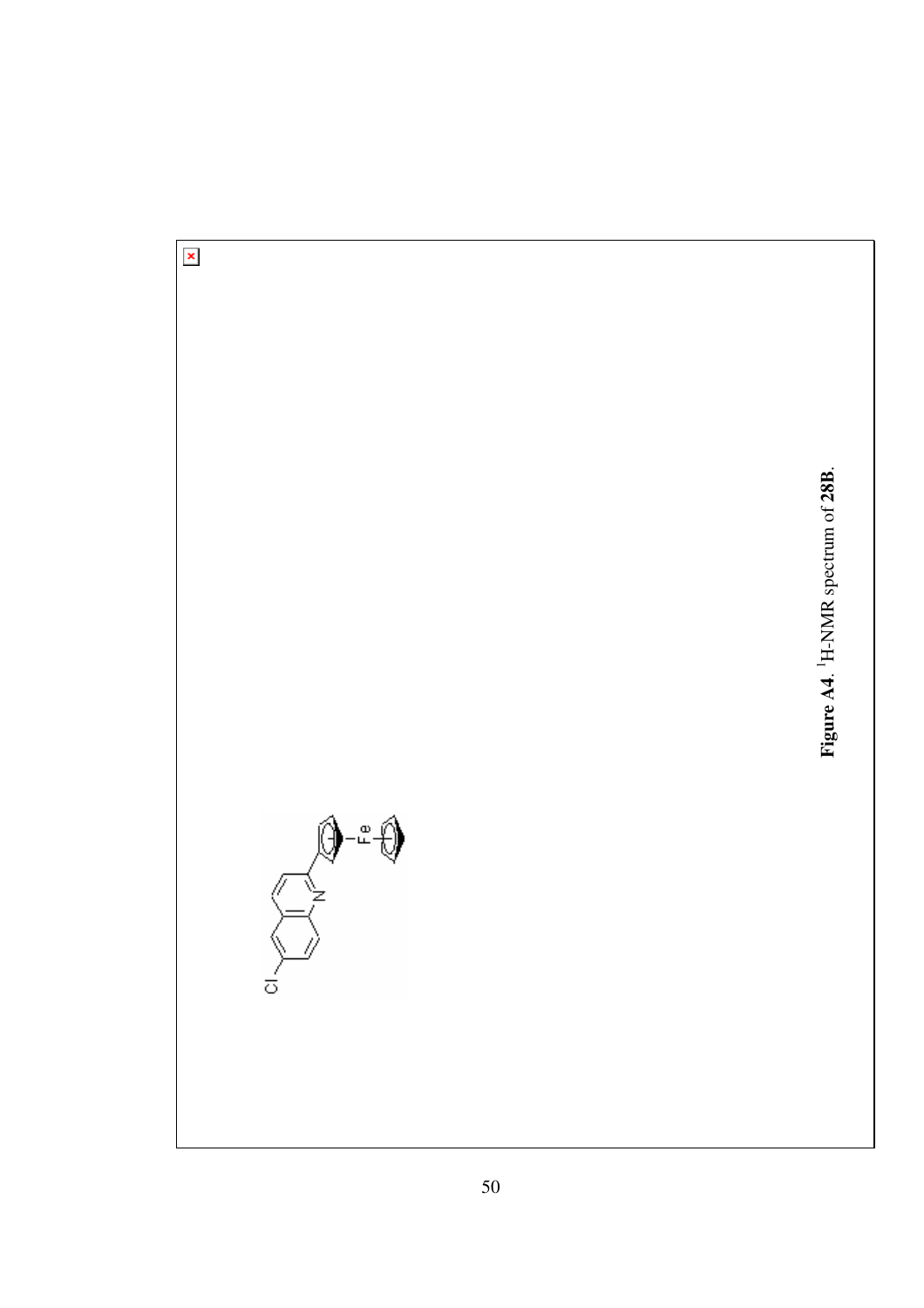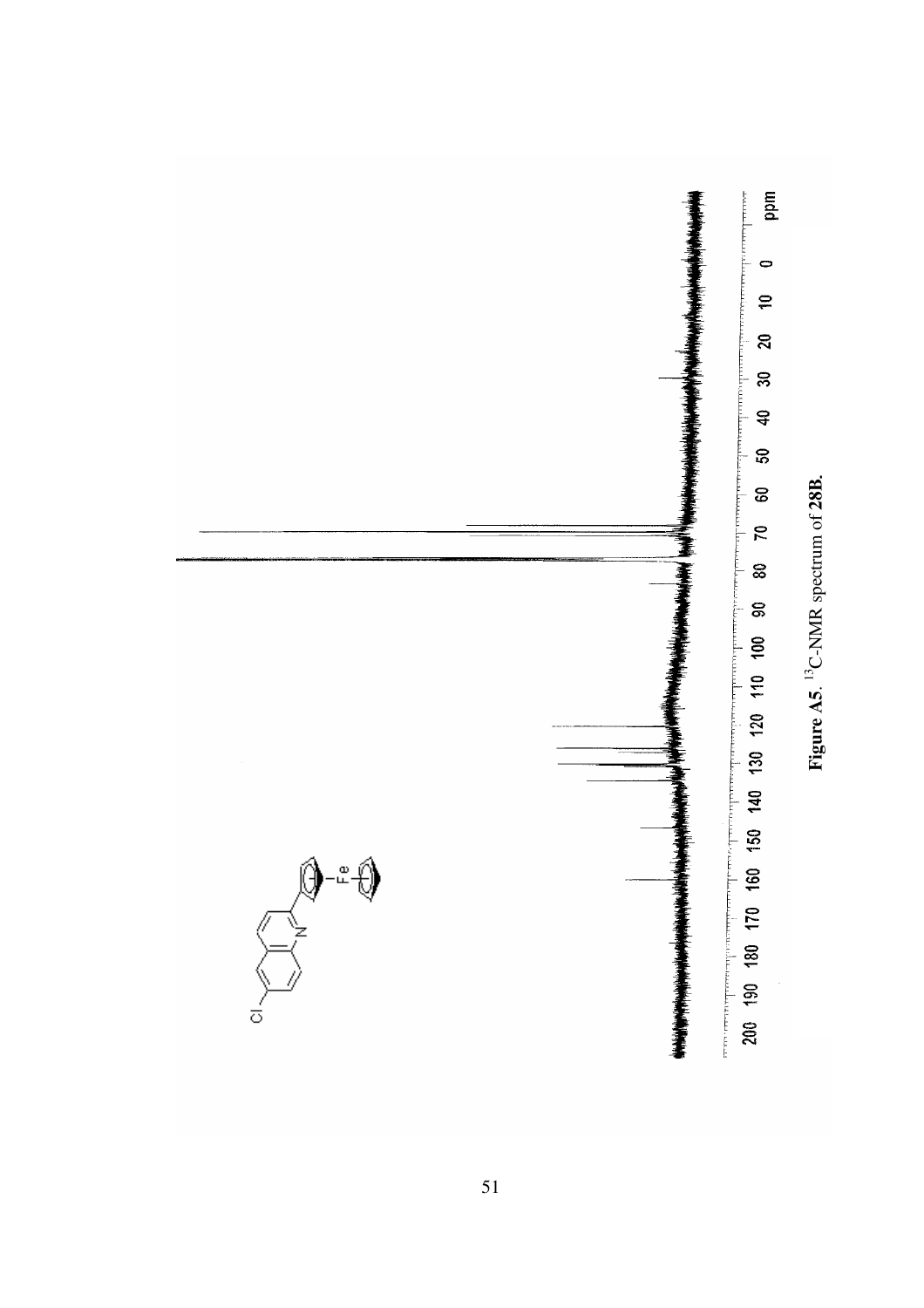

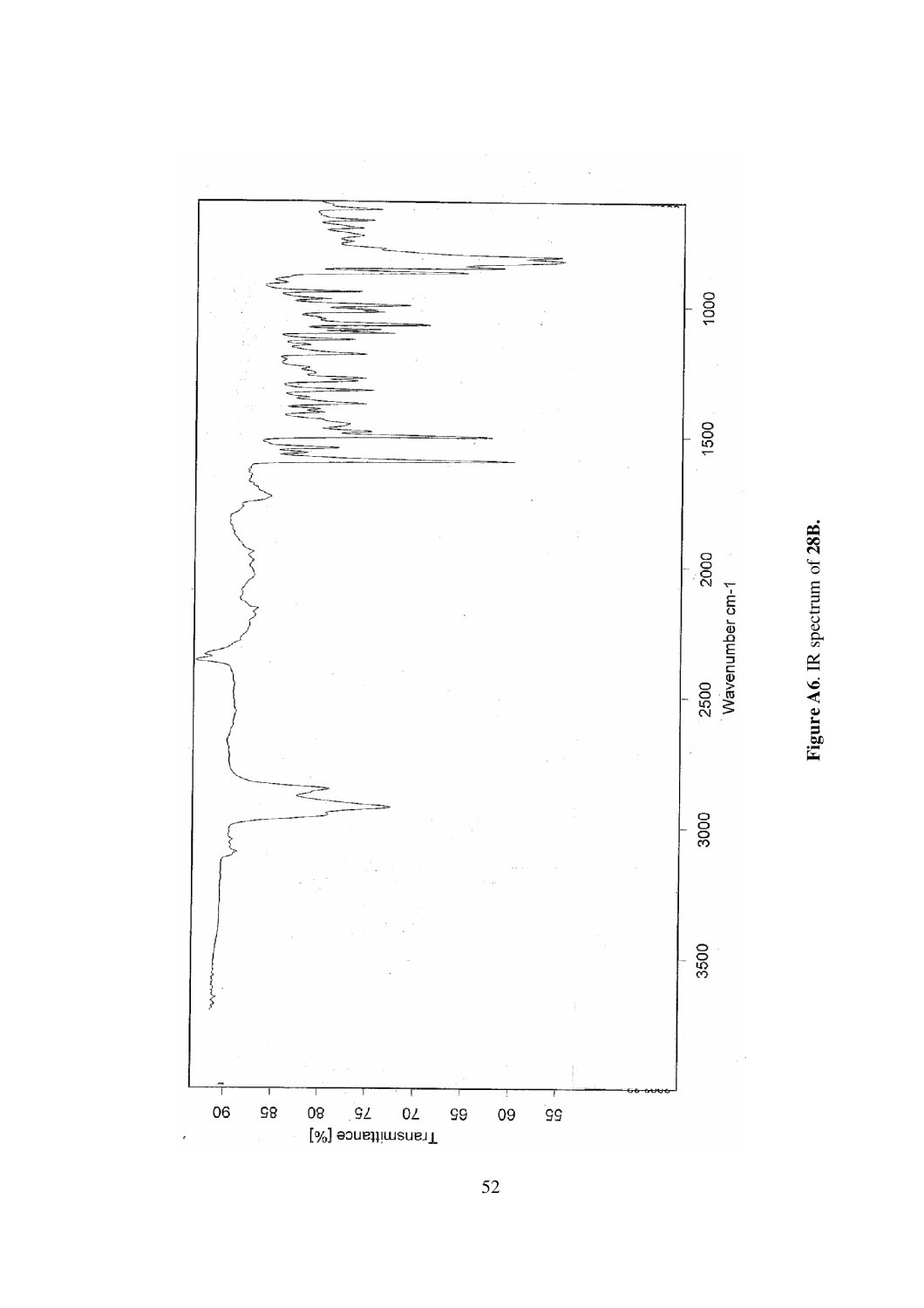

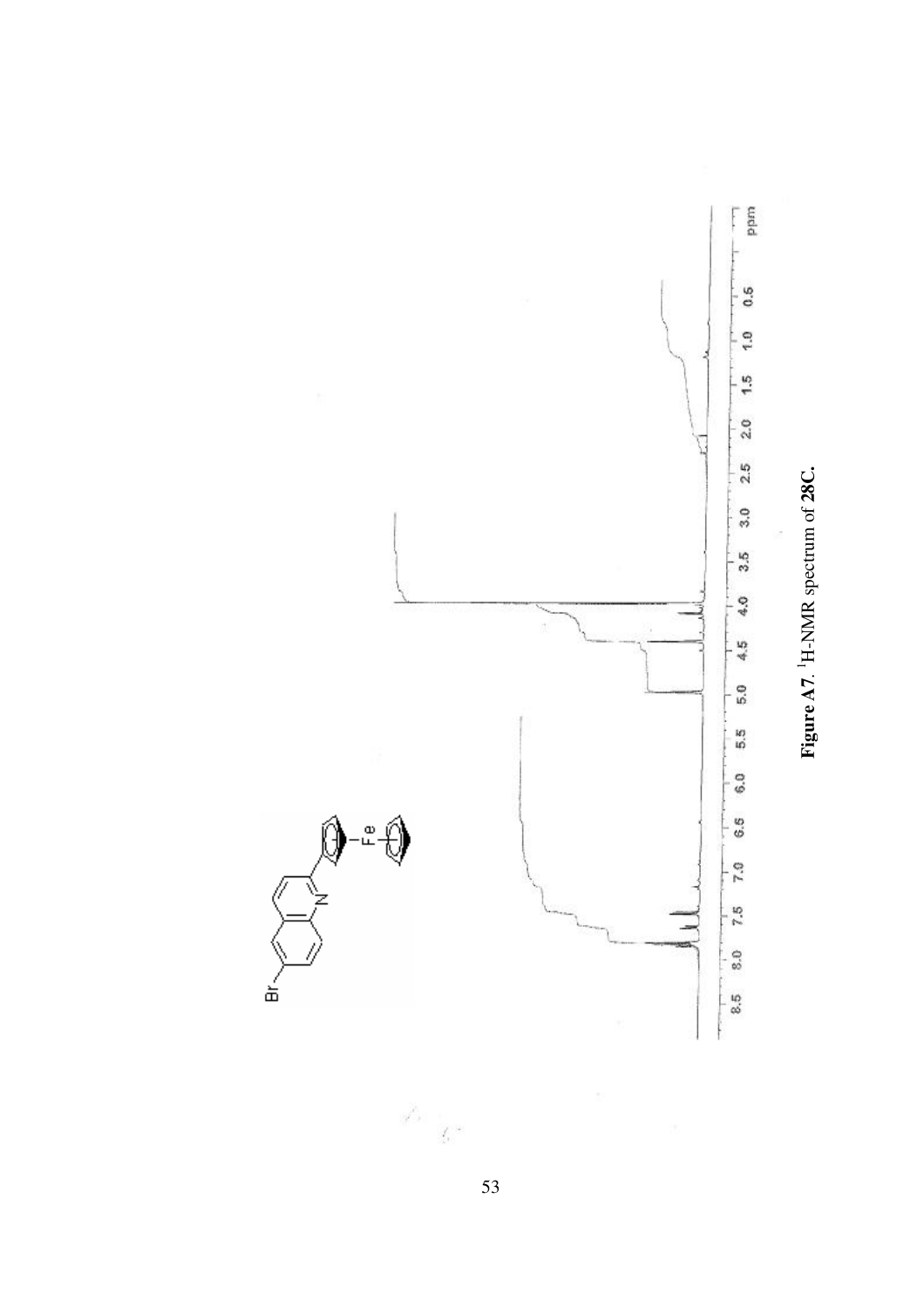



 $\ddot{\phantom{a}}$ 

 $\cdot$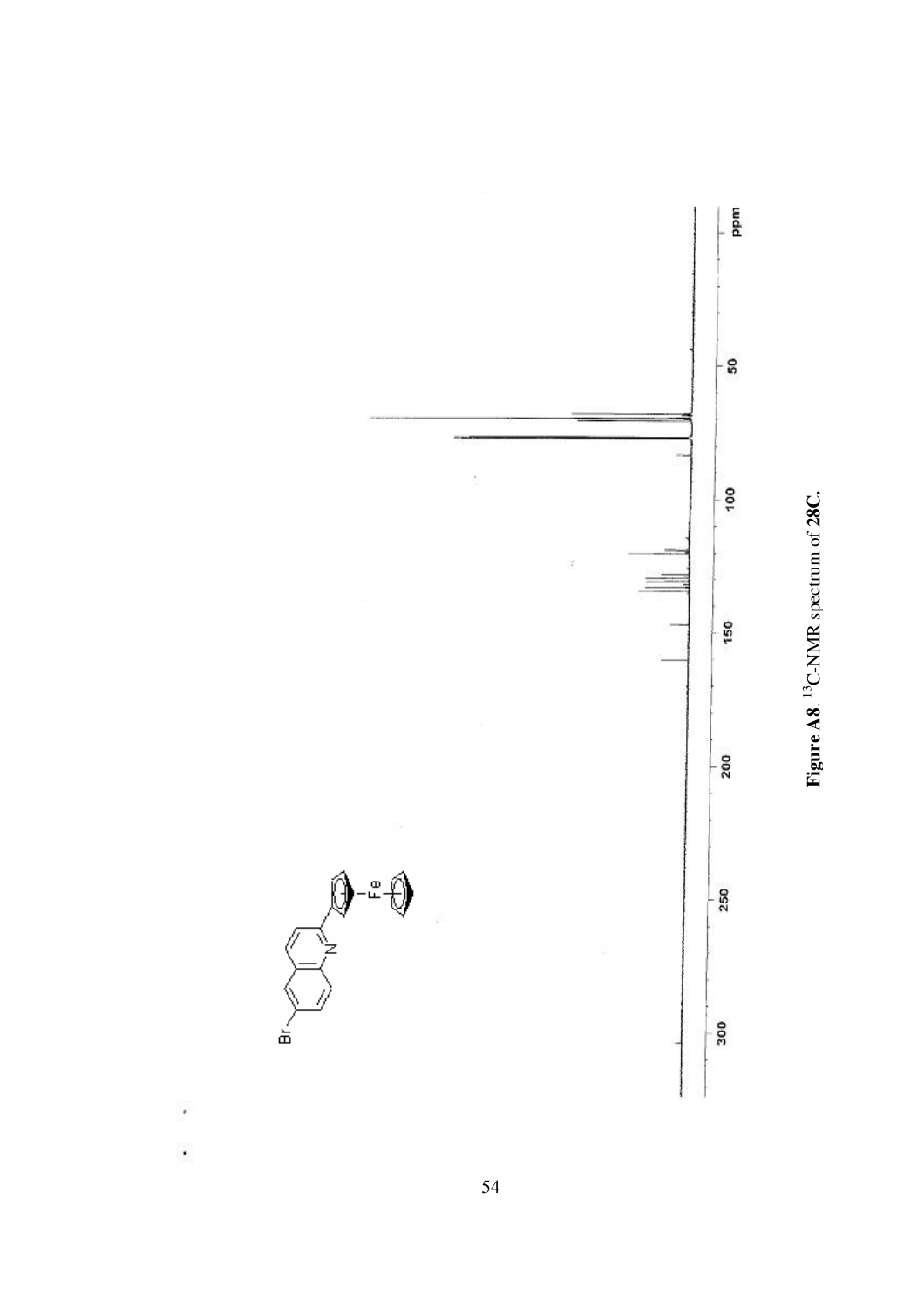

Figure A9. IR spectrum of 28C.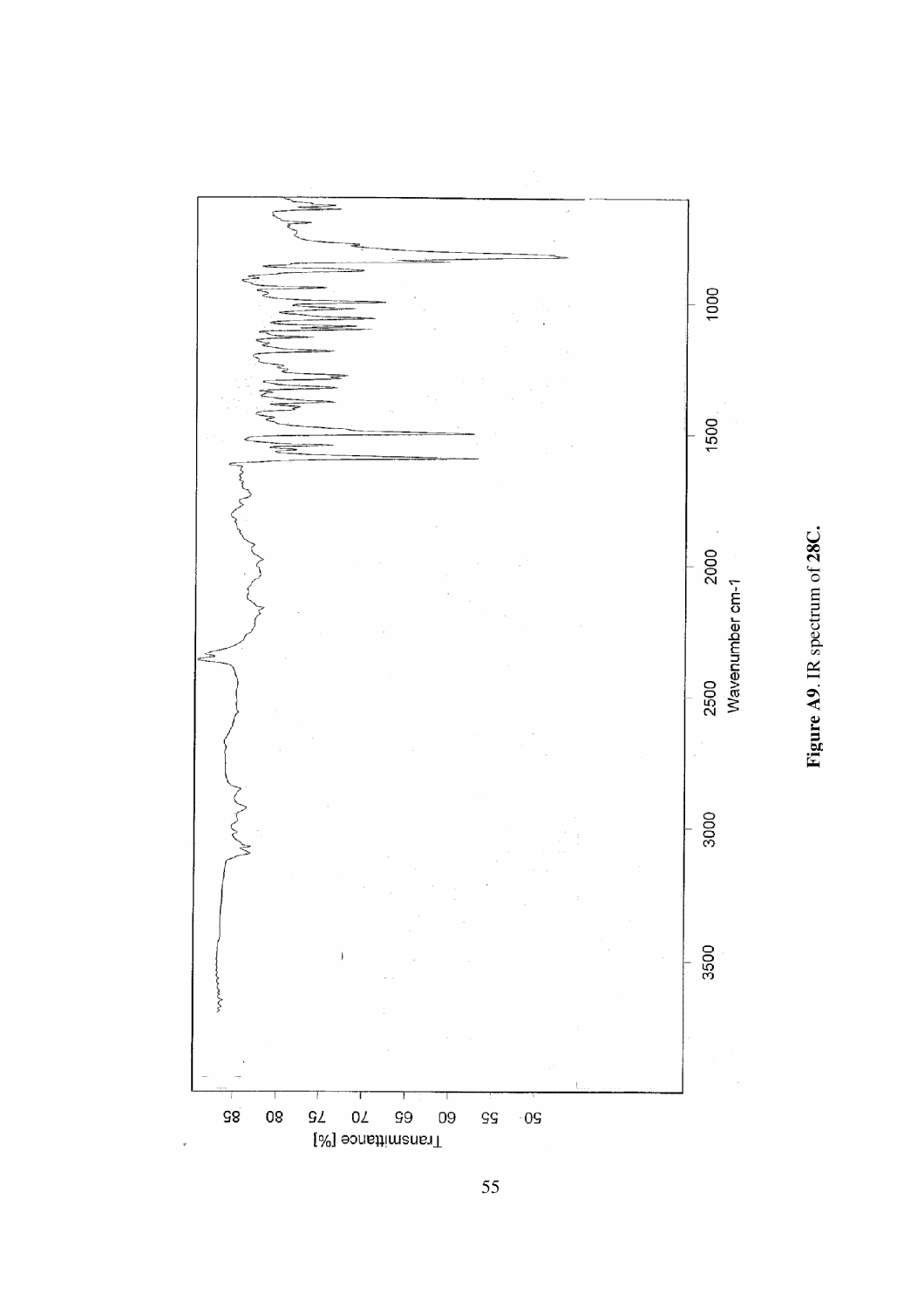



ŵ.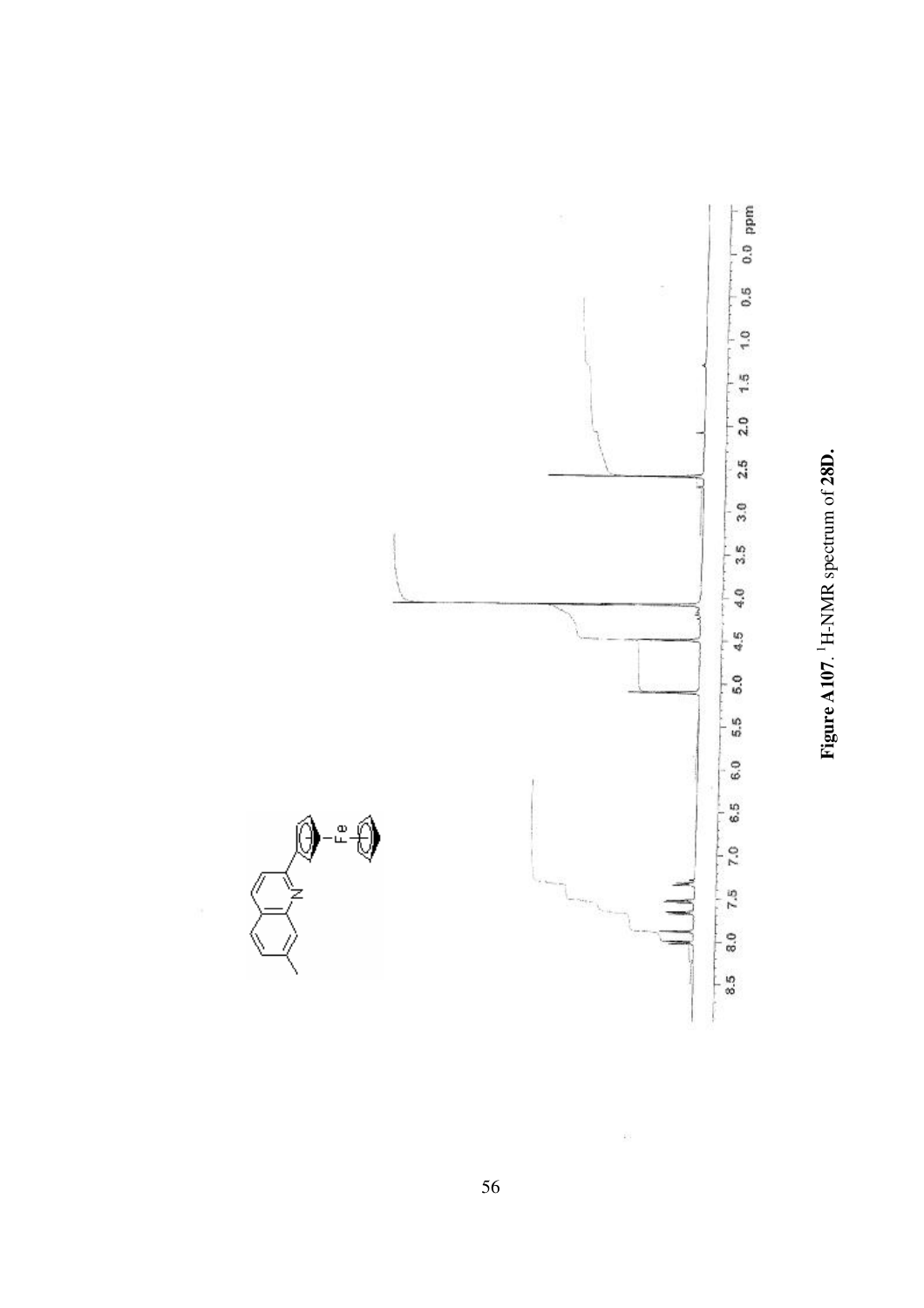



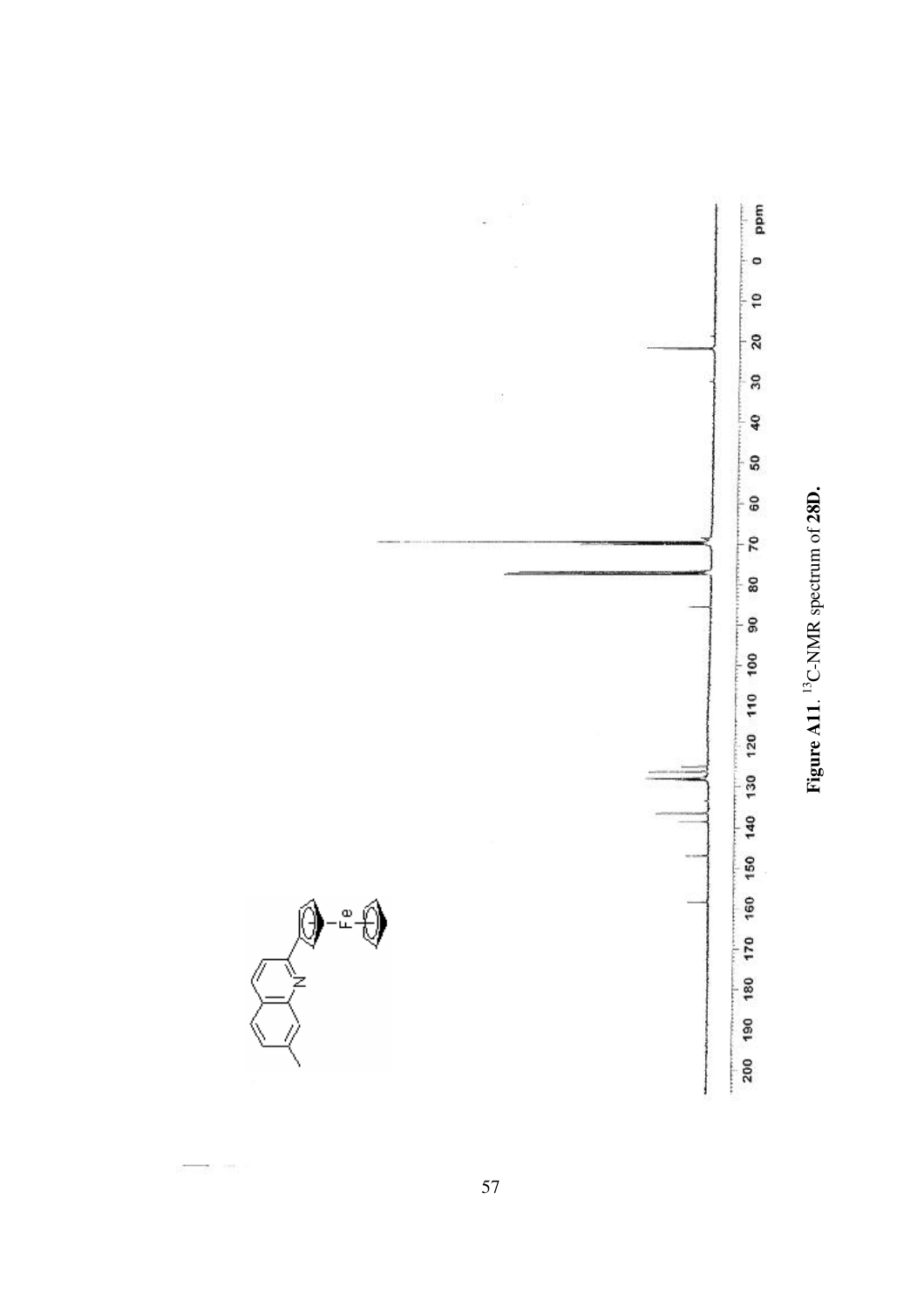

Figure A12. IR spectrum of 28D.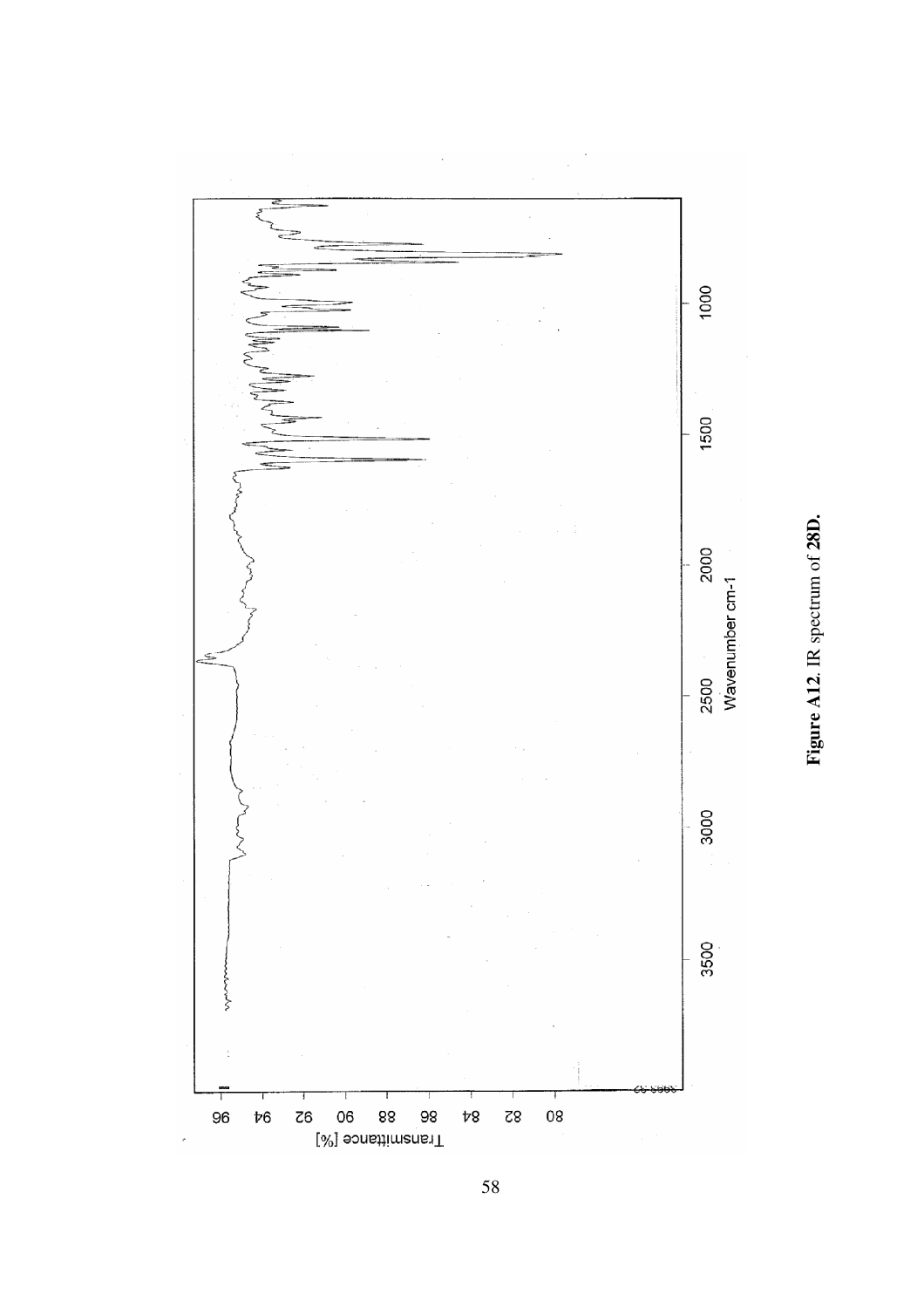

Figure A13. <sup>1</sup>H-NMR spectrum of 28E.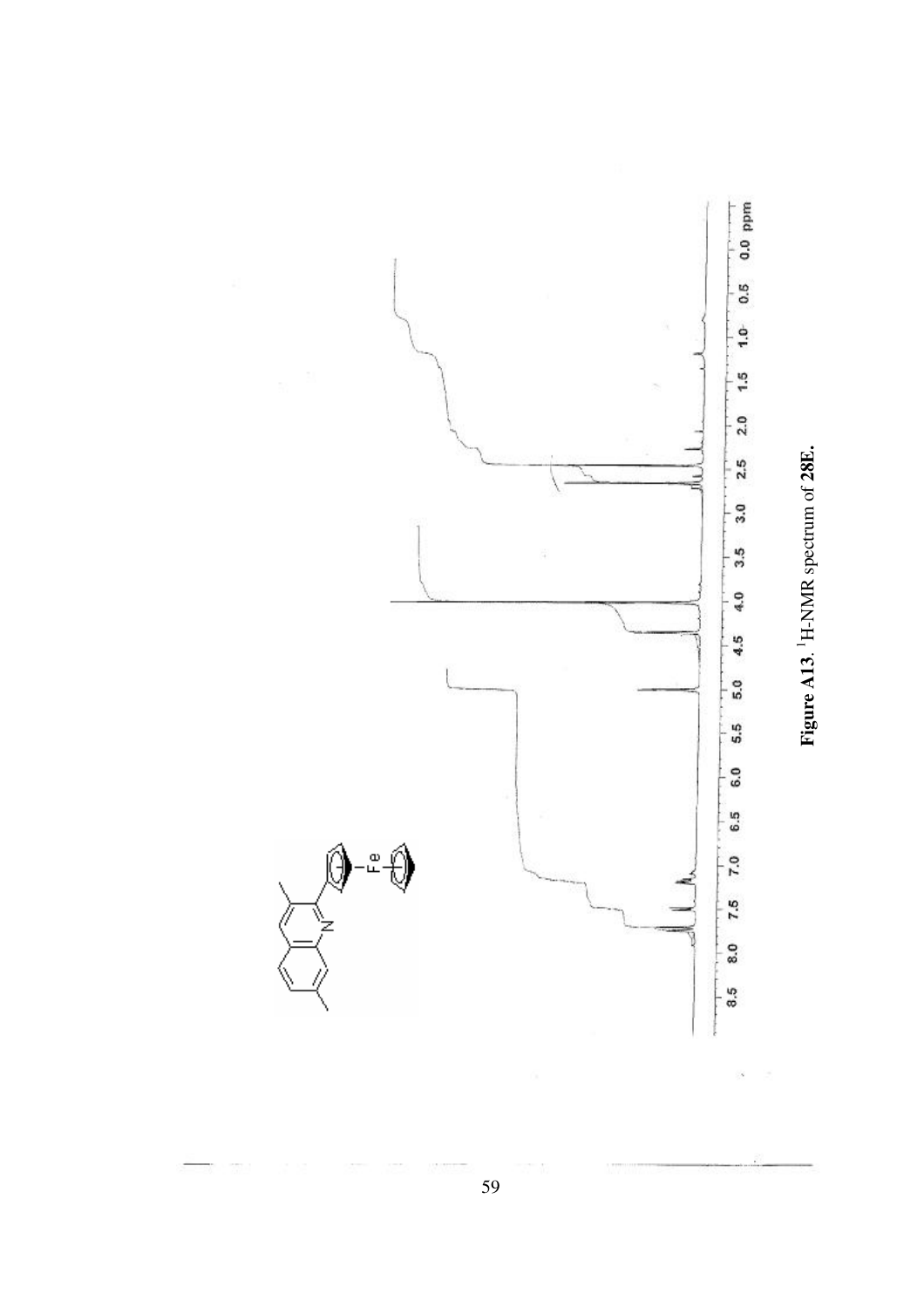

Figure A14.<sup>13</sup>C-NMR spectrum of 28E.

.<br>ლ

60